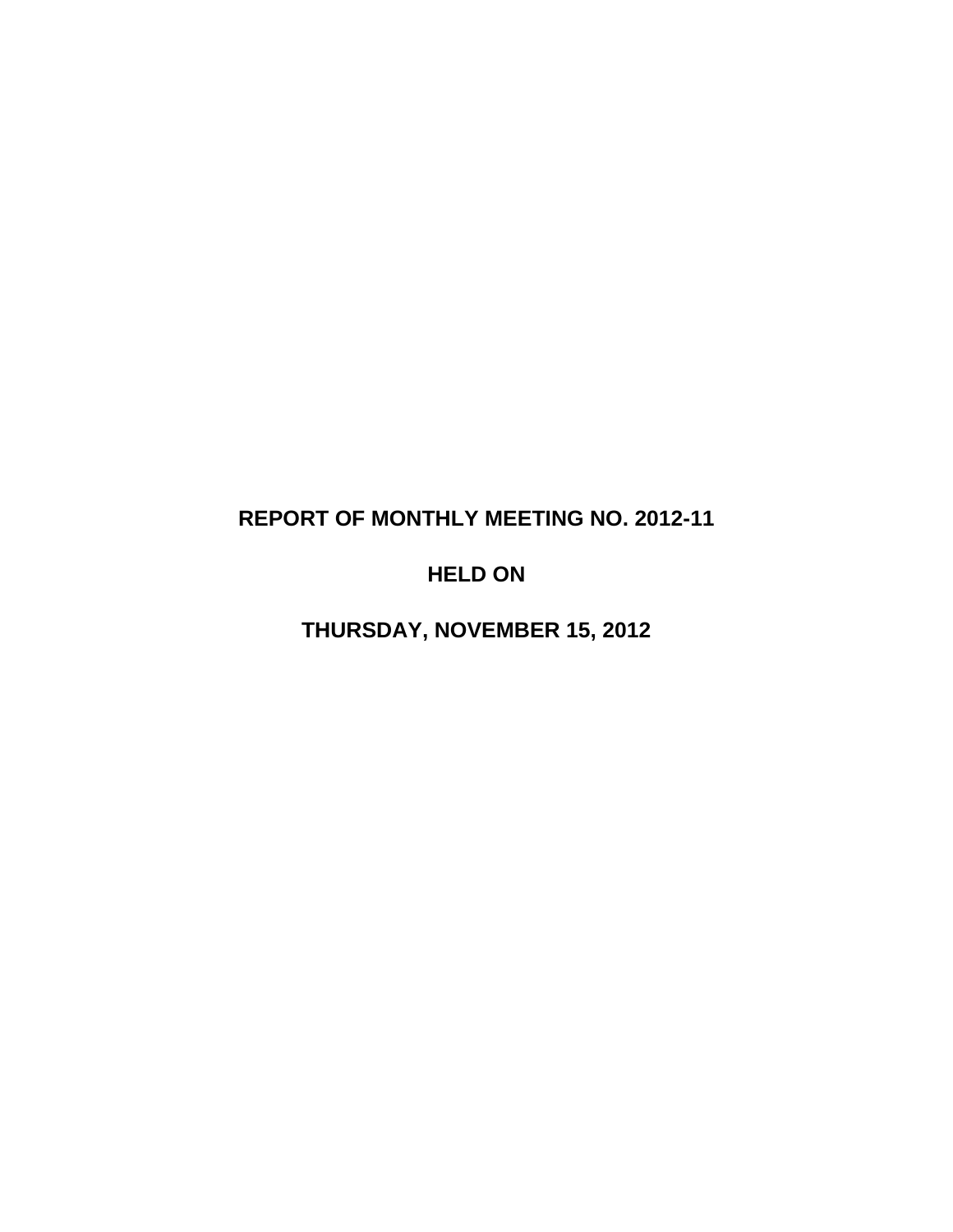Report of Monthly Meeting No. 2012-11 held on Thursday, November 15, 2012

| <b>ITEMS</b>                             | <b>CLASSIFICATION</b>                                                                                                                                                                                                                                                                                                                          | <b>PAGES</b> |
|------------------------------------------|------------------------------------------------------------------------------------------------------------------------------------------------------------------------------------------------------------------------------------------------------------------------------------------------------------------------------------------------|--------------|
| <b>Call to Order</b><br><b>Roll Call</b> |                                                                                                                                                                                                                                                                                                                                                |              |
| <b>Secretary's Report</b>                | Recording Secretary presents minutes of previous meetings for approval.                                                                                                                                                                                                                                                                        |              |
| <b>Refunds</b>                           | Errors in deduction and non-members<br>Full refunds to employees due to separation from service<br>Refund in accordance with Section 8-170 of the law governing the Fund<br>Refund Reissued to New Payee<br>Refund elections in lieu of annuity<br>Refund of Spousal Contributions<br>1/2% refunds to new annuitants<br><b>Adjusted Refund</b> | $3 - 9$      |
| <b>Invoices</b>                          | Administrative and Investment Fees                                                                                                                                                                                                                                                                                                             | $10 - 13$    |
| <b>Annuities</b>                         | Annuities for Employees<br>Annuities for Widows, Widowers and Minor Children, Reversionary Annuities<br><b>Adjusted Annuities</b>                                                                                                                                                                                                              | $14 - 19$    |
| <b>Disability</b>                        | Applications for Duty and Ordinary Disability benefits<br>Applications for Extensions of Duty and Ordinary Disability benefits<br>Adjusted Duty and Ordinary Disability benefits                                                                                                                                                               | $20 - 27$    |
| Membership                               | Applications<br>Change in Dates of Birth                                                                                                                                                                                                                                                                                                       | 28           |
| <b>Treasurer's Report</b>                | City Treasurer's Statement of Account As of 10/31/2012                                                                                                                                                                                                                                                                                         | 29           |
| <b>MISCELLANEOUS</b>                     |                                                                                                                                                                                                                                                                                                                                                | 30           |
| <b>Public Comment</b>                    | Other                                                                                                                                                                                                                                                                                                                                          |              |

- FOIA Update - Old Business - Legal Update

| <b>Public Comment</b> |  |
|-----------------------|--|

**Hearings** 

Legislation

- Legislative Update

#### Investments

- Watchlist
- Flash Report
- Liquidity Needs
- Real Estate Partnership Presentation
- Investment Policy Discussion

| А<br>в<br>С | Less than 60 years of age<br>Reversionary<br>Calculated upon death of Employee | <b>MMI</b> | Female: No Post 9/74 Spouse Contributions<br><b>MED</b> Updated Medical Records<br><b>Maximum Medical Update</b> | <b>RW</b><br>SPE | <b>Returned to Work</b><br>Less than 10 years of Service<br><b>Specialist Doctor Visit</b> |
|-------------|--------------------------------------------------------------------------------|------------|------------------------------------------------------------------------------------------------------------------|------------------|--------------------------------------------------------------------------------------------|
| CХ          | <b>Credit Expires</b>                                                          | N          | See Notes in File                                                                                                |                  | <b>Term Annuity</b>                                                                        |
|             | Death                                                                          |            | NTE Note for Mercy Works Update                                                                                  | W                | Withdraw/Waiting to apply                                                                  |
| DU          | Duty Disability                                                                | OR.        | <b>Ordinary Disability</b>                                                                                       | WC.              | Workmens' Compensation                                                                     |
| DIS.        | Discharged                                                                     |            | <b>Reciprocal Annuity</b>                                                                                        | Χ                | Married @ Resignation,                                                                     |
|             | EID Errors in Deduction                                                        |            | RES Resigned                                                                                                     |                  | Not Married @ Effective Date                                                               |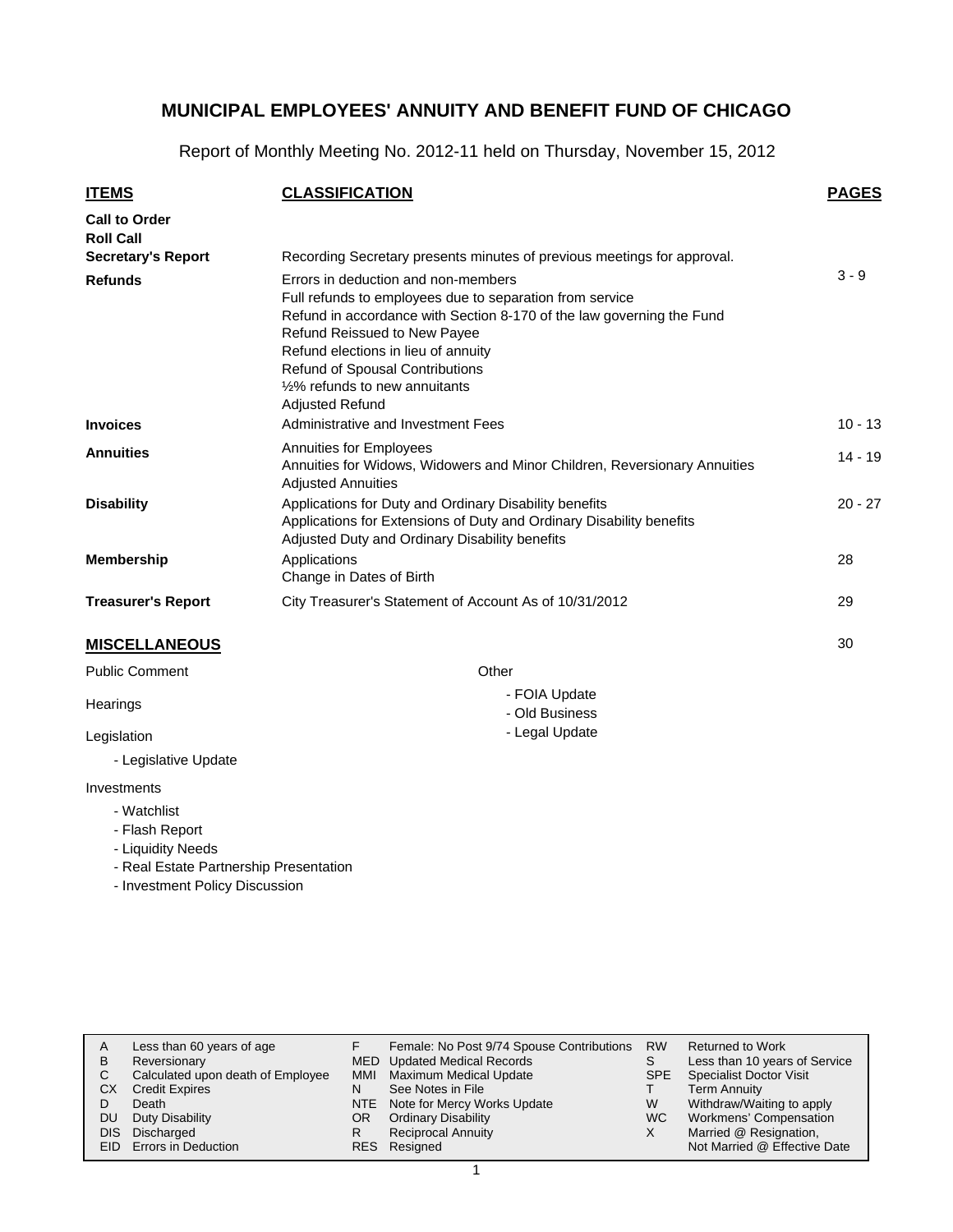#### Report of Monthly Meeting No. 2012-11 held on Thursday, November 15, 2012

The Monthly Meeting of the Retirement Board was called to order by the President, Martin J. Durkan, at 8:35 a.m. in the offices of the Fund, 321 N Clark Street, Suite 700, on Thursday, November 15, 2012.

#### The following were present:

| Martin J. Durkan   | President                  |
|--------------------|----------------------------|
| Stephanie D. Neely | Treasurer                  |
| Timothy G. Guest   | <b>Recording Secretary</b> |
| Anthony C. Clancy  | Trustee                    |
|                    |                            |

#### Also Present:

| James E. Mohler         | <b>Executive Director</b>                       |
|-------------------------|-------------------------------------------------|
| Michael Walsh           | <b>Chief Investment Officer</b>                 |
| Mary Patricia Burns     | Attorney at Law                                 |
| Jane Tessaro            | <b>Benefits Manager</b>                         |
| <b>Tess Toledo</b>      | Comptroller                                     |
| Kathy Schanding         | <b>Staff Actuary</b>                            |
| Stacey Ruffolo          | <b>Executive Assistant</b>                      |
| Nadia Oumata            | <b>Financial Analyst</b>                        |
| Jeremy Fine             | Deputy Comptroller (Proxy for City Comptroller) |
| <b>Thomas Latzke</b>    | Deputy Treasurer (Proxy for the Treasurer)      |
| Terence P. Sullivan     | M.D.                                            |
| <b>Brian Wrubel</b>     | Marquette Associates                            |
| <b>Neil Capps</b>       | <b>Marquette Associates</b>                     |
| Jason Parks             | Loop Capital                                    |
| <b>Sharon Piet</b>      | Podesta                                         |
| Man                     | TCB-Urban, LLC                                  |
| Woman                   | TCB-Urban, LLC                                  |
| <b>Derrick McGavick</b> | Newport Capital Partners / TCB Urban            |
| Jana Langston           | Newport Capital Partners / TCB Urban            |

#### Absent:

| Amer Ahmad   | Vice President              |
|--------------|-----------------------------|
| Jamie Wesner | <b>Marquette Associates</b> |

#### **SECRETARY'S REPORT**

Mr. Guest motioned that the Minutes of Meeting No. 2012-10 be approved as submitted. Seconded Mr. Clancy. Carried: Ayes Messrs. Fine, Clancy, Durkan, Guest, Ms. Neely. Nays-None.

Ms. Neely motioned that the Executive Session Minutes of Meeting(s) No. 2012-10 (2) be approved as submitted. Seconded Mr. Guest. Carried: Ayes Messrs. Fine, Clancy, Durkan, Guest, Ms. Neely. Nays-None.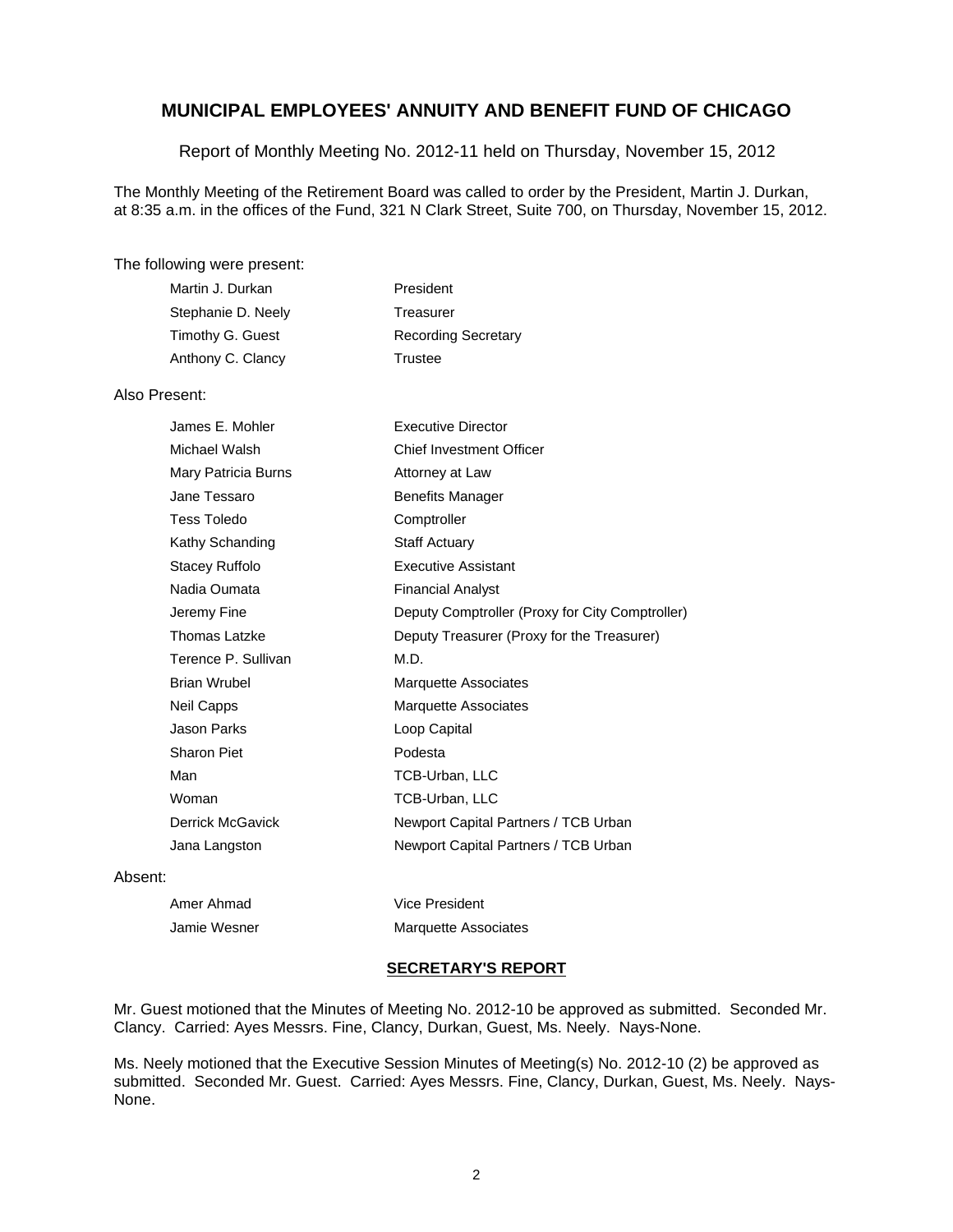Report of Monthly Meeting No. 2012-11 held on Thursday, November 15, 2012

## **REFUND DUE TO ERRORS IN DEDUCTION AND NON-MEMBERS**

### **Refund a/c errors in deduction**

| Name                                                    | <b>Reason</b>        | Amount     |  |  |  |  |
|---------------------------------------------------------|----------------------|------------|--|--|--|--|
| ALCORN, RANDOLPH                                        | <b>NEW ANNUITANT</b> | \$330.47   |  |  |  |  |
| <b>BANKS, JOYCE</b>                                     | <b>NEW ANNUITANT</b> | \$46.13    |  |  |  |  |
| BOWMAN, WILLIAM                                         | <b>NEW ANNUITANT</b> | \$17.61    |  |  |  |  |
| BUFFO, JAMES                                            | <b>NEW ANNUITANT</b> | \$29.72    |  |  |  |  |
| CAREY, DANIEL                                           | <b>NEW ANNUITANT</b> | \$64.09    |  |  |  |  |
| CONWAY, TIMOTHY                                         | <b>NEW ANNUITANT</b> | \$273.95   |  |  |  |  |
| DRIVER, JEROME                                          | <b>NEW ANNUITANT</b> | \$19.54    |  |  |  |  |
| FLAGG, CLEVELAND                                        | <b>NEW ANNUITANT</b> | \$10.92    |  |  |  |  |
| GARCIA, DANIEL                                          | <b>NEW ANNUITANT</b> | \$139.49   |  |  |  |  |
| <b>GARCIA, SERAFIN</b>                                  | <b>NEW ANNUITANT</b> | \$18.90    |  |  |  |  |
| HADDAD, ELIAS                                           | PAYROLL ADJUSTMENT   | \$27.52    |  |  |  |  |
| KAZMIRZAK, RONALD                                       | <b>NEW ANNUITANT</b> | \$4.81     |  |  |  |  |
| MULKERRINS, THOMAS                                      | <b>NEW ANNUITANT</b> | \$38.54    |  |  |  |  |
| NAVARRO, DAVID                                          | <b>NEW ANNUITANT</b> | \$31.62    |  |  |  |  |
| RENCHER, RICKY                                          | <b>NEW ANNUITANT</b> | \$299.26   |  |  |  |  |
| RINELLA, JAMES                                          | <b>NEW ANNUITANT</b> | \$65.05    |  |  |  |  |
| <b>SCHMIDT, ROBERT</b>                                  | <b>NEW ANNUITANT</b> | \$144.13   |  |  |  |  |
| SPIZZIRI, PETER                                         | <b>NEW ANNUITANT</b> | \$338.79   |  |  |  |  |
| WILLIAMS, GEORGE                                        | <b>NEW ANNUITANT</b> | \$89.23    |  |  |  |  |
| YOUNG, LISA                                             | <b>NEW ANNUITANT</b> | \$11.57    |  |  |  |  |
| Total Refund a/c errors in deduction                    | 20 Case(s)           | \$2,001.34 |  |  |  |  |
| TOTAL REFUND DUE TO ERRORS IN DEDUCTION AND NON-MEMBERS |                      |            |  |  |  |  |

**20 Case(s) \$2,001.34**

|    | Less than 60 years of age                                    |     | Female: No Post 9/74 Spouse Contributions |   | REL Released to Return to Work        |
|----|--------------------------------------------------------------|-----|-------------------------------------------|---|---------------------------------------|
| В  | Reversionary                                                 |     | MED Updated Medical Records               |   | RW Returned to Work                   |
|    | Calculated upon death of Employee MMI Maximum Medical Update |     |                                           |   | Less than 10 years of Service         |
| СX | <b>Credit Expires</b>                                        | N   | See Notes in File                         |   | <b>SPE</b> Specialist Doctor Visit    |
|    | Death                                                        |     | NTE Note for Mercy Works Update           |   | <b>Term Annuity</b>                   |
| DU | Duty Disability                                              | OR. | <b>Ordinary Disability</b>                | W | Withdraw/Waiting to apply             |
|    | DIS Discharged                                               | R   | <b>Reciprocal Annuity</b>                 |   | WC Workmens' Compensation             |
|    | <b>EID</b> Errors in Deduction                               |     | RES Resigned                              |   | Married @ Res, Not Married @ Eff Date |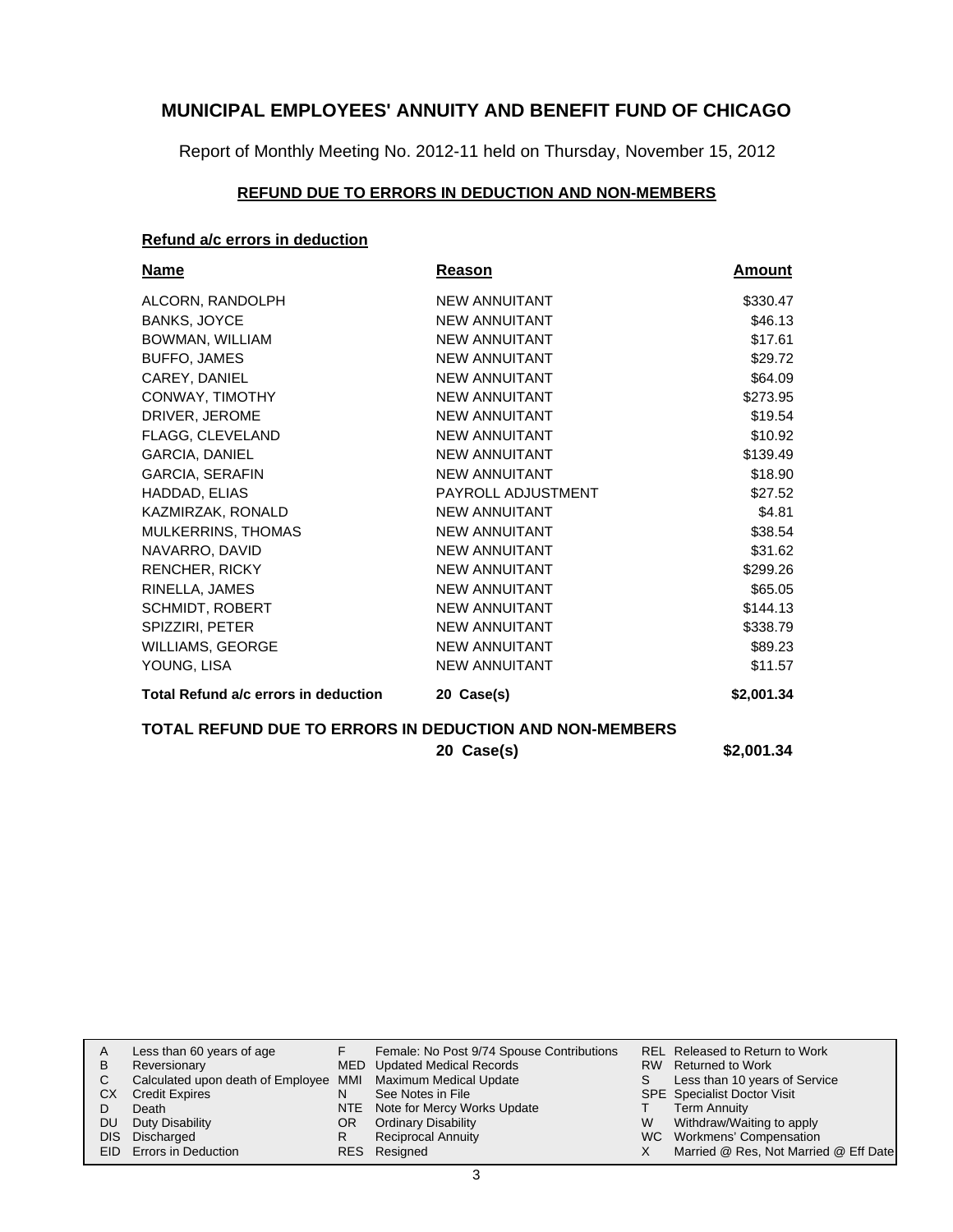Report of Monthly Meeting No. 2012-11 held on Thursday, November 15, 2012

## **REFUND TO EMPLOYEES DUE TO SEPARATION FROM SERVICE**

| <b>Name</b>                                                                                                                                                  |                             | <b>Resignation Date</b>                                                                                                                                                                                                         | <u>Amount</u>       |                                                                                                                                                                                                                   | <b>Note</b> |                 |
|--------------------------------------------------------------------------------------------------------------------------------------------------------------|-----------------------------|---------------------------------------------------------------------------------------------------------------------------------------------------------------------------------------------------------------------------------|---------------------|-------------------------------------------------------------------------------------------------------------------------------------------------------------------------------------------------------------------|-------------|-----------------|
| ALBAZI, RICHARD                                                                                                                                              |                             | 08/28/2012                                                                                                                                                                                                                      |                     | \$12,466.66                                                                                                                                                                                                       |             |                 |
| ALEXANDER, ANTHONY                                                                                                                                           |                             | 08/13/2012                                                                                                                                                                                                                      |                     | \$8,037.45                                                                                                                                                                                                        | Hold        |                 |
| ALLEN, LATASHA                                                                                                                                               |                             | 04/10/2012                                                                                                                                                                                                                      |                     | \$3,665.94                                                                                                                                                                                                        | Hold        |                 |
| ANDRADE, CYNTHIA                                                                                                                                             |                             | 07/05/2011                                                                                                                                                                                                                      |                     | \$14,116.08                                                                                                                                                                                                       | Hold        |                 |
| AUSTIN, DAWN                                                                                                                                                 |                             | 08/18/2012                                                                                                                                                                                                                      |                     | \$56,088.76                                                                                                                                                                                                       |             | Hold A:40, S:14 |
| BALTAZAR, MARK                                                                                                                                               |                             | 07/30/2011                                                                                                                                                                                                                      |                     | \$13,787.42                                                                                                                                                                                                       |             |                 |
| <b>BARNETT, MARCEL</b>                                                                                                                                       |                             | 08/22/2012                                                                                                                                                                                                                      |                     | \$2,092.82                                                                                                                                                                                                        |             |                 |
| <b>BARRINGER, CHARLES</b>                                                                                                                                    |                             | 06/15/2005                                                                                                                                                                                                                      |                     | \$32,209.26                                                                                                                                                                                                       |             |                 |
| <b>BELL, DOMONIQUE</b>                                                                                                                                       |                             | 08/03/2012                                                                                                                                                                                                                      |                     | \$29,019.10                                                                                                                                                                                                       | Hold        |                 |
| <b>BINION, TERRILL</b>                                                                                                                                       |                             | 06/30/2012                                                                                                                                                                                                                      |                     | \$8,685.03                                                                                                                                                                                                        | Hold        |                 |
| BLUMINGBURG, SHERRI                                                                                                                                          |                             | 08/09/2011                                                                                                                                                                                                                      |                     | \$4,781.12                                                                                                                                                                                                        |             |                 |
| <b>BOATWRIGHT, DEBBIE</b>                                                                                                                                    |                             | 01/12/1985                                                                                                                                                                                                                      |                     | \$198.40                                                                                                                                                                                                          |             |                 |
| <b>BOGARD, VILESTER</b>                                                                                                                                      |                             | 08/30/2012                                                                                                                                                                                                                      |                     | \$14,431.07                                                                                                                                                                                                       | Hold        |                 |
| BREWLEY, KEITH                                                                                                                                               |                             | 06/30/2012                                                                                                                                                                                                                      |                     | \$15,811.97                                                                                                                                                                                                       | Hold        |                 |
| BROWN, ANGELA                                                                                                                                                |                             | 07/20/2012                                                                                                                                                                                                                      |                     | \$20,344.91                                                                                                                                                                                                       | Hold        |                 |
| BROWN, PAMELA                                                                                                                                                |                             | 10/22/2011                                                                                                                                                                                                                      |                     | \$15,242.06                                                                                                                                                                                                       |             |                 |
| CALDERON, CASSANDRA                                                                                                                                          |                             | 08/24/2012                                                                                                                                                                                                                      |                     | \$14,416.81                                                                                                                                                                                                       | Hold        |                 |
| CAMPBELL, ASHLEY                                                                                                                                             |                             | 08/27/2012                                                                                                                                                                                                                      |                     | \$6,225.37                                                                                                                                                                                                        |             |                 |
| CARRANZA, MONICA                                                                                                                                             |                             | 08/16/2011                                                                                                                                                                                                                      |                     | \$47,761.73                                                                                                                                                                                                       | Hold        |                 |
| CARTER, FRIEDA                                                                                                                                               |                             | 12/23/2011                                                                                                                                                                                                                      |                     | \$1,104.24                                                                                                                                                                                                        | Hold        |                 |
| COATS, ELIZABETH                                                                                                                                             |                             | 12/19/2008                                                                                                                                                                                                                      |                     | \$1,649.26                                                                                                                                                                                                        | Hold        |                 |
| DAANE, NINA                                                                                                                                                  |                             | 08/27/2012                                                                                                                                                                                                                      |                     | \$12,130.55                                                                                                                                                                                                       |             |                 |
| DAVIS, SONYA                                                                                                                                                 |                             | 06/29/2012                                                                                                                                                                                                                      |                     | \$16,513.69                                                                                                                                                                                                       |             |                 |
| DIAZ, JOSE                                                                                                                                                   |                             | 07/22/2011                                                                                                                                                                                                                      |                     | \$21,429.10                                                                                                                                                                                                       |             |                 |
| DILLARD, TOMMIE                                                                                                                                              |                             | 08/12/2012                                                                                                                                                                                                                      |                     | \$11,556.14                                                                                                                                                                                                       | Hold        |                 |
| DONEHUE, RHONDA                                                                                                                                              |                             | 03/02/2011                                                                                                                                                                                                                      |                     | \$41,251.92                                                                                                                                                                                                       | Hold        |                 |
| DOUGLAS, BEVERLY                                                                                                                                             |                             | 06/30/2012                                                                                                                                                                                                                      |                     | \$2,103.03                                                                                                                                                                                                        |             |                 |
| EASON, DENISE                                                                                                                                                |                             | 03/29/2002                                                                                                                                                                                                                      |                     | \$193.83                                                                                                                                                                                                          | Hold        |                 |
| FEREGRINO, ARIEL                                                                                                                                             |                             | 08/17/2012                                                                                                                                                                                                                      |                     | \$43,781.08                                                                                                                                                                                                       |             |                 |
| FEREGRINO, MAGDALENA                                                                                                                                         |                             | 08/17/2012                                                                                                                                                                                                                      |                     | \$11,197.76                                                                                                                                                                                                       |             |                 |
| FLOM, MARK                                                                                                                                                   |                             | 08/05/2009                                                                                                                                                                                                                      |                     | \$6,279.95                                                                                                                                                                                                        |             |                 |
| FORREST, MILLILETTI                                                                                                                                          |                             | 08/01/2012                                                                                                                                                                                                                      |                     | \$31,817.47                                                                                                                                                                                                       |             |                 |
| GARCIA, JOSUE                                                                                                                                                |                             | 10/30/2010                                                                                                                                                                                                                      |                     | \$76,424.88                                                                                                                                                                                                       |             | A:33, S:10.5    |
| GARDNER, EVERETT                                                                                                                                             |                             | 08/21/2012                                                                                                                                                                                                                      |                     | \$3,968.78                                                                                                                                                                                                        | Hold        |                 |
| GARRETT-MCGEE, DESSIE                                                                                                                                        |                             | 06/30/2011                                                                                                                                                                                                                      |                     | \$1,413.78                                                                                                                                                                                                        | Hold        |                 |
| <b>GREEN, DEATRIA</b>                                                                                                                                        |                             | 08/12/2012                                                                                                                                                                                                                      |                     | \$16,432.33                                                                                                                                                                                                       |             |                 |
| <b>GRIGGS, CHARLES</b>                                                                                                                                       |                             | 06/30/2012                                                                                                                                                                                                                      |                     | \$26,910.83                                                                                                                                                                                                       | Hold        |                 |
| <b>GUICE, BRENDA</b>                                                                                                                                         |                             | 06/30/2012                                                                                                                                                                                                                      |                     | \$36,298.95                                                                                                                                                                                                       | Hold        |                 |
| HADDAD, ELIAS                                                                                                                                                |                             | 07/12/2012                                                                                                                                                                                                                      |                     | \$45,537.21                                                                                                                                                                                                       | Hold        |                 |
| HADNOTT, JAKITRA                                                                                                                                             |                             | 08/22/2012                                                                                                                                                                                                                      |                     | \$31,866.45                                                                                                                                                                                                       |             |                 |
| HALL, CHRISTOPHER                                                                                                                                            |                             | 06/30/2012                                                                                                                                                                                                                      |                     | \$19,568.29                                                                                                                                                                                                       |             |                 |
| Less than 60 years of age<br>Reversionary<br>Calculated upon death of Employee MMI<br><b>Credit Expires</b><br>Death<br><b>Duty Disability</b><br>Discharged | F.<br>N<br>NTE<br>OR.<br>R. | Female: No Post 9/74 Spouse Contributions<br><b>MED</b> Updated Medical Records<br><b>Maximum Medical Update</b><br>See Notes in File<br>Note for Mercy Works Update<br><b>Ordinary Disability</b><br><b>Reciprocal Annuity</b> | RW.<br>S<br>T.<br>W | <b>REL Released to Return to Work</b><br><b>Returned to Work</b><br>Less than 10 years of Service<br>SPE Specialist Doctor Visit<br><b>Term Annuity</b><br>Withdraw/Waiting to apply<br>WC Workmens' Compensation |             |                 |
| Errors in Deduction                                                                                                                                          |                             | RES Resigned                                                                                                                                                                                                                    | X.                  | Married @ Res, Not Married @ Eff Date                                                                                                                                                                             |             |                 |

A B C CX D DU DIS EID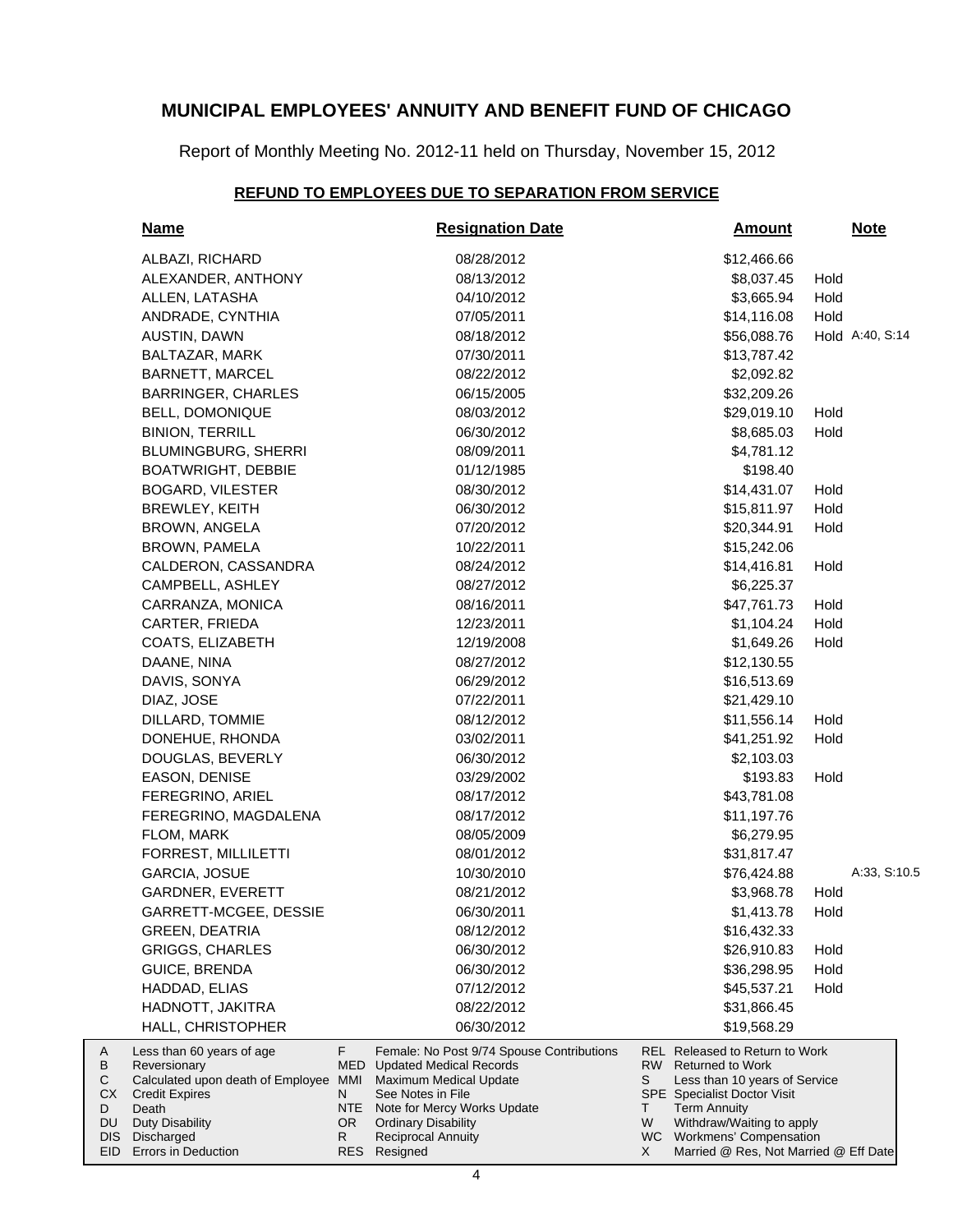Report of Monthly Meeting No. 2012-11 held on Thursday, November 15, 2012

## **REFUND TO EMPLOYEES DUE TO SEPARATION FROM SERVICE**

| <b>Name</b>                                                                                                                                       |                              | <b>Resignation Date</b>                                                                                                                                                                                                      |                    | <u>Amount</u>                                                                                                                                                                                                            |      | <u>Note</u>       |
|---------------------------------------------------------------------------------------------------------------------------------------------------|------------------------------|------------------------------------------------------------------------------------------------------------------------------------------------------------------------------------------------------------------------------|--------------------|--------------------------------------------------------------------------------------------------------------------------------------------------------------------------------------------------------------------------|------|-------------------|
| HALL, VANESSA                                                                                                                                     |                              | 08/31/2011                                                                                                                                                                                                                   |                    | \$18,688.28                                                                                                                                                                                                              |      |                   |
| HARRIS, LETONYA                                                                                                                                   |                              | 11/07/2011                                                                                                                                                                                                                   |                    | \$1,591.02                                                                                                                                                                                                               |      |                   |
| HECKER, ORION                                                                                                                                     |                              | 08/17/2012                                                                                                                                                                                                                   |                    | \$18,456.41                                                                                                                                                                                                              |      |                   |
| HOOD, BRIAN                                                                                                                                       |                              | 08/08/2012                                                                                                                                                                                                                   |                    | \$6,580.11                                                                                                                                                                                                               | Hold |                   |
| JACKSON, LA'TOYA                                                                                                                                  |                              | 06/30/2012                                                                                                                                                                                                                   |                    | \$10,161.29                                                                                                                                                                                                              |      |                   |
| JOHNSON, ANDREA                                                                                                                                   |                              | 06/24/2011                                                                                                                                                                                                                   |                    | \$9,821.73                                                                                                                                                                                                               | Hold |                   |
| KHAALIQ, JHATAN                                                                                                                                   |                              | 12/31/2008                                                                                                                                                                                                                   |                    | \$91,738.25                                                                                                                                                                                                              |      | A:50, S:19        |
| LEAVY, LATECIA                                                                                                                                    |                              | 08/13/2012                                                                                                                                                                                                                   |                    | \$38,094.39                                                                                                                                                                                                              |      |                   |
| LEWIS, NADINE                                                                                                                                     |                              | 06/30/2012                                                                                                                                                                                                                   |                    | \$5,425.34                                                                                                                                                                                                               | Hold |                   |
| LONGANECKER, MOLLY                                                                                                                                |                              | 02/29/2012                                                                                                                                                                                                                   |                    | \$46,432.00                                                                                                                                                                                                              | Hold |                   |
| MARICH, MICHAEL                                                                                                                                   |                              | 04/12/2012                                                                                                                                                                                                                   |                    | \$39,365.73                                                                                                                                                                                                              | Hold |                   |
| MARTIN, ELIZABETH                                                                                                                                 |                              | 04/02/2012                                                                                                                                                                                                                   |                    | \$2,199.91                                                                                                                                                                                                               |      |                   |
| <b>MARTIN, LIONELL</b>                                                                                                                            |                              | 08/17/2012                                                                                                                                                                                                                   |                    | \$37,875.03                                                                                                                                                                                                              | Hold |                   |
| MARTINEZ, DANIELLA                                                                                                                                |                              | 06/30/2012                                                                                                                                                                                                                   |                    | \$16,019.91                                                                                                                                                                                                              | Hold |                   |
| MASON, CRISTY                                                                                                                                     |                              | 08/27/2012                                                                                                                                                                                                                   |                    | \$15,016.28                                                                                                                                                                                                              | Hold |                   |
| MCCAHAN, GRAHAM                                                                                                                                   |                              | 08/24/2012                                                                                                                                                                                                                   |                    | \$12,243.80                                                                                                                                                                                                              |      |                   |
| MCCANTS, LESLIE                                                                                                                                   |                              | 10/14/2011                                                                                                                                                                                                                   |                    | \$4,455.22                                                                                                                                                                                                               | Hold |                   |
| MCCARTER, TERRANCE                                                                                                                                |                              | 09/26/2008                                                                                                                                                                                                                   |                    | \$3,857.90                                                                                                                                                                                                               | Hold |                   |
| NGOMO, CHANGA                                                                                                                                     |                              | 06/30/2012                                                                                                                                                                                                                   |                    | \$24,859.67                                                                                                                                                                                                              | Hold |                   |
| NICKSON, MICHAEL                                                                                                                                  |                              | 08/25/2012                                                                                                                                                                                                                   |                    | \$37,909.00                                                                                                                                                                                                              |      |                   |
| OCAMPO, PRECIOUS                                                                                                                                  |                              | 07/16/2012                                                                                                                                                                                                                   |                    | \$13,990.19                                                                                                                                                                                                              |      |                   |
| ODEMS-GRANT, SHARON                                                                                                                               |                              | 12/22/1990                                                                                                                                                                                                                   |                    | \$235.76                                                                                                                                                                                                                 |      |                   |
| PARKER, SHELDON                                                                                                                                   |                              | 08/24/2012                                                                                                                                                                                                                   |                    | \$916.35                                                                                                                                                                                                                 |      |                   |
| PEREZ, JOHN                                                                                                                                       |                              | 06/30/2012                                                                                                                                                                                                                   |                    | \$2,457.28                                                                                                                                                                                                               |      |                   |
| PIERCE, WENDELL                                                                                                                                   |                              | 06/30/2012                                                                                                                                                                                                                   |                    | \$1,494.80                                                                                                                                                                                                               |      |                   |
| RAMIREZ, DAVID                                                                                                                                    |                              | 06/30/2012                                                                                                                                                                                                                   |                    | \$4,300.94                                                                                                                                                                                                               |      |                   |
| RAMOS, MARIA                                                                                                                                      |                              | 06/30/2012                                                                                                                                                                                                                   |                    | \$19,199.87                                                                                                                                                                                                              | Hold |                   |
| REASNOVER, LEPOLEAN                                                                                                                               |                              | 04/21/2012                                                                                                                                                                                                                   |                    | \$4,379.58                                                                                                                                                                                                               | Hold |                   |
| RILES, WILLIAM                                                                                                                                    |                              | 08/28/2012                                                                                                                                                                                                                   |                    | \$20,773.25                                                                                                                                                                                                              | Hold |                   |
| RILEY, BILLINA                                                                                                                                    |                              | 06/30/2012                                                                                                                                                                                                                   |                    | \$6,211.58                                                                                                                                                                                                               |      |                   |
| ROBINSON, CANDACE                                                                                                                                 |                              | 06/30/2012                                                                                                                                                                                                                   |                    | \$12,309.73                                                                                                                                                                                                              | Hold |                   |
| ROBINSON, PATRICIA                                                                                                                                |                              | 08/05/2012                                                                                                                                                                                                                   |                    | \$56,325.31                                                                                                                                                                                                              |      | Hold A:46, S:14.5 |
| RYAN, COLLEEN                                                                                                                                     |                              | 10/14/2005                                                                                                                                                                                                                   |                    | \$5,661.86                                                                                                                                                                                                               |      |                   |
| SHWEHDI, NOUHA                                                                                                                                    |                              | 06/29/2012                                                                                                                                                                                                                   |                    | \$30,861.46                                                                                                                                                                                                              |      |                   |
| SIMMONS, CURTIS                                                                                                                                   |                              | 08/23/2012                                                                                                                                                                                                                   |                    | \$23,353.87                                                                                                                                                                                                              | Hold |                   |
| SMITH, CARLOS                                                                                                                                     |                              | 07/14/2012                                                                                                                                                                                                                   |                    | \$14,039.24                                                                                                                                                                                                              | Hold |                   |
| SOBUS, ALICE                                                                                                                                      |                              | 09/01/2012                                                                                                                                                                                                                   |                    | \$20,898.39                                                                                                                                                                                                              |      |                   |
| STERNBERG, BRIAN                                                                                                                                  |                              | 08/17/2012                                                                                                                                                                                                                   |                    | \$43,127.29                                                                                                                                                                                                              |      |                   |
| STEVENSON, WALTER                                                                                                                                 |                              | 08/24/2012                                                                                                                                                                                                                   |                    | \$2,103.72                                                                                                                                                                                                               |      |                   |
| STOVER, CALVIN                                                                                                                                    |                              | 01/31/2010                                                                                                                                                                                                                   |                    | \$36,111.72                                                                                                                                                                                                              |      |                   |
| SYKES, CRYSTAL                                                                                                                                    |                              | 07/18/2009                                                                                                                                                                                                                   |                    | \$69,317.08                                                                                                                                                                                                              |      | A:36, S:9.5       |
| Less than 60 years of age<br>Reversionary<br>Calculated upon death of Employee<br><b>Credit Expires</b><br>Death<br>Duty Disability<br>Discharged | F<br>N.<br>NTE.<br>OR.<br>R. | Female: No Post 9/74 Spouse Contributions<br><b>MED</b> Updated Medical Records<br>MMI Maximum Medical Update<br>See Notes in File<br>Note for Mercy Works Update<br><b>Ordinary Disability</b><br><b>Reciprocal Annuity</b> | RW<br>S<br>T.<br>W | <b>REL Released to Return to Work</b><br><b>Returned to Work</b><br>Less than 10 years of Service<br><b>SPE</b> Specialist Doctor Visit<br><b>Term Annuity</b><br>Withdraw/Waiting to apply<br>WC Workmens' Compensation |      |                   |
| <b>Errors in Deduction</b>                                                                                                                        |                              | RES Resigned                                                                                                                                                                                                                 | X                  | Married @ Res, Not Married @ Eff Date                                                                                                                                                                                    |      |                   |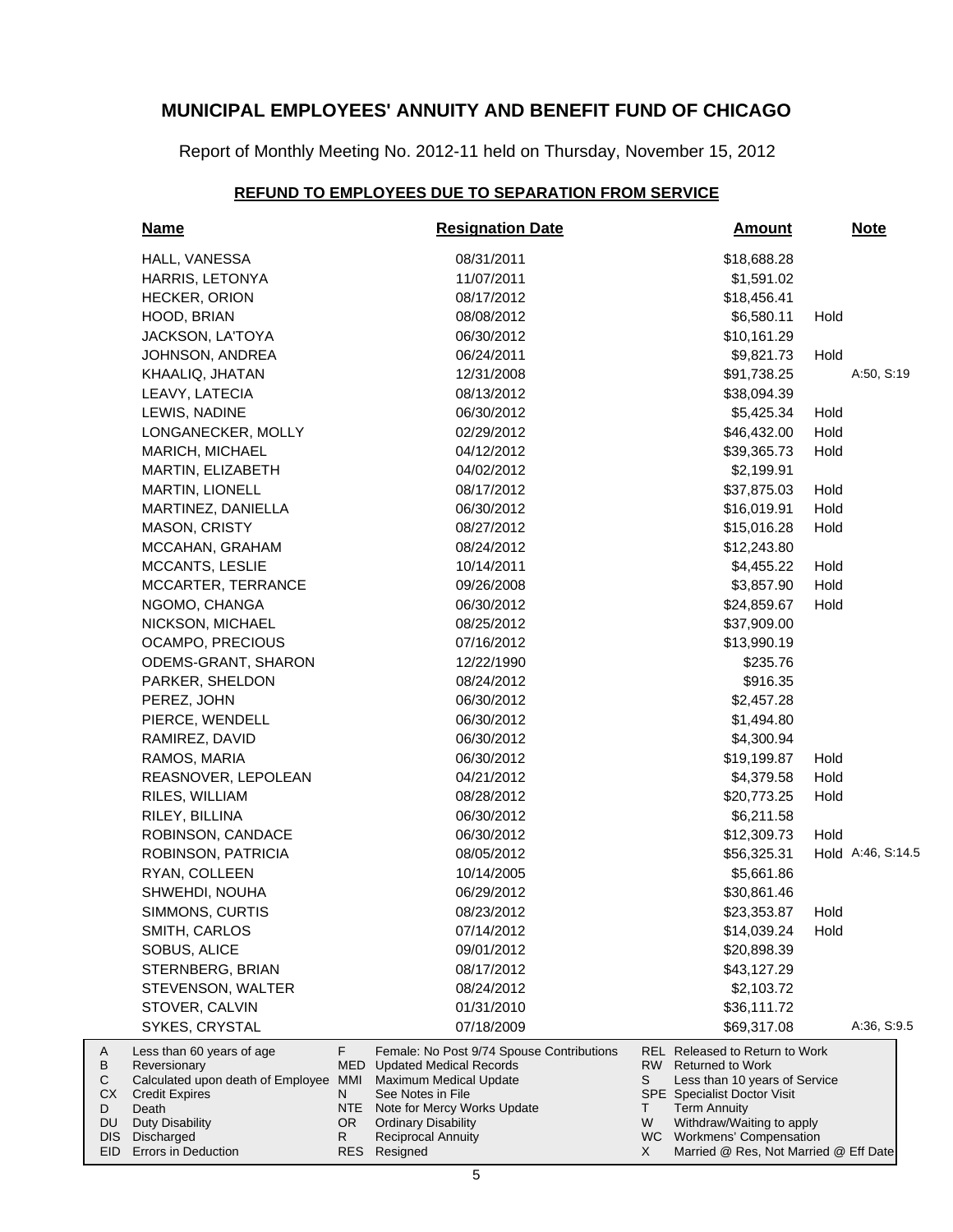Report of Monthly Meeting No. 2012-11 held on Thursday, November 15, 2012

## **REFUND TO EMPLOYEES DUE TO SEPARATION FROM SERVICE**

| <b>Name</b>                                                     | <b>Resignation Date</b> | Amount      | <b>Note</b>  |  |  |  |
|-----------------------------------------------------------------|-------------------------|-------------|--------------|--|--|--|
| TELLIS, ROSHAWYA                                                | 08/31/2009              | \$8,440.81  |              |  |  |  |
| THOMAS, NATHANIEL                                               | 03/27/2010              | \$23,702.21 |              |  |  |  |
| THOMAS, RODNEY                                                  | 08/15/2012              | \$33,873.84 | Hold         |  |  |  |
| THOMAS, TERATINEKA                                              | 08/17/2012              | \$21,802.45 |              |  |  |  |
| <b>TROTTER, MICHAEL</b>                                         | 12/25/2010              | \$22,249.07 |              |  |  |  |
| USRY, NICOLE                                                    | 06/30/2012              | \$43,008.30 | Hold         |  |  |  |
| WHITAKER, YOLANDA                                               | 06/30/2012              | \$52,557.08 | A:46, S:20.5 |  |  |  |
| WHITE, MEDGAR                                                   | 06/30/2012              | \$14,779.50 |              |  |  |  |
| <b>WILLIAMS, CLARENCE</b>                                       | 02/20/2012              | \$15,605.39 | Hold         |  |  |  |
| WILLIAMS, LATISHA                                               | 08/24/2012              | \$40,122.05 |              |  |  |  |
| <b>WILSON, FRANK</b>                                            | 09/04/2012              | \$6,691.85  |              |  |  |  |
| <b>WOODARD, TONY</b>                                            | 09/07/2011              | \$15,918.84 | Hold         |  |  |  |
| YORK, PARIS                                                     | 09/06/2012              | \$4,592.38  | Hold         |  |  |  |
| <b>TOTAL REFUND TO EMPLOYEES DUE TO SEPARATION FROM SERVICE</b> |                         |             |              |  |  |  |

**95 Case(s) \$1,911,015.79**

| A   | Less than 60 years of age                                    |    | Female: No Post 9/74 Spouse Contributions |   | REL Released to Return to Work        |
|-----|--------------------------------------------------------------|----|-------------------------------------------|---|---------------------------------------|
| B   | Reversionary                                                 |    | MED Updated Medical Records               |   | RW Returned to Work                   |
| C.  | Calculated upon death of Employee MMI Maximum Medical Update |    |                                           |   | Less than 10 years of Service         |
| CХ  | <b>Credit Expires</b>                                        | N  | See Notes in File                         |   | <b>SPE</b> Specialist Doctor Visit    |
|     | Death                                                        |    | NTE Note for Mercy Works Update           |   | <b>Term Annuity</b>                   |
| DU. | Duty Disability                                              | OR | <b>Ordinary Disability</b>                | W | Withdraw/Waiting to apply             |
|     | DIS Discharged                                               |    | <b>Reciprocal Annuity</b>                 |   | WC Workmens' Compensation             |
|     | EID Errors in Deduction                                      |    | RES Resigned                              |   | Married @ Res, Not Married @ Eff Date |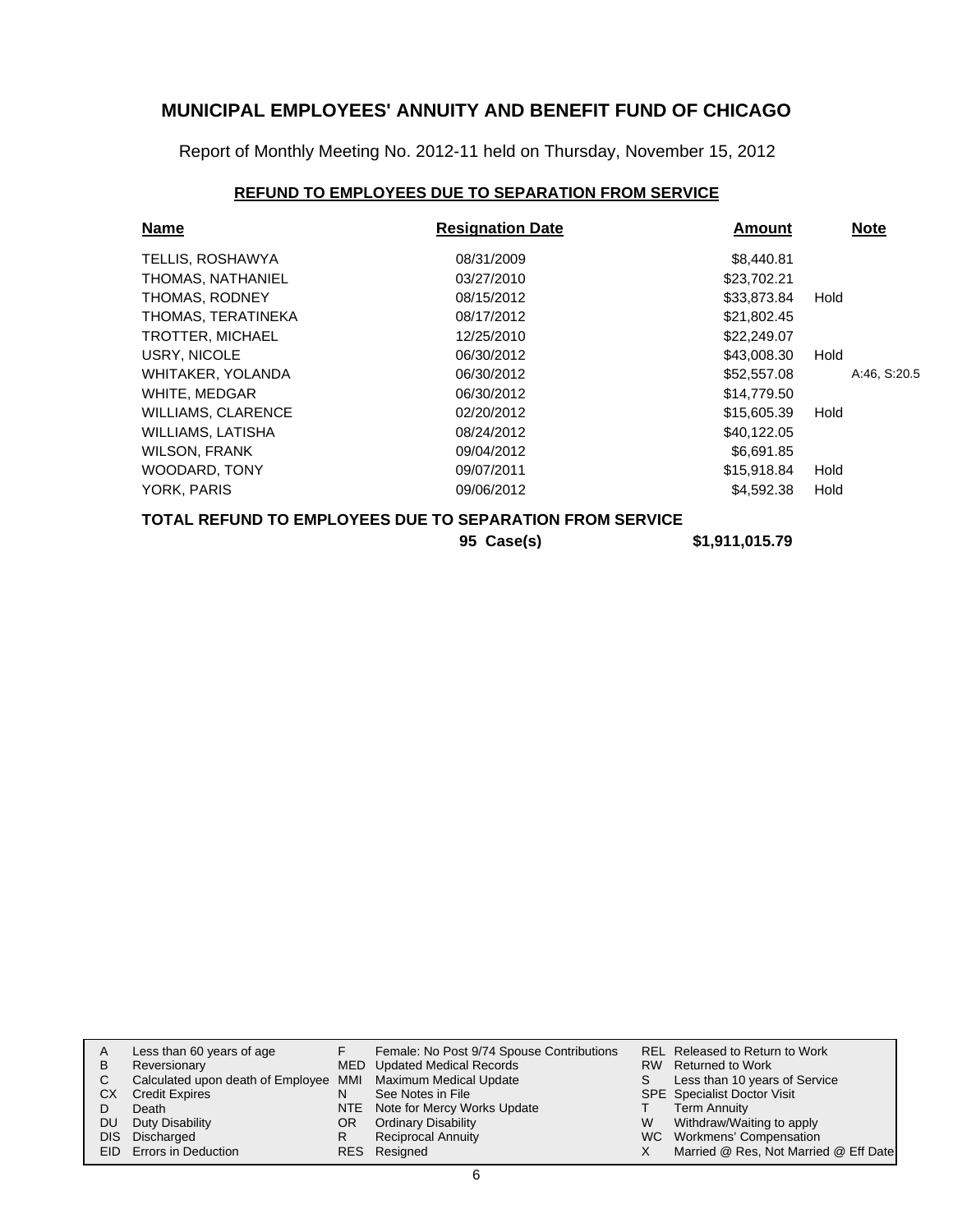Report of Monthly Meeting No. 2012-11 held on Thursday, November 15, 2012

#### **REFUND IN ACCORDANCE WITH SECTION 8-170 OF THE LAW GOVERNING THIS FUND**

| <b>Name</b>                                                                            | Date of Death            | Pay to                           | Amount                     |
|----------------------------------------------------------------------------------------|--------------------------|----------------------------------|----------------------------|
| WILLIAMS, LAMAR<br><b>WOOTEN, MARY</b>                                                 | 04/02/2012<br>08/06/2012 | DesBen $(2/2)$<br>DesBen $(1/3)$ | \$66,931.88<br>\$10,875.30 |
| <b>Total REFUND IN ACCORDANCE WITH SECTION 8-170 OF</b><br>THE LAW GOVERNING THIS FUND |                          | 2 Case(s)                        | \$77,807.18                |

#### **REFUND ELECTIONS IN LIEU OF EMPLOYEE ANNUITY**

| <b>Name</b>                                               | <b>Resignation Date</b> |         | Amount       |      |
|-----------------------------------------------------------|-------------------------|---------|--------------|------|
| <b>COLEMAN, JOSH</b>                                      | 06/15/2012              |         | \$9,603.42   |      |
| DIXSON, MARION                                            | 08/31/2012              |         | \$836.91     |      |
| HUNT, MICHAEL                                             | 03/21/2012              |         | \$31,340.54  |      |
| LOBACZ, NICHOLAS                                          | 09/06/2012              |         | \$25,902.97  |      |
| MUHAMMAD, LUCILLE                                         | 08/28/2012              |         | \$6.371.31   | Hold |
| MUNTANER, SYLVIA                                          | 09/07/2012              |         | \$449.62     |      |
| NOWRY FLAMMANG, RHONDA                                    | 08/31/2012              |         | \$48,777,74  | Hold |
| RICHARDSON, TESSIE                                        | 07/10/2012              |         | \$8,270,77   | Hold |
| SMITH, KATHLEEN                                           | 10/31/2007              |         | \$2,145.79   | Hold |
| WADE, STEVEN                                              | 08/27/2012              |         | \$2,129,10   | Hold |
| <b>Total REFUND ELECTIONS IN LIEU OF EMPLOYEE ANNUITY</b> | 10                      | Case(s) | \$135,828.17 |      |

#### **REFUND OF SPOUSAL CONTRIBUTIONS (To New Annuitants with No Spouse at the Time of Retirement)**

|                  | <u>Name</u>                                       |     | <b>Effective Date</b>                                               | Amount    |                                                      |  |
|------------------|---------------------------------------------------|-----|---------------------------------------------------------------------|-----------|------------------------------------------------------|--|
|                  | ALCORN, RANDOLPH                                  |     | 09/01/2012                                                          |           | \$22,029.16                                          |  |
|                  | AUBERT, MERLENE                                   |     | 06/16/2012                                                          |           | \$3,181.82                                           |  |
|                  | <b>BROWN, BESSIE</b>                              |     | 06/21/2012                                                          |           | \$9,801.93                                           |  |
|                  | <b>BRUEN, SUSAN</b>                               |     | 10/01/2012                                                          |           | \$1,302.67                                           |  |
|                  | BUFFO, JAMES                                      |     | 09/01/2012                                                          |           | \$27,121.36                                          |  |
|                  | <b>BULLOCKS, DIANE</b>                            |     | 08/31/2012                                                          |           | \$12,045.86                                          |  |
|                  | CAREY, DANIEL                                     |     | 09/01/2012                                                          |           | \$37,121.11                                          |  |
|                  | CARPENTER, SHIRLEY                                |     | 06/01/2012                                                          |           | \$1,119.42                                           |  |
|                  | CHANDLER, SHIRLEY                                 |     | 01/31/2009                                                          |           | \$1,769.60                                           |  |
|                  | CHASE, LAURA                                      |     | 09/01/2012                                                          |           | \$22,607.28                                          |  |
|                  | <b>CLARK, BETTYE</b>                              |     | 07/01/2012                                                          |           | \$15,731.86                                          |  |
|                  | COHEN, VICKI                                      |     | 09/01/2012                                                          |           | \$3,401.17                                           |  |
|                  | COLLAZO, ANGEL                                    |     | 09/01/2012                                                          |           | \$17,829.52                                          |  |
|                  | CURTIS, ERMA                                      |     | 09/01/2012                                                          |           | \$18,015.05                                          |  |
|                  | DAWSON, CASSANDRA                                 |     | 09/01/2012                                                          |           | \$7,441.29                                           |  |
|                  | DRIVER, JEROME                                    |     | 08/31/2012                                                          |           | \$14,475.03                                          |  |
| A                | Less than 60 years of age                         | F.  | Female: No Post 9/74 Spouse Contributions                           |           | <b>REL Released to Return to Work</b>                |  |
| B<br>$\mathsf C$ | Reversionary<br>Calculated upon death of Employee | MMI | <b>MED</b> Updated Medical Records<br><b>Maximum Medical Update</b> | S         | RW Returned to Work<br>Less than 10 years of Service |  |
| CX               | <b>Credit Expires</b>                             | N.  | See Notes in File                                                   |           | SPE Specialist Doctor Visit                          |  |
| D                | Death                                             | NTE | Note for Mercy Works Update                                         | T.        | <b>Term Annuity</b>                                  |  |
| DU               | Duty Disability                                   | OR. | <b>Ordinary Disability</b>                                          | W         | Withdraw/Waiting to apply                            |  |
| <b>DIS</b>       | Discharged                                        | R   | Reciprocal Annuity                                                  | <b>WC</b> | Workmens' Compensation                               |  |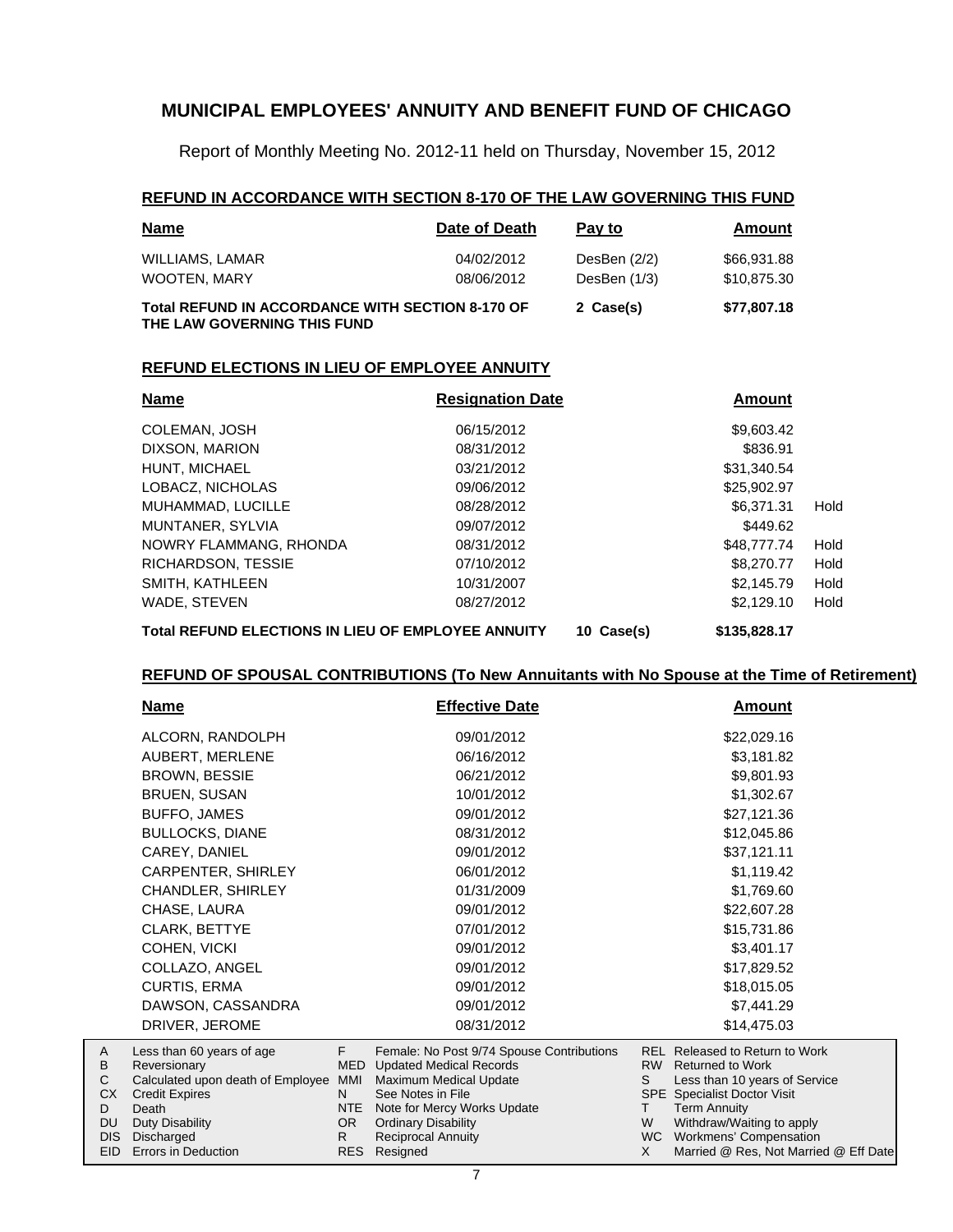Report of Monthly Meeting No. 2012-11 held on Thursday, November 15, 2012

# **REFUND OF SPOUSAL CONTRIBUTIONS (To New Annuitants with No Spouse at the Time of Retirement)**

| <b>Name</b>                                                                                           | <b>Effective Date</b> |            | <b>Amount</b> |
|-------------------------------------------------------------------------------------------------------|-----------------------|------------|---------------|
| FLYNN, BETTY                                                                                          | 09/01/2012            |            | \$19,861.26   |
| <b>GOLIK, HELEN</b>                                                                                   | 08/28/2012            |            | \$8,595.48    |
| GONZALEZ, ESMERALDA                                                                                   | 09/25/2012            |            | \$20,584.46   |
| HARGRAY, BETTY ANNE                                                                                   | 08/26/2012            |            | \$28,510.11   |
| HERNANDEZ, ENEIDA                                                                                     | 07/01/2012            |            | \$1,406.64    |
| HOELTING, LEONA                                                                                       | 07/01/2012            |            | \$2,356.42    |
| JEDYNAK, RONALD                                                                                       | 07/01/2012            |            | \$35,282.64   |
| JIMENEZ, PAULA                                                                                        | 07/06/2012            |            | \$1,977.59    |
| KAZMIRZAK, RONALD                                                                                     | 09/01/2012            |            | \$15,821.33   |
| KELSEY, DONNA                                                                                         | 08/27/2012            |            | \$10,185.96   |
| MARRERO, FRANCES                                                                                      | 08/28/2012            |            | \$14,289.00   |
| MARTIN, RALPH                                                                                         | 06/30/2012            |            | \$17,537.03   |
| MILLIGAN, ANTOINETTE                                                                                  | 09/01/2012            |            | \$12,116.42   |
| MONTGOMERY, VALERIE                                                                                   | 08/31/2012            |            | \$13,681.29   |
| MOSES HUGHES, MARILYN                                                                                 | 10/01/2012            |            | \$13,573.99   |
| MUHAMMAD, DEBORAH                                                                                     | 09/24/2012            |            | \$1,646.47    |
| PAOLI, RICHARD                                                                                        | 03/31/2012            |            | \$15,497.05   |
| POWELL, JUDY                                                                                          | 09/05/2012            |            | \$5,230.31    |
| RESTO, MIRNA                                                                                          | 08/22/2012            |            | \$20,232.33   |
| RICKENBACKER, JUDITH                                                                                  | 09/01/2012            |            | \$2,671.38    |
| ROBY, CLIMENSTEEN                                                                                     | 09/08/2011            |            | \$4,594.12    |
| SANDERS, BARBARA                                                                                      | 08/02/2012            |            | \$14,149.97   |
| <b>SCALISE, STEPHANIE</b>                                                                             | 09/01/2012            |            | \$12,971.12   |
| SOLOMON, DAISY                                                                                        | 09/24/2012            |            | \$11,214.92   |
| STEINZ, MARGARET                                                                                      | 10/10/2011            |            | \$2,983.50    |
| TAGGART, JAMES                                                                                        | 09/06/2012            |            | \$25,592.21   |
| THOMAS, JAMES                                                                                         | 09/01/2012            |            | \$8,366.59    |
| THOMAS, JUDITH                                                                                        | 09/01/2012            |            | \$3,614.83    |
| <b>WASHINGTON, SHIRLEY</b>                                                                            | 09/02/2012            |            | \$14,357.81   |
| WEBB, ANGELA                                                                                          | 09/01/2012            |            | \$25,504.18   |
| WHITEHEAD, SARAH                                                                                      | 01/26/2011            |            | \$5,032.80    |
| <b>WILLIAMS, KATHI</b>                                                                                | 09/01/2012            |            | \$23,285.70   |
| WINSTON, JOHNNIE                                                                                      | 08/17/2012            |            | \$21,142.21   |
| WISE, ARLETTE                                                                                         | 06/15/2012            |            | \$6,634.31    |
| Total REFUND OF SPOUSAL CONTRIBUTIONS (To New<br>Annuitants with No Spouse at the Time of Retirement) |                       | 50 Case(s) | \$655,495.56  |

#### **TOTAL REFUNDS \$2,782,148.04**

| A  | Less than 60 years of age                                    |     | Female: No Post 9/74 Spouse Contributions |     | REL Released to Return to Work        |
|----|--------------------------------------------------------------|-----|-------------------------------------------|-----|---------------------------------------|
| B  | Reversionary                                                 |     | MED Updated Medical Records               | RW. | <b>Returned to Work</b>               |
|    | Calculated upon death of Employee MMI Maximum Medical Update |     |                                           |     | Less than 10 years of Service         |
| СX | <b>Credit Expires</b>                                        |     | See Notes in File                         |     | <b>SPE</b> Specialist Doctor Visit    |
|    | Death                                                        |     | NTE Note for Mercy Works Update           |     | <b>Term Annuity</b>                   |
| DU | Duty Disability                                              | OR. | <b>Ordinary Disability</b>                | W   | Withdraw/Waiting to apply             |
|    | DIS Discharged                                               |     | <b>Reciprocal Annuity</b>                 |     | WC Workmens' Compensation             |
|    | <b>EID</b> Errors in Deduction                               |     | RES Resigned                              |     | Married @ Res, Not Married @ Eff Date |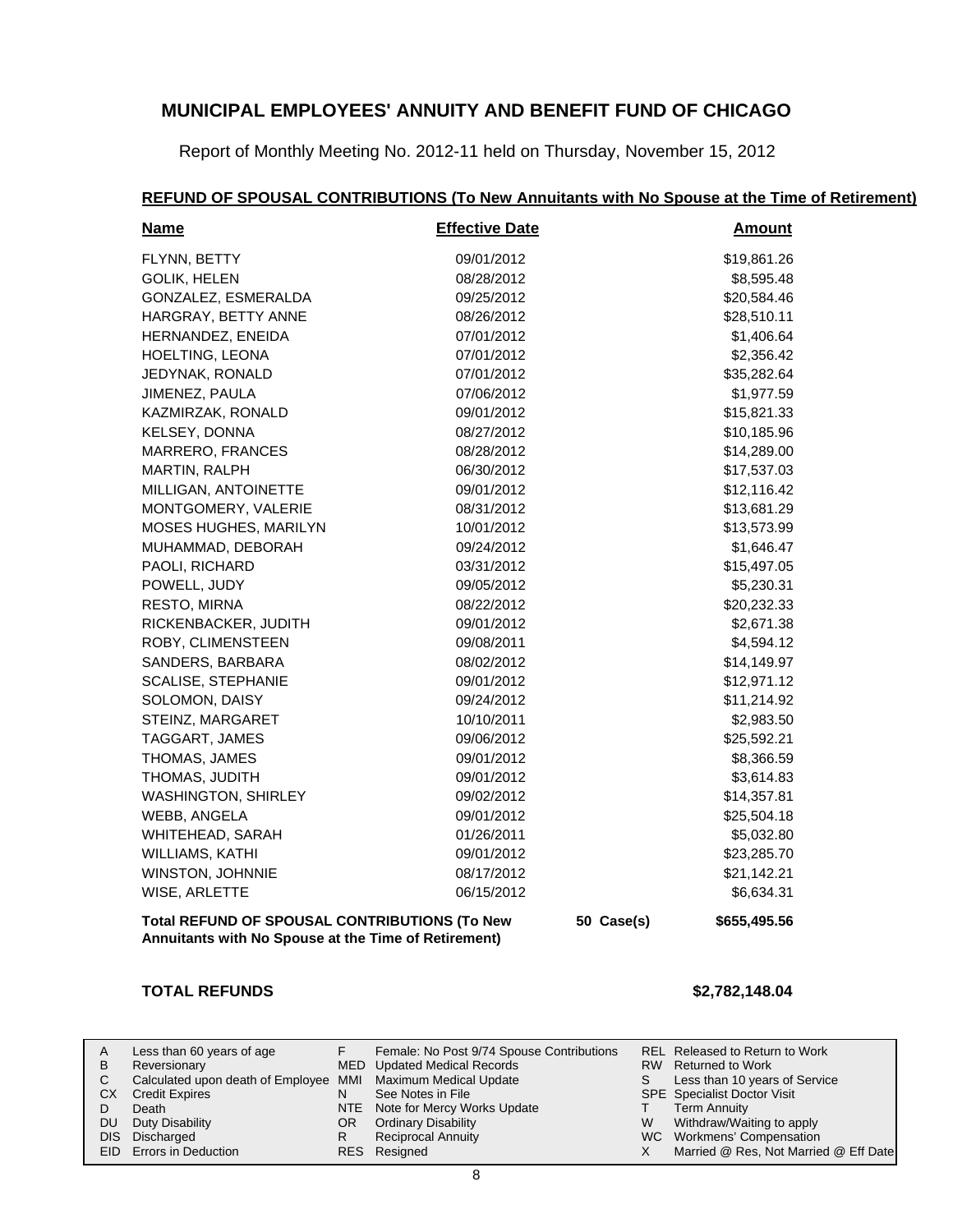Report of Monthly Meeting No. 2012-11 held on Thursday, November 15, 2012

#### **ADJUSTED REFUND**

| <b>Name</b> | Refund Type Reason | <b>Resignation Date</b> | Amount |             |
|-------------|--------------------|-------------------------|--------|-------------|
| <b>NONE</b> |                    |                         |        | ORG.<br>ADJ |

Mr. Guest moved that the various amounts shown for refunds be approved for payment in the amount shown opposite their respective names. Seconded Ms. Neely. Carried: Ayes Messrs. Fine, Clancy, Durkan, Guest, Ms. Neely. Nays-None.

| A    | Less than 60 years of age                                    |     | Female: No Post 9/74 Spouse Contributions |    | REL Released to Return to Work        |
|------|--------------------------------------------------------------|-----|-------------------------------------------|----|---------------------------------------|
| B    | Reversionary                                                 |     | MED Updated Medical Records               |    | RW Returned to Work                   |
| C.   | Calculated upon death of Employee MMI Maximum Medical Update |     |                                           | S. | Less than 10 years of Service         |
| СX   | <b>Credit Expires</b>                                        | N   | See Notes in File                         |    | <b>SPE</b> Specialist Doctor Visit    |
|      | Death                                                        |     | NTE Note for Mercy Works Update           |    | <b>Term Annuity</b>                   |
| DU.  | Duty Disability                                              | OR. | <b>Ordinary Disability</b>                | W  | Withdraw/Waiting to apply             |
| DIS. | Discharged                                                   | R   | <b>Reciprocal Annuity</b>                 |    | WC Workmens' Compensation             |
|      | EID Errors in Deduction                                      |     | RES Resigned                              |    | Married @ Res, Not Married @ Eff Date |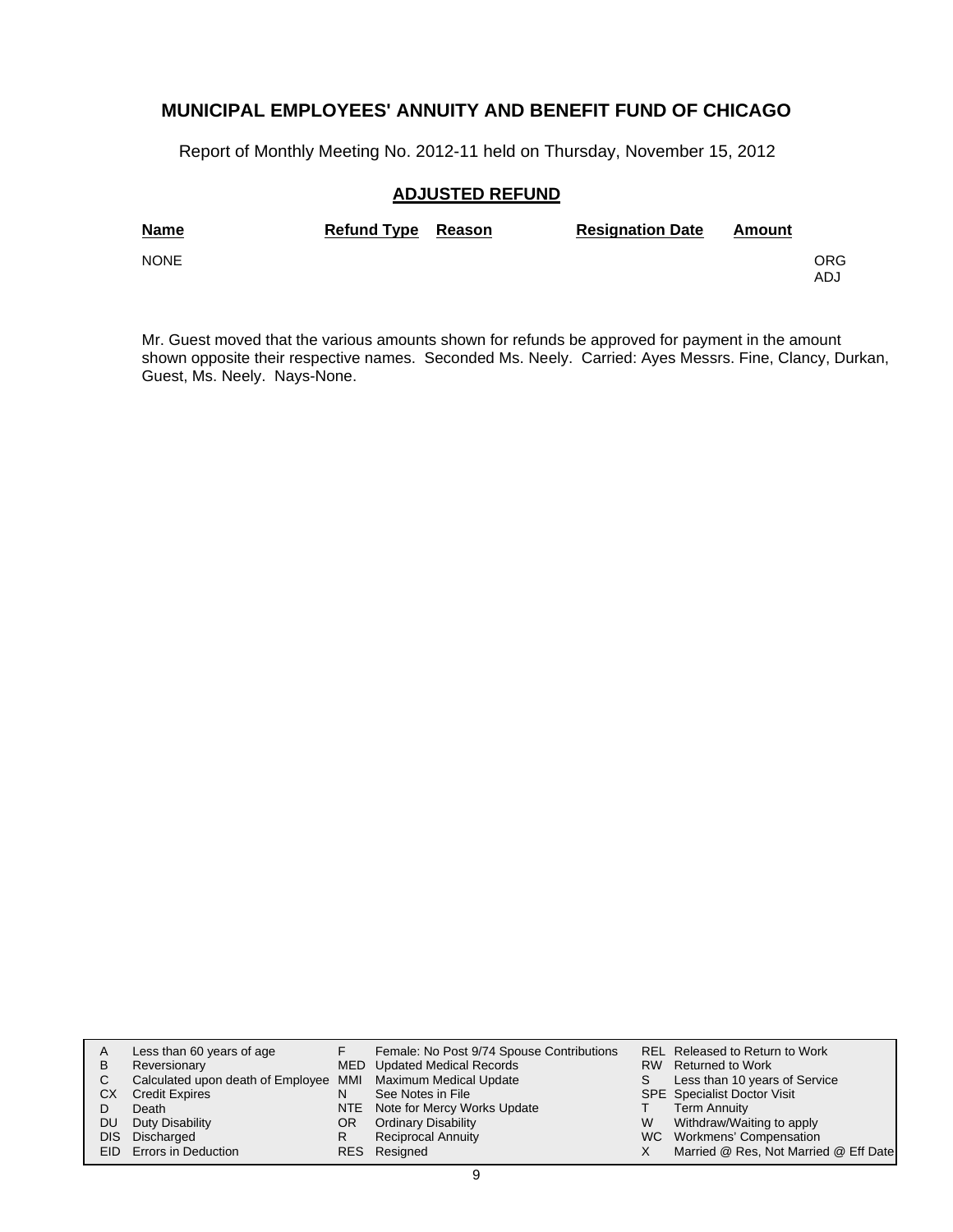Report for Monthly Meeting No. 2012-11 held on Thursday, November 15, 2012

## **ADMINISTRATIVE & OPERATING DISBURSEMENTS, OCTOBER 2012**

| <b>PERSONNEL:</b>                                                                                |                 |              |                  |
|--------------------------------------------------------------------------------------------------|-----------------|--------------|------------------|
| Salaries & Wages - Regular (3 pay period month)                                                  |                 | \$315,499.42 |                  |
| Salaries & Wages - Part-Time (3 pay period month)                                                |                 | 6,951.79     | \$<br>322,451.21 |
| <b>Employee Insurance &amp; Benefits:</b>                                                        |                 |              |                  |
| <b>Employee Medical Insurance</b>                                                                | 82,610.62<br>\$ |              |                  |
| Employee Cost (from 2 PP in September)                                                           | (3,596.10)      | 79,014.52    |                  |
| Retiree Health Insurance                                                                         | 14,771.92       |              |                  |
| <b>MEAB Retiree Cost</b>                                                                         | (4,755.73)      | 10,016.19    | 89,030.71        |
| <b>TOTAL PERSONNEL</b>                                                                           |                 |              | 411,481.92       |
| <b>PROFESSIONAL SERVICES:</b>                                                                    |                 |              |                  |
| <b>Legal Advisory Services:</b>                                                                  |                 |              |                  |
| Burke Burns & Pinelli, Ltd.:                                                                     |                 |              |                  |
| 10/09/12, Inv#15152, 09/04/12 - 09/28/12                                                         |                 | 8,087.50     |                  |
| 10/09/12, Inv#15152, Reimbursable expenses                                                       |                 | 235.40       | 8,322.90         |
| <b>Other Consulting Services:</b>                                                                |                 |              |                  |
| Terence P Sullivan, Medical consulting, 10/12 (3 pay period month)                               |                 | 5,971.29     |                  |
| Robert S Molaro & Associates, Lobbyist, 09/12                                                    |                 | 1,391.66     |                  |
| The Segal Company:                                                                               |                 |              |                  |
| 09/27/12, Inv#193092, Proportional Share of consulting services                                  |                 |              |                  |
| Review of Annuitant Medical Benefits Agreement through 08/12                                     |                 | 876.30       |                  |
| Xerillion Corporation, 09/30/12, Inv#9541, Network support - onsite                              |                 | 520.00       | 8,759.25         |
| ADP, Inc.:                                                                                       |                 |              |                  |
| Payroll processing charges for PPE 09/14/12                                                      | 218.66          |              |                  |
| Payroll processing charges for PPE 09/28/12                                                      | 211.36          |              |                  |
| Payroll processing charges for PPE 10/12/12                                                      | 218.66          | 648.68       |                  |
| Northern Trust Co., Processing Benefits Pymts, Qtr ending 06/30/12                               |                 | 84,520.82    | 85,169.50        |
| <b>TOTAL PROFESSIONAL SERVICES</b>                                                               |                 |              | 102,251.65       |
|                                                                                                  |                 |              |                  |
| <b>COMMUNICATIONS EXPENSES:</b><br><b>Printing &amp; Publications:</b>                           |                 |              |                  |
| William's Harold Marketing, Inc:                                                                 |                 |              |                  |
| 09/26/12, Inv#16214, #10 Regular envelopes                                                       | 610.00          |              |                  |
| 09/26/12, Inv#16221, Business cards for 2 employees                                              | 130.00          |              |                  |
| 09/26/12, Inv#16228, 53,000 Postcards to announce                                                |                 |              |                  |
| Annual Report & CAFR online                                                                      | 3,286.00        |              |                  |
| 09/26/12, Inv#16232, Print job re: 2011 Annual Report                                            | 759.00          | 4,785.00     |                  |
| Sun Times Media:                                                                                 |                 |              |                  |
| 09/30/12, Legal notices for MEABF trustee election                                               |                 | 180.20       | 4,965.20         |
| Postage:                                                                                         |                 |              |                  |
| Postmaster, Renewal of First-Class Presort Permit#6499                                           |                 | 190.00       |                  |
| Purchase Power, 09/25/12, Postage meter refill                                                   |                 | 137.99       |                  |
| United States Postal Service, 11/12, Regular Postage - meter account                             |                 | 1,300.00     |                  |
| FedEx, Refund of billing error                                                                   |                 | (90.75)      |                  |
| US Messenger & Logistics, Inc., 09/30/12, Inv#3234-16953                                         |                 |              |                  |
| services from 09/06/12 - 09/28/12                                                                |                 | 48.86        |                  |
| William's Harold Marketing, Inc:<br>09/26/12, Inv#16228, Data preparation & mailing of Postcards |                 |              |                  |
| re: Annual Reports & CAFR                                                                        |                 | 3,172.37     | 4,758.47         |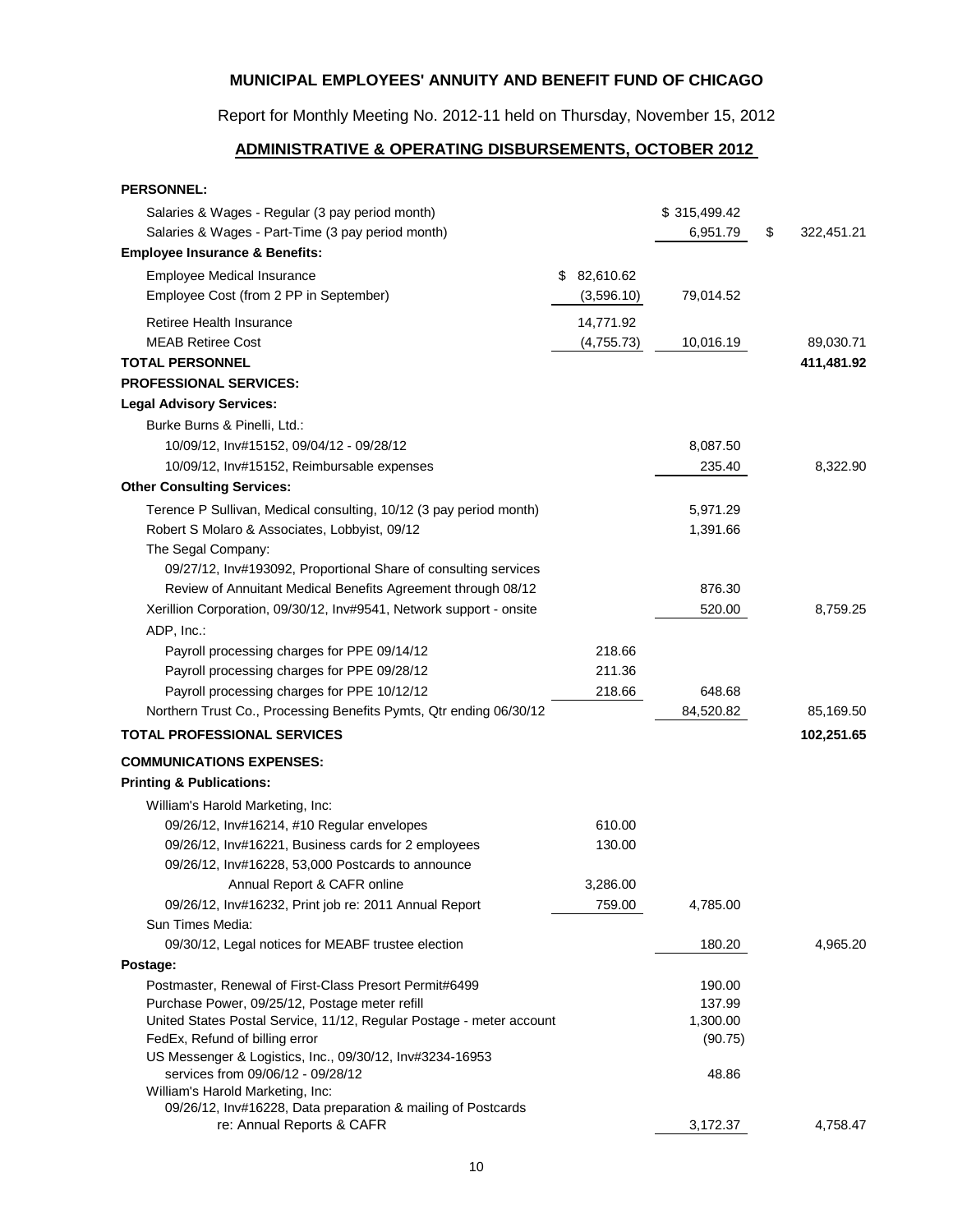Report for Monthly Meeting No. 2012-11 held on Thursday, November 15, 2012

| <b>Telephone &amp; Communications:</b>                                                                              |             |                          |                |                |
|---------------------------------------------------------------------------------------------------------------------|-------------|--------------------------|----------------|----------------|
| Access Point Inc., Inv#3243493, VOIP Telefax services, 10/12<br>ShoreTel, 10/01/12, Inv#397908, Phone system, 11/12 |             | \$<br>175.90<br>2,318.46 | \$<br>2,494.36 |                |
| Cook Co. Pension, 09/30/12, Inv#IVC298 - DR site:                                                                   |             |                          |                |                |
| Telephone                                                                                                           |             | 31.40                    |                |                |
| Data connection                                                                                                     |             | 174.79                   | 206.19         |                |
| Verizon Financial Services LLC, 10/10/12, Inv#66209269                                                              |             |                          |                |                |
| Data connection - DR site                                                                                           |             |                          | 323.85         |                |
| XO Comm, 10/01/12, Inv#45456613, Internet - Onsite                                                                  |             |                          | 450.22         |                |
| Business Continuity - Managers Cell Phone Reimbursement for                                                         |             |                          |                |                |
| October & November                                                                                                  |             |                          | 780.00         | \$<br>4,254.62 |
| <b>TOTAL COMMUNICATIONS EXPENSES</b>                                                                                |             |                          |                | 13,978.29      |
| <b>OTHER OPERATING EXPENSES:</b>                                                                                    |             |                          |                |                |
| <b>Rental &amp; Utilities:</b>                                                                                      |             |                          |                |                |
| Hines REIT 321 N. Clark St. LLC, 10/12 rent                                                                         |             | 46,224.19                |                |                |
| Hines REIT 321 N. Clark St. LLC, 2011 Tax rebate                                                                    |             | (6,073.97)               |                |                |
| Cook Co. Pension, 09/30/12, Inv#IVC298, Rent 10/12 - DR site                                                        |             | 969.38                   | 41,119.60      |                |
| Utilities:                                                                                                          |             |                          |                |                |
| ComEd, 10/03/12, Services from 09/04/12 - 10/02/12<br>Cook Co. Pension, 09/30/12, Inv#IVC298 - DR site:             |             | 763.35                   |                |                |
| Cooling services                                                                                                    | \$<br>78.80 |                          |                |                |
| Electricity                                                                                                         | 113.67      | 192.47                   | 955.82         | 42,075.42      |
| <b>Contractual Services:</b>                                                                                        |             |                          |                |                |
| Federal Companies, Inv#808866, 10/12 Storage charges<br>Iron Mountain, Inv#FWV6062, 10/12 Storage charges           |             | 801.67<br>592.37         | 1,394.04       |                |
| Cintas Document Mngmt, Inv#DD25164672, Shredding charges                                                            |             |                          | 60.00          | 1,454.04       |
| <b>Dues &amp; Subscriptions:</b>                                                                                    |             |                          |                |                |
| IFEBP:                                                                                                              |             |                          |                |                |
| 2013 Annual membership dues for Anthony C Clancy,                                                                   |             |                          |                |                |
| Timothy Guest, Amer Ahmad, Martin Durkan, Stephanie D Neely,                                                        |             |                          |                |                |
| Jim Mohler                                                                                                          |             |                          | 780.00         |                |
| Secretary of State Index Department, Notary Public Application                                                      |             |                          |                |                |
| & Bonding re: Cheryl Mendoza                                                                                        |             |                          | 10.00          | 790.00         |
| Repairs & Maintenance - Office:                                                                                     |             |                          |                |                |
| Hines, 09/28/12, WO#070524, Tenant Charges                                                                          |             |                          | 66.00          |                |
| Inter-City Supply Co., 10/05/12, Inv#03305                                                                          |             |                          | 81.54          |                |
| Staples Advantage, 10/06/12, Inv#3183658525                                                                         |             |                          | 71.98          | 219.52         |
| <b>Office Supplies:</b>                                                                                             |             |                          |                |                |
| Inter-City Supply Co., 10/05/12, Inv#03305                                                                          |             |                          |                | 67.60          |
| <b>Materials &amp; Supplies - Equipment:</b>                                                                        |             |                          |                |                |
| <b>First Choice Coffee Services:</b>                                                                                |             |                          |                |                |
| 10/15/12, Inv#245202                                                                                                |             |                          | 261.05         |                |
| 10/16/12, Inv#245342, Credit                                                                                        |             |                          | (55.32)        | 205.73         |
| <b>Computer/Technical Supplies:</b>                                                                                 |             |                          |                |                |
| <b>Discount Electronics:</b>                                                                                        |             |                          |                |                |
| 09/30/12, Inv#2903, Misc comp supplies                                                                              |             | 88.54                    |                |                |
| 10/01/12, Inv#2914, Misc comp supplies                                                                              |             | 42.50                    | 131.04         |                |
| Staples Advantage, 10/06/12, Inv#3183658525                                                                         |             |                          | 58.89          | 189.93         |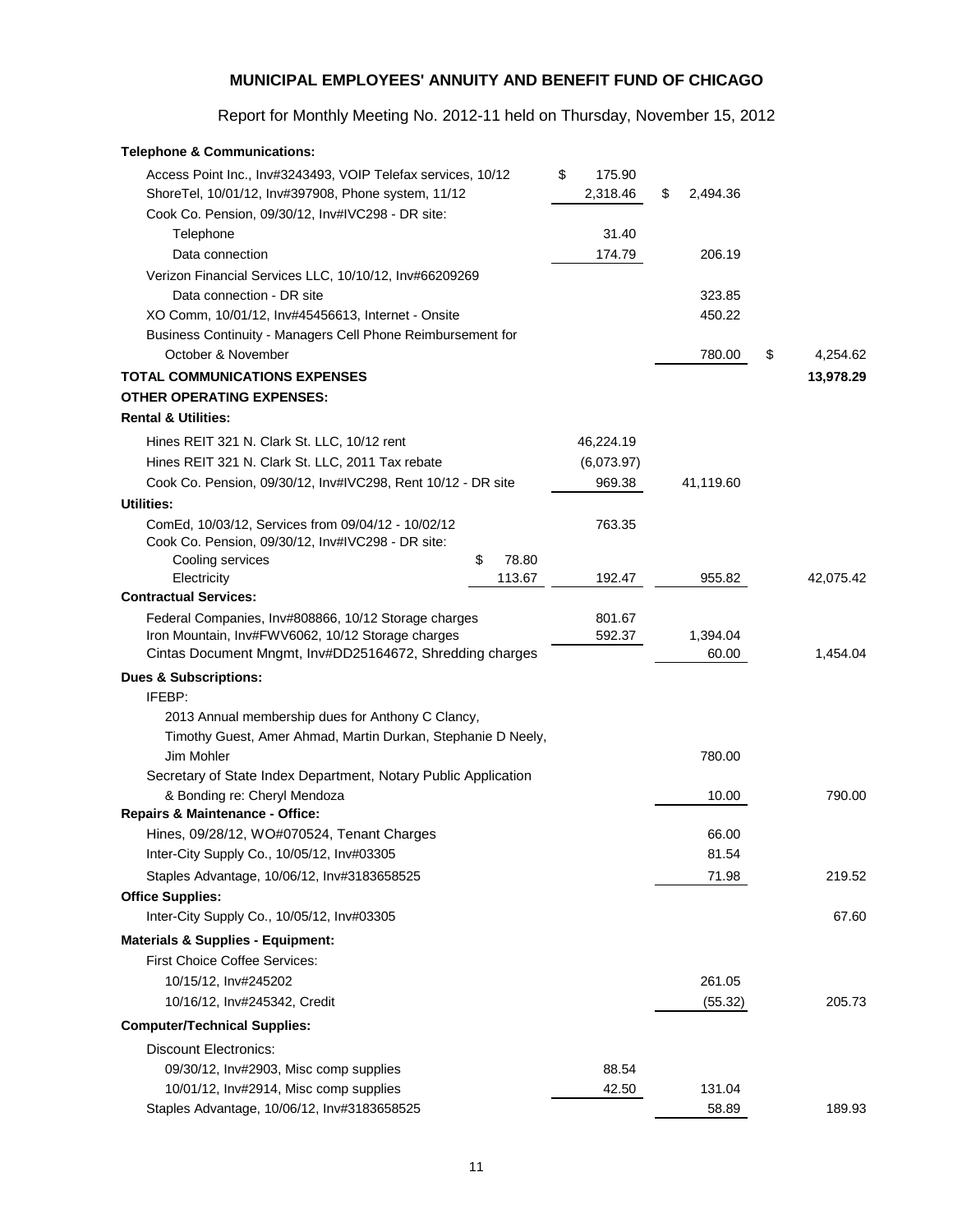| <b>Miscellaneous Expense:</b>                                                    |             |                |                  |
|----------------------------------------------------------------------------------|-------------|----------------|------------------|
| 10/12, ACH Rev, Qildro & Subpoena Fees:                                          |             | \$<br>(170.00) |                  |
| Petty Cash Replenishment                                                         |             | 56.77          |                  |
| Petty Cash Fund, Parking for Trustee Election                                    |             | 44.00          |                  |
| Death Certificates:                                                              |             |                |                  |
| Certified copy of death records for the following:                               |             |                |                  |
| <b>Dolores Galvin</b>                                                            | \$<br>17.00 |                |                  |
| William Galvin                                                                   | 17.00       |                |                  |
| James Murray                                                                     | 17.00       |                |                  |
| <b>Caroline Ramirez</b>                                                          | 17.00       |                |                  |
| Ollie Schultz                                                                    | 17.00       | 85.00          |                  |
| Alonti Café & Catering, 10/18/12, Board Room Supplies                            |             | 159.00         |                  |
| American Express, 09/26/12, Board Room Supplies                                  |             | 136.47         |                  |
| Standard Parking, Discounted parking passes issued to trustees                   |             | 360.00         |                  |
| Billy & Benny Harrison, LLC., Management fee for wage order                      |             | (8.44)         |                  |
| City of Chicago, Management fee for wage order                                   |             | (17.38)        | \$<br>645.42     |
| <b>TOTAL OTHER OPERATING EXPENSES</b>                                            |             |                | 45,647.66        |
| <b>SPECIAL PROJECTS:</b>                                                         |             |                |                  |
| <b>Capital Expenditures:</b>                                                     |             |                |                  |
| Hines, Reimbursement from Tenant Improvement Allowance:<br>Inter-City Supply Co. |             | (9,889.00)     |                  |
| Michael Walsh                                                                    |             | (98.91)        |                  |
| Wight & Company                                                                  |             | (187.50)       |                  |
| Zones                                                                            |             | (778.80)       | (10, 954.21)     |
| <b>TOTAL SPECIAL PROJECTS</b>                                                    |             |                | (10, 954.21)     |
| TOTAL ADMINISTRATIVE BEFORE INVESTMENT FEES                                      |             |                | 562,405.31       |
| <b>INVESTMENT EXPENSES:</b>                                                      |             |                |                  |
| <b>Investment Management Fees:</b>                                               |             |                |                  |
| Herndon Capital Management, LLC., Services for the quarter ending 09/30/12       |             | 103,257.00     |                  |
|                                                                                  |             | 105,893.83     |                  |
| Holland Capital Management, LLC, Services for the quarter ending 09/30/12        |             |                |                  |
| Northern Trust Company, Services for the quarter ending 09/30/12                 |             |                |                  |
| CMU12                                                                            | 48,335.27   |                |                  |
| CMU <sub>13</sub>                                                                | 48,058.88   | 96,394.15      |                  |
| RhumbLine Advisers, Services for the quarter ending 09/30/12                     |             | 11,272.00      |                  |
| <b>Investment Management Fees</b>                                                |             |                | 316,816.98       |
| <b>Custodial Management:</b>                                                     |             |                |                  |
| Northern Trust Company, Services for the quarter ending 09/30/12                 |             |                |                  |
| Custody                                                                          |             | 31,250.00      |                  |
| Custody - Bank Loans                                                             |             | 15,254.58      |                  |
| <b>Custodial Management</b>                                                      |             |                | 46,504.58        |
| <b>Investment Advisory Services:</b>                                             |             |                |                  |
| Marquette Associates, Services for the quarter ending 09/30/12                   |             | 72,500.00      |                  |
| <b>Investment Advisory Services</b>                                              |             |                | 72,500.00        |
| <b>TOTAL INVESTMENT EXPENSES</b>                                                 |             |                | \$<br>435,821.56 |
| TOTAL ADMINISTRATIVE AND OPERATING DISBURSEMENTS, OCTOBER 2012                   |             |                | \$<br>998,226.87 |
|                                                                                  |             |                |                  |

Report for Monthly Meeting No. 2012-11 held on Thursday, November 15, 2012

Mr. Guest moved to approve disbursements as reflected above, to persons or firms in the amounts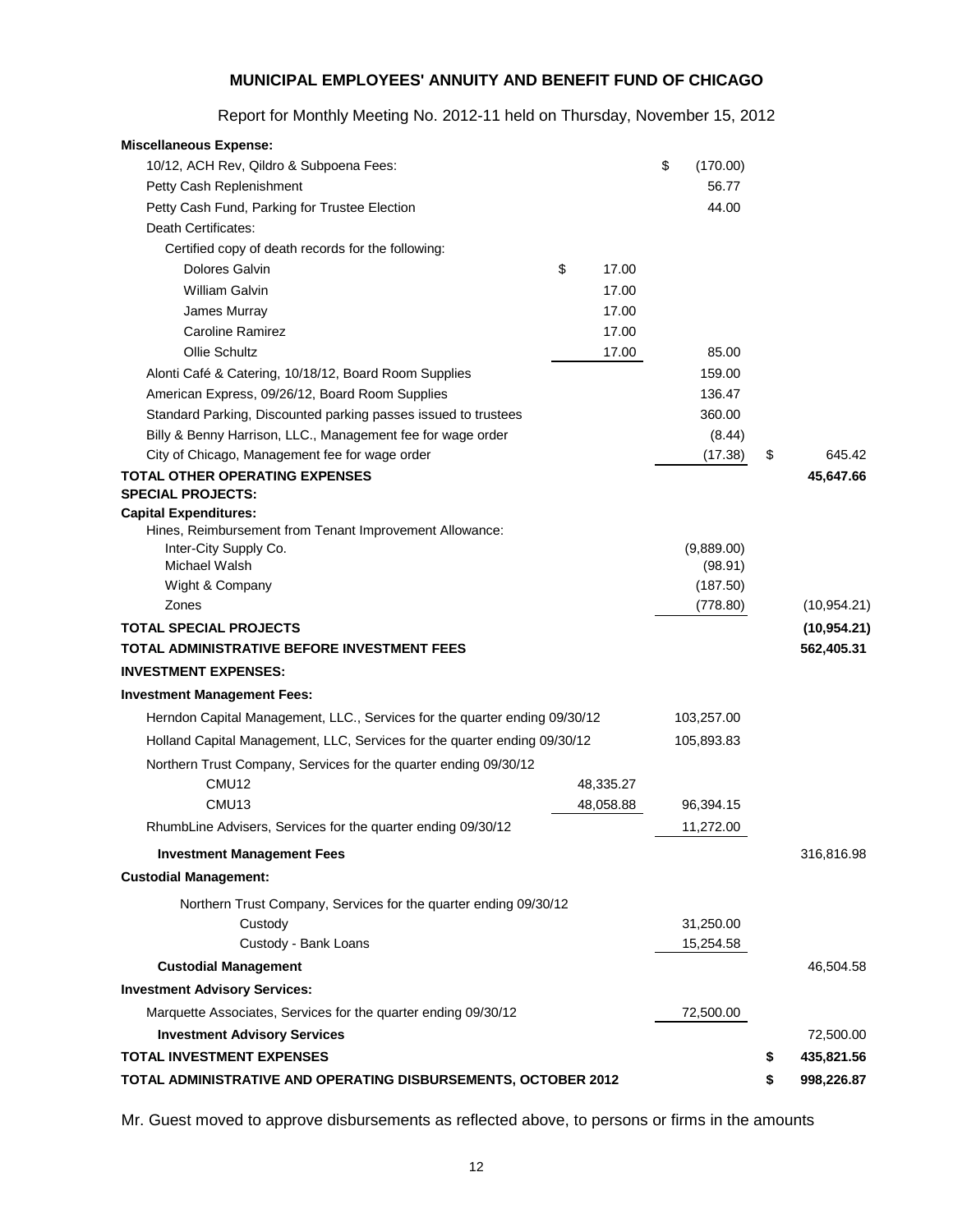Report for Monthly Meeting No. 2012-11 held on Thursday, November 15, 2012

shown opposite their respective names. Second by Mr. Clancy.

Carried: Ayes - Messrs. Fine, Clancy, Durkan, Guest, Ms. Neely. Nays - None.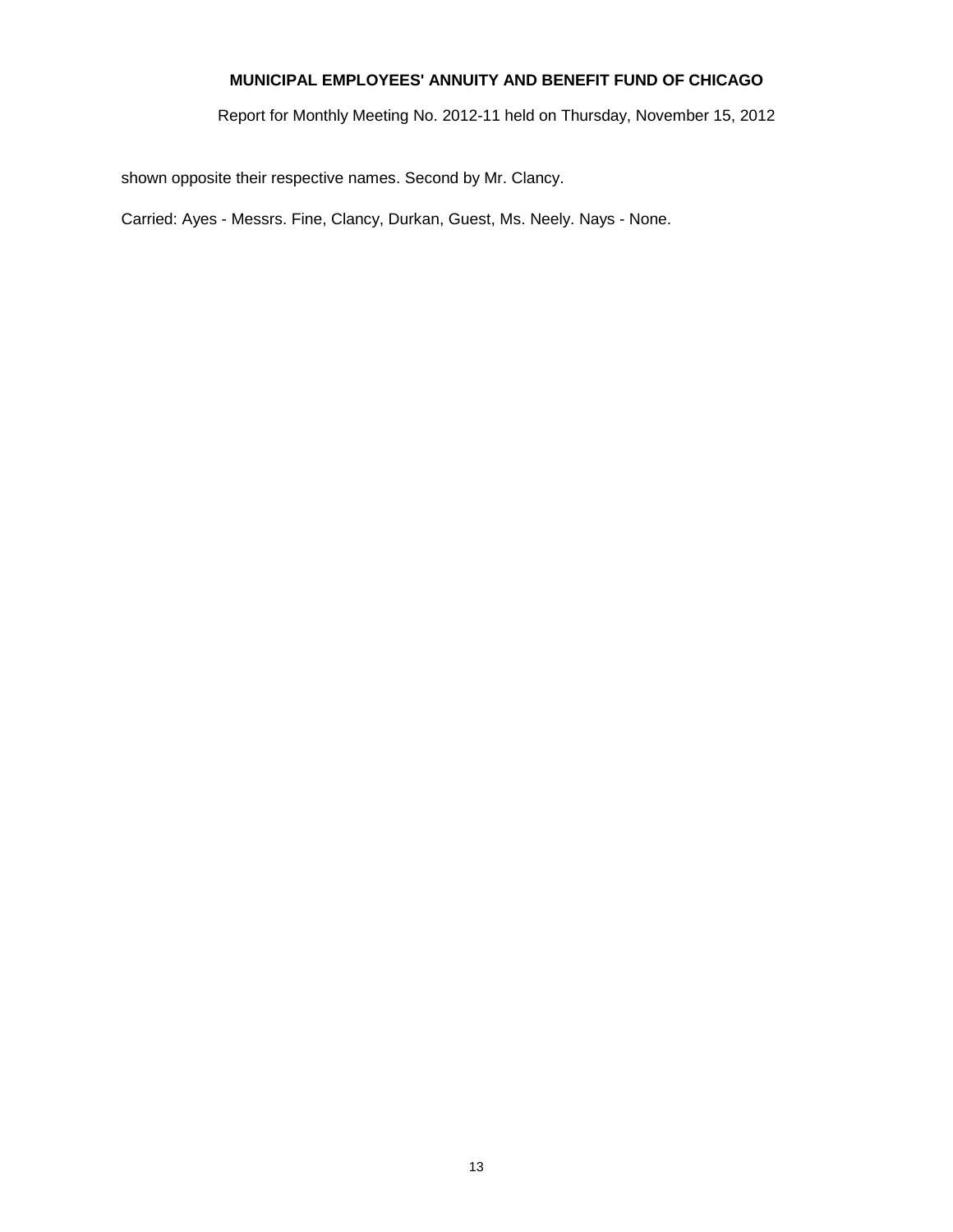Report of Monthly Meeting No. 2012-11 held on Thursday, November 15, 2012

The Fund presents the following Resolutions pertaining to Annuities

Resolved, that each of the following named members of the Fund be granted an annuity of the amount stated, and to continue for life, unless otherwise stated in the notes, provided that separation from the service of the City of Chicago shall have become effective as of such date:

 **Annuity Amount**

| <b>Name</b>                    | ER          | <b>Title</b>                              | <b>Eff Date</b> | <b>Employee</b>                       | <b>Spouse</b> | <b>Note</b><br>S |
|--------------------------------|-------------|-------------------------------------------|-----------------|---------------------------------------|---------------|------------------|
| ADKINS, MARY ANN               | B           | <b>ASSOC LUNCHRM MGR I</b>                | 09/01/2012      | \$1,896.77                            | \$948.38      |                  |
| ALCORN, RANDOLPH P             | $\mathsf C$ | <b>ELEC MECH</b>                          | 09/01/2012      | \$3,267.72                            | N/A           |                  |
| ARELLANO, RAMON G              | $\mathsf C$ | <b>CONSTR LABORER</b>                     | 09/01/2012      | \$2,995.82                            | \$1,567.40    |                  |
| AUBERT, MERLENE                | В           | <b>TEACHER ASST</b>                       | 06/16/2012      | \$850.00                              | N/A           |                  |
| <b>BANKS, JOYCE E</b>          | $\mathsf C$ | SANITATION LABORER                        | 09/01/2012      | \$2,943.26                            | \$1,569.04    |                  |
| BENNETT, ALICE W               | B           | <b>SCH OPER MGR</b>                       | 07/01/2012      | \$393.34                              | \$196.67      | <b>RS</b>        |
| BOWMAN, WILLIAM                | $\mathsf C$ | <b>MTD</b>                                | 08/03/2012      | \$2,704.53                            | \$1,352.26    |                  |
| <b>BROWN, BESSIE M</b>         | B           | LUNCHRM CASHIER                           | 06/21/2012      | \$1,322.86                            | N/A           |                  |
| <b>BRUEN, SUSAN</b>            | $\mathsf C$ | PRINCIPAL CLERK                           | 10/01/2012      | \$823.52                              | N/A           | <b>RS</b>        |
| <b>BUFFO, JAMES M</b>          | $\mathsf C$ | MTD                                       | 09/01/2012      | \$4,302.86                            | N/A           |                  |
| <b>BULLOCKS, DIANE</b>         | B           | <b>CWA</b>                                | 08/31/2012      | \$2,065.77                            | N/A           |                  |
| CALDERON, ESTHELA Y            | C           | <b>CROSSING GUARD</b>                     | 09/01/2012      | \$850.00                              | \$800.00      |                  |
| CAREY, DANIEL T                | $\mathsf C$ | DIR BUILDINGS MGMT                        | 09/01/2012      | \$5,824.89                            | N/A           | $\mathsf{R}$     |
| CARPENTER, SHIRLEY             | $\mathsf C$ | PLANNING ANALYST I                        | 06/01/2012      | \$957.31                              | N/A           | $\mathsf{R}$     |
| CHASE, LAURA J                 | $\mathsf C$ | <b>ADMIN ASST</b>                         | 09/01/2012      | \$3,302.80                            | N/A           | $\mathsf{R}$     |
| CHILDRED-MTENGULE,<br>SANDRA R | C           | <b>ACCTG TECH I</b>                       | 08/01/2012      | \$1,433.82                            | \$800.00      | R                |
| CLARK, BETTYE L                | B           | SCH CLERK I                               | 07/01/2012      | \$2,827.77                            | N/A           |                  |
| COHEN, VICKI E                 | C           | <b>ASST COMM</b>                          | 09/01/2012      | \$602.39                              | N/A           | <b>RS</b>        |
| COLLAZO, ANGEL E               | $\mathsf C$ | <b>TIMEKEEPER</b>                         | 09/01/2012      | \$4,179.92                            | N/A           |                  |
| CONWAY, TIMOTHY                | $\mathsf C$ | <b>MTD</b>                                | 09/01/2012      | \$4,196.39                            | \$1,919.85    |                  |
| CURTIS, ERMA J                 | В           | <b>VISION HEARING TECH</b>                | 09/01/2012      | \$2,804.50                            | N/A           |                  |
| DANLEY, PHILLIPS               | $\mathsf C$ | <b>MTD</b>                                | 09/01/2012      | \$1,678.56                            | \$839.28      |                  |
| DAWSON, CASSANDRA              | C           | <b>TRAFFIC CTRL AIDE</b>                  | 09/01/2012      | \$1,979.04                            | N/A           |                  |
| DELLAR, ANTHONY                | B           | <b>PORTER</b>                             | 08/30/2012      | \$850.00                              | \$800.00      |                  |
| DRIVER, JEROME                 | B           | <b>CUST WKR</b>                           | 08/31/2012      | \$1,779.74                            | N/A           |                  |
| DUNNEBACK, MARY C              | $\mathsf C$ | <b>CROSSING GUARD</b>                     | 09/01/2012      | \$850.00                              | \$800.00      |                  |
| EDWARDS, THOMAS O              | B           | ENG CUST GR IV                            | 07/26/2012      | \$3,577.62                            | \$2,007.54    |                  |
| EKSTROM, KATHERINE A           | $\mathsf C$ | <b>NURSE PRACTITIONER</b>                 | 07/01/2012      | \$3,295.08                            | \$1,647.54    |                  |
| EVANS, JOHN                    | $\mathsf C$ | <b>GIS MGR</b>                            | 06/16/2012      | \$5,922.72                            | \$2,961.36    |                  |
| FLAGG, CLEVELAND               | $\mathsf C$ | <b>MTD</b>                                | 08/24/2012      | \$3,147.29                            | \$2,042.12    |                  |
| FLYNN, BETTY                   | C           | PERSONNEL ASST                            | 09/01/2012      | \$3,802.50                            | N/A           | B                |
| GARCIA, DANIEL                 | $\mathsf C$ | <b>FOREMAN MTD</b>                        | 09/01/2012      | \$4,722.09                            | \$2,361.04    |                  |
| <b>GARCIA, SERAFIN J</b>       | В           | <b>CUST WKR</b>                           | 09/01/2012      | \$2,341.77                            | \$1,306.96    |                  |
| GLOVER, BRENDA                 | C           | STAFF ASST                                | 06/01/2012      | \$259.35                              | \$135.52      | RS               |
| Less than 60 years of age      | F           | Female: No Post 9/74 Spouse Contributions |                 | <b>REL</b> Released to Return to Work |               |                  |

|    | Less than 60 years of age                                    |     | Female: No Post 9/74 Spouse Contributions |   | REL Released to Return to Work        |
|----|--------------------------------------------------------------|-----|-------------------------------------------|---|---------------------------------------|
| В  | Reversionary                                                 |     | MED Updated Medical Records               |   | RW Returned to Work                   |
|    | Calculated upon death of Employee MMI Maximum Medical Update |     |                                           |   | Less than 10 years of Service         |
| CХ | Credit Expires                                               | N   | See Notes in File                         |   | <b>SPE</b> Specialist Doctor Visit    |
|    | Death                                                        |     | NTE Note for Mercy Works Update           |   | <b>Term Annuity</b>                   |
|    | DU Duty Disability                                           | OR. | <b>Ordinary Disability</b>                | W | Withdraw/Waiting to apply             |
|    | DIS Discharged                                               | R   | <b>Reciprocal Annuity</b>                 |   | WC Workmens' Compensation             |
|    | <b>EID</b> Errors in Deduction                               |     | RES Resigned                              |   | Married @ Res, Not Married @ Eff Date |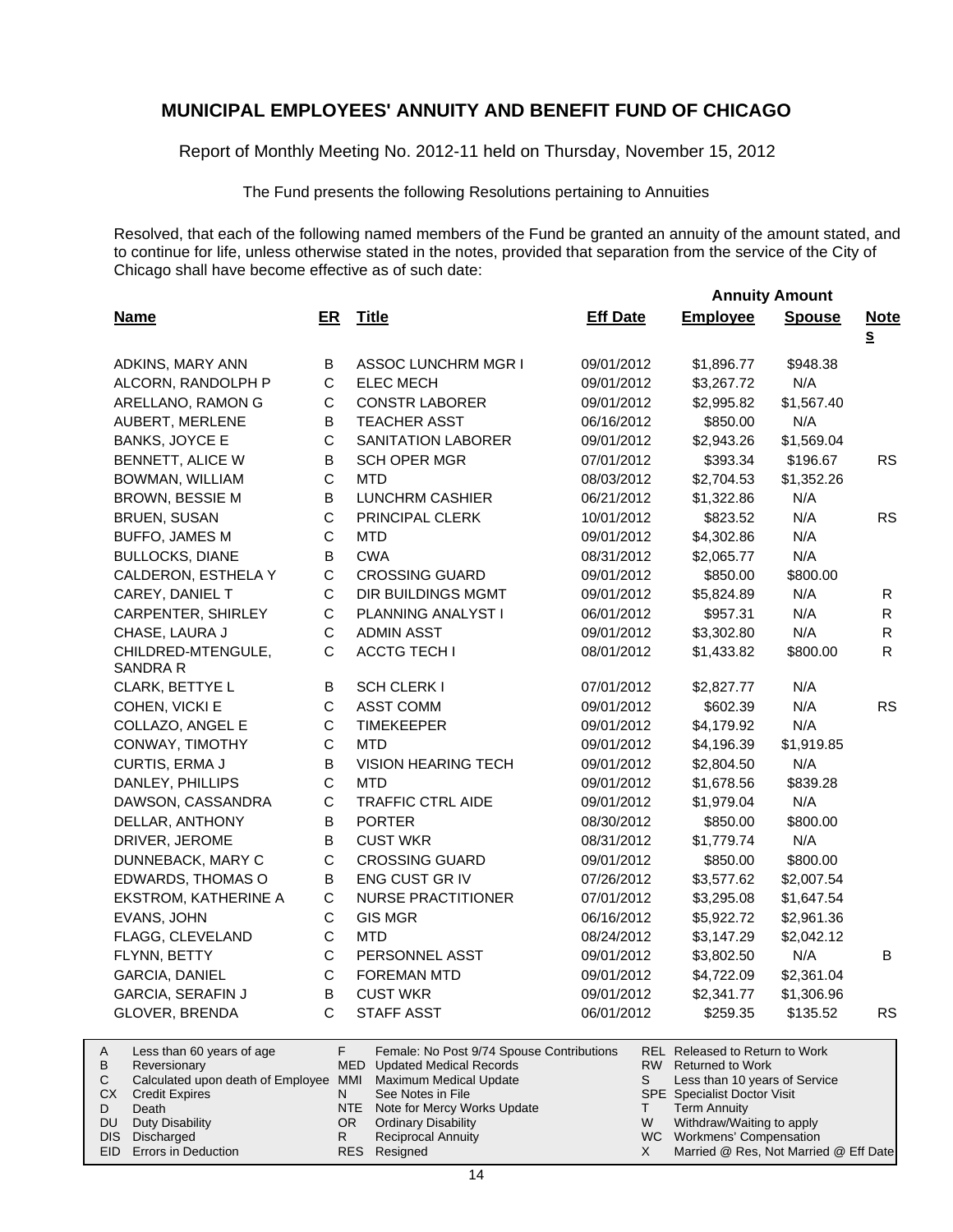Report of Monthly Meeting No. 2012-11 held on Thursday, November 15, 2012

The Fund presents the following Resolutions pertaining to Annuities

Resolved, that each of the following named members of the Fund be granted an annuity of the amount stated, and to continue for life, unless otherwise stated in the notes, provided that separation from the service of the City of Chicago shall have become effective as of such date:

 **Annuity Amount**

| <b>Name</b>                                         | ER          |            | <b>Title</b>                                                                    | <b>Eff Date</b> |         | <b>Employee</b>                                       | <b>Spouse</b> | <b>Note</b>  |
|-----------------------------------------------------|-------------|------------|---------------------------------------------------------------------------------|-----------------|---------|-------------------------------------------------------|---------------|--------------|
|                                                     |             |            |                                                                                 |                 |         |                                                       |               | $\mathbf{s}$ |
| <b>GOLIK, HELEN</b>                                 | B           |            | <b>GUID CNSLR AIDE</b>                                                          | 08/28/2012      |         | \$1,394.12                                            | N/A           |              |
| GONZALEZ, ESMERALDA                                 | В           |            | <b>EXEC ASST</b>                                                                | 09/25/2012      |         | \$3,264.80                                            | N/A           |              |
| GRECO, MARY P                                       | В           |            | <b>SCH CLERK I</b>                                                              | 09/04/2012      |         | \$1,996.63                                            | \$1,116.58    |              |
| HADUCH, MICHAEL H                                   | B<br>C      |            | ENG CUST GR V                                                                   | 08/17/2012      |         | \$6,306.26                                            | \$3,153.13    |              |
| HALE, SABRINA K                                     |             |            | <b>CROSSING GUARD</b>                                                           | 09/02/2012      |         | \$1,172.11                                            | \$800.00      |              |
| HARGRAY, BETTY ANNE                                 | В           |            | <b>SCH CLERK I</b>                                                              | 08/26/2012      |         | \$3,915.68                                            | N/A           |              |
| HARRIS, LORETTA                                     | В           |            | <b>CWA</b>                                                                      | 09/01/2012      |         | \$2,107.89                                            | \$1,053.94    |              |
| HERNANDEZ, ENEIDA                                   | В           |            | <b>TEACHER ASST</b>                                                             | 07/01/2012      |         | \$900.77                                              | N/A           | R            |
| HOELTING, LEONA                                     | C           |            | LIBRARIAN                                                                       | 07/01/2012      |         | \$936.38                                              | N/A           | $\mathsf{R}$ |
| JEDYNAK, RONALD J                                   | B           |            | ENG CUST GR IV                                                                  | 07/01/2012      |         | \$5,724.11                                            | N/A           |              |
| JIMENEZ, PAULA                                      | B           | <b>LRA</b> |                                                                                 | 07/06/2012      |         | \$850.00                                              | N/A           |              |
| KAZMIRZAK, RONALD                                   | С           |            | <b>CUST WKR</b>                                                                 | 09/01/2012      |         | \$2,130.71                                            | N/A           |              |
| KELSEY, DONNA M                                     | В           |            | <b>TEACHER ASST</b>                                                             | 08/27/2012      |         | \$1,604.60                                            | N/A           |              |
| KORNATOWSKI, MARY A                                 | В           |            | TEACHER ASST                                                                    | 09/01/2012      |         | \$1,127.71                                            | \$800.00      |              |
| LAMOURT, JAIME D                                    | B           |            | <b>FACTOR CUST WKR</b>                                                          | 09/17/2012      |         | \$2,416.83                                            | \$1,208.42    |              |
| LEMAJEUR, DALE N                                    | В           |            | <b>SCH SECURITY OFFICER</b>                                                     | 09/01/2012      |         | \$1,230.41                                            | \$800.00      |              |
| LISENBEE BELL, KAREN E                              | В           |            | <b>SCH CLERK I</b>                                                              | 10/02/2012      |         | \$3,648.49                                            | \$1,824.24    |              |
| LITTLETON, TRULIE J                                 | В           |            | <b>SCH SECURITY OFFICER</b>                                                     | 08/14/2012      |         | \$1,697.86                                            | \$1,031.48    |              |
| MAHAJAN, SUKANYA                                    | C           |            | <b>SUPV CLERK</b>                                                               | 09/01/2012      |         | \$4,514.03                                            | \$2,257.02    |              |
| MARRERO, FRANCES A                                  | В           |            | <b>TEACHER ASST</b>                                                             | 08/28/2012      |         | \$2,454.79                                            | N/A           |              |
| MARTIN, RALPH C                                     | В           |            | <b>FACTOR CUST WKR</b>                                                          | 06/30/2012      |         | \$3,011.98                                            | N/A           |              |
| MC COY, JULIUS G                                    | $\mathsf C$ |            | <b>PAINTER</b>                                                                  | 08/23/2012      |         | \$4,197.02                                            | \$2,098.51    | В            |
| MILLIGAN, ANTOINETTE M                              | B           |            | TEACHER ASST                                                                    | 09/01/2012      |         | \$1,866.70                                            | N/A           |              |
| MONTGOMERY, VALERIE                                 | В           |            | <b>CWA</b>                                                                      | 08/31/2012      |         | \$2,220.84                                            | N/A           |              |
| MORENO, MARIAN C                                    | $\mathsf C$ |            | <b>CROSSING GUARD</b>                                                           | 09/01/2012      |         | \$850.00                                              | \$800.00      |              |
| MOSES HUGHES, MARILYN                               | С           |            | TRAFFIC CTRL AIDE                                                               | 10/01/2012      |         | \$2,172.11                                            | N/A           |              |
| MUHAMMAD, DEBORAH R                                 | В           |            | <b>TEACHER ASSIST II</b>                                                        | 09/24/2012      |         | \$238.18                                              | N/A           | <b>RS</b>    |
| MULKERRINS, THOMAS M                                | C           |            | <b>MACHINIST</b>                                                                | 09/01/2012      |         | \$4,267.91                                            | \$2,133.96    |              |
| NAVARRO, DAVID                                      | С           |            | <b>HOISTING ENG</b>                                                             | 09/01/2012      |         | \$5,794.49                                            | \$2,832.05    |              |
| ONTIVEROS, EVA T                                    | C           |            | <b>ACCT TECH I</b>                                                              | 09/01/2012      |         | \$3,348.58                                            | \$1,674.29    |              |
| POWELL, JUDY S                                      | B           |            | HEALTH SERV NURSE                                                               | 09/05/2012      |         | \$376.15                                              | N/A           | S            |
| RADICK, DEBORAH M                                   | C           |            | <b>ADMIN ASST I</b>                                                             | 09/06/2012      |         | \$1,723.33                                            | \$861.66      | R            |
| RENCHER, RICKY L                                    | C           |            | <b>FOREMAN MTD</b>                                                              | 09/01/2012      |         | \$3,984.27                                            | \$1,992.14    |              |
| RESTO, MIRNA                                        | B.          |            | <b>SCH CLERK I</b>                                                              | 08/22/2012      |         | \$3,725.84                                            | N/A           |              |
| RICKENBACKER, JUDITH D                              | В           |            | ASSOC LUNCHRM MGR III                                                           | 09/01/2012      |         | \$850.00                                              | N/A           |              |
| Less than 60 years of age<br>A<br>В<br>Reversionary |             | F.         | Female: No Post 9/74 Spouse Contributions<br><b>MED</b> Updated Medical Records |                 |         | REL Released to Return to Work<br>RW Returned to Work |               |              |
| С<br>Calculated upon death of Employee MMI          |             |            | Maximum Medical Update                                                          |                 | S       | Less than 10 years of Service                         |               |              |
| СX<br><b>Credit Expires</b>                         |             | N.         | See Notes in File                                                               |                 |         | SPE Specialist Doctor Visit                           |               |              |
| D<br>Death                                          |             | NTE<br>OR. | Note for Mercy Works Update                                                     |                 | T.<br>W | <b>Term Annuity</b><br>Withdraw/Waiting to apply      |               |              |
| DU<br><b>Duty Disability</b><br>Discharged<br>DIS.  |             | R.         | <b>Ordinary Disability</b><br><b>Reciprocal Annuity</b>                         |                 |         | WC Workmens' Compensation                             |               |              |
| Errors in Deduction<br>EID                          |             |            | RES Resigned                                                                    |                 | X.      | Married @ Res, Not Married @ Eff Date                 |               |              |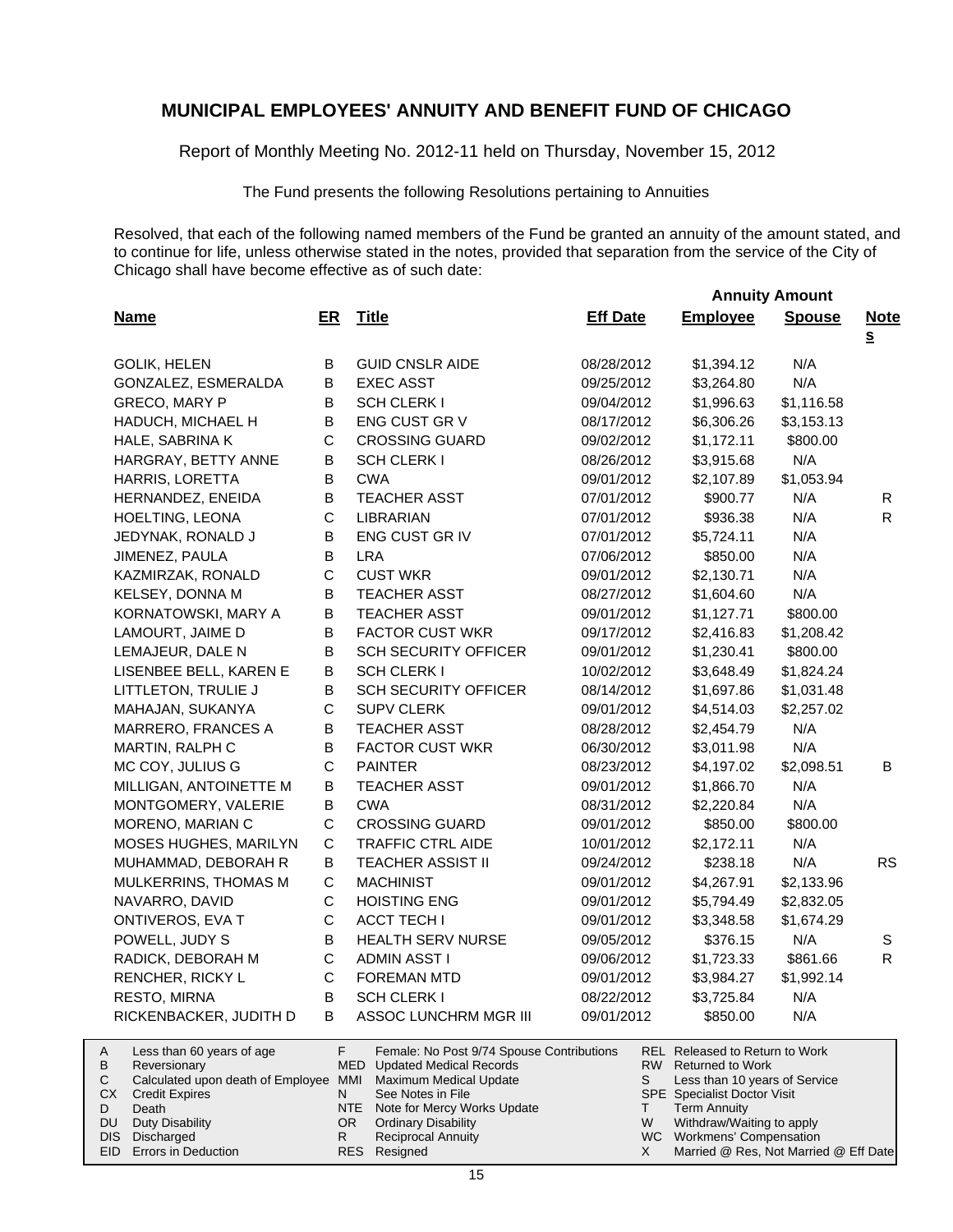Report of Monthly Meeting No. 2012-11 held on Thursday, November 15, 2012

The Fund presents the following Resolutions pertaining to Annuities

Resolved, that each of the following named members of the Fund be granted an annuity of the amount stated, and to continue for life, unless otherwise stated in the notes, provided that separation from the service of the City of Chicago shall have become effective as of such date:

|                                     |              |                                           |                 | <b>Annuity Amount</b>         |               |                                      |
|-------------------------------------|--------------|-------------------------------------------|-----------------|-------------------------------|---------------|--------------------------------------|
| <b>Name</b>                         | ER           | <b>Title</b>                              | <b>Eff Date</b> | <b>Employee</b>               | <b>Spouse</b> | <b>Note</b>                          |
|                                     |              |                                           |                 |                               |               | $\underline{\underline{\mathbf{S}}}$ |
| RINELLA, JAMES                      | С            | <b>MTD</b>                                | 09/01/2012      | \$4,662.66                    | \$2,482.95    |                                      |
| ROBINSON, ANNETTE                   | B            | <b>MAINTENANCE AIDE I</b>                 | 07/01/2012      | \$458.60                      | \$229.30      | <b>RS</b>                            |
| ROBY, CLIMENSTEEN                   | В            | <b>LRA</b>                                | 09/08/2011      | \$850.00                      | N/A           |                                      |
| RODRIGUEZ OKEEFE,<br>MARIA R        | B            | <b>STUDENT TRAINEE</b>                    | 07/01/2012      | \$658.92                      | N/A           | <b>RASF</b>                          |
| SALAMY, EKLASS P                    | В            | COOK I                                    | 09/04/2012      | \$1,592.15                    | \$800.00      |                                      |
| SALDIVAR, GLORIA G                  | B            | <b>SCH CLERK I</b>                        | 09/28/2012      | \$1,275.13                    | \$800.00      |                                      |
| SANDERS, BARBARA J                  | В            | <b>CWA</b>                                | 08/02/2012      | \$2,244.31                    | N/A           |                                      |
| <b>SCALISE, STEPHANIE R</b>         | $\mathsf C$  | POLICE COMM OPER I                        | 09/01/2012      | \$2,268.22                    | N/A           | R.                                   |
| SCHMIDT, ROBERT M                   | $\mathsf C$  | <b>MTD</b>                                | 09/01/2012      | \$4,438.88                    | \$2,219.44    |                                      |
| SEABERRY, JAMES J                   | B            | ASST GEN COUNSEL                          | 09/01/2012      | \$5,929.90                    | \$2,964.95    |                                      |
| SHLEYMOVICH, LYUDMILA               | C            | PROJECT MGR                               | 09/01/2012      | \$5,863.68                    | \$3,084.63    |                                      |
| SINGH, JASBIR K                     | C            | PYMT SERV REP                             | 09/01/2012      | \$3,027.27                    | \$1,513.64    |                                      |
| SOLOMON, DAISY A                    | C            | PERSONAL COMP OPER I                      | 09/24/2012      | \$536.71                      | N/A           | A                                    |
| SPIZZIRI, PETER J                   | C            | <b>MTD</b>                                | 09/01/2012      | \$4,194.84                    | \$2,097.42    |                                      |
| STEINZ, MARGARET L                  | В            | <b>MANAGER</b>                            | 10/10/2011      | \$426.13                      | N/A           | <b>RS</b>                            |
| TAGGART, JAMES H                    | C            | <b>ASST CHIEF INVESTIGATOR</b>            | 09/06/2012      | \$3,764.00                    | N/A           |                                      |
| THOMAS, JAMES                       | C            | <b>MTD</b>                                | 09/01/2012      | \$1,455.74                    | N/A           |                                      |
| THOMAS, JUDITH A                    | B            | <b>SCH BUS AIDE</b>                       | 09/01/2012      | \$850.00                      | N/A           |                                      |
| TIGGS, ELIZABETH                    | В            | <b>CWA</b>                                | 07/01/2012      | \$2,901.89                    | \$1,450.94    |                                      |
| VINSON, YVETTE                      | B            | <b>ASSOC LR MGR II</b>                    | 08/04/2012      | \$932.22                      | \$800.00      |                                      |
| VYSOKY, BERNADINE A                 | B            | <b>TEACHER ASST</b>                       | 09/18/2012      | \$373.10                      | \$800.00      | <b>BS</b>                            |
| WASHINGTON, SHIRLEY M               | B            | SCH CLERK I                               | 09/02/2012      | \$1,886.98                    | N/A           |                                      |
| WEBB, ANGELA L                      | С            | PUB HEALTH NUTR III                       | 09/01/2012      | \$3,567.32                    | N/A           |                                      |
| WHITEHEAD, SARAH                    | В            | <b>TEACHER ASST</b>                       | 01/26/2011      | \$1,346.13                    | N/A           | R                                    |
| WILKINS, SUSAN M                    | C            | <b>CROSSING GUARD</b>                     | 09/01/2012      | \$850.00                      | \$800.00      |                                      |
| WILLIAMS, GEORGE                    | C            | <b>MTD</b>                                | 09/01/2012      | \$3,916.63                    | \$2,149.81    |                                      |
| WILLIAMS, KATHI M                   | C            | <b>ADMIN ASST III</b>                     | 09/01/2012      | \$4,853.80                    | N/A           |                                      |
| <b>WINSTON RUSSELL,</b><br>YVETTE M | C            | PUBLIC HEALTH ADMIN III                   | 08/18/2012      | \$3,462.23                    | \$1,752.67    | R.                                   |
| WINSTON, JOHNNIE R                  | С            | FINGERPRINT TECH II                       | 08/17/2012      | \$3,715.49                    | N/A           |                                      |
| WISE, ARLETTE Y                     | В            | <b>SCH BUS AIDE</b>                       | 06/15/2012      | \$1,324.33                    | N/A           |                                      |
| YOUNG, LISA M                       | C            | CNTRL VOUCHER COORD                       | 09/01/2012      | \$3,664.11                    | \$1,832.06    |                                      |
| ZAPLITNY, OLGA D                    | C            | SOCIAL WORK ASST                          | 09/01/2012      | \$4,244.90                    | \$2,185.75    |                                      |
| <b>Total Employee Annuities</b>     |              | 101 Case(s)                               |                 | \$254,309.85                  |               |                                      |
| conthon CO voors of one             | $\mathbf{r}$ | Female: Ne Deat 0/74 Chause Captributions |                 | DEL Delegand to Detroit Marie |               |                                      |

|           | Less than 60 years of age                                    |     | Female: No Post 9/74 Spouse Contributions |   | <b>REL Released to Return to Work</b> |
|-----------|--------------------------------------------------------------|-----|-------------------------------------------|---|---------------------------------------|
| B         | Reversionary                                                 |     | MED Updated Medical Records               |   | RW Returned to Work                   |
|           | Calculated upon death of Employee MMI Maximum Medical Update |     |                                           |   | Less than 10 years of Service         |
| СX        | <b>Credit Expires</b>                                        | N   | See Notes in File                         |   | <b>SPE</b> Specialist Doctor Visit    |
|           | Death                                                        |     | NTE Note for Mercy Works Update           |   | <b>Term Annuity</b>                   |
| <b>DU</b> | Duty Disability                                              | OR. | <b>Ordinary Disability</b>                | W | Withdraw/Waiting to apply             |
|           | DIS Discharged                                               |     | <b>Reciprocal Annuity</b>                 |   | WC Workmens' Compensation             |
|           | <b>EID</b> Errors in Deduction                               |     | RES Resigned                              |   | Married @ Res, Not Married @ Eff Date |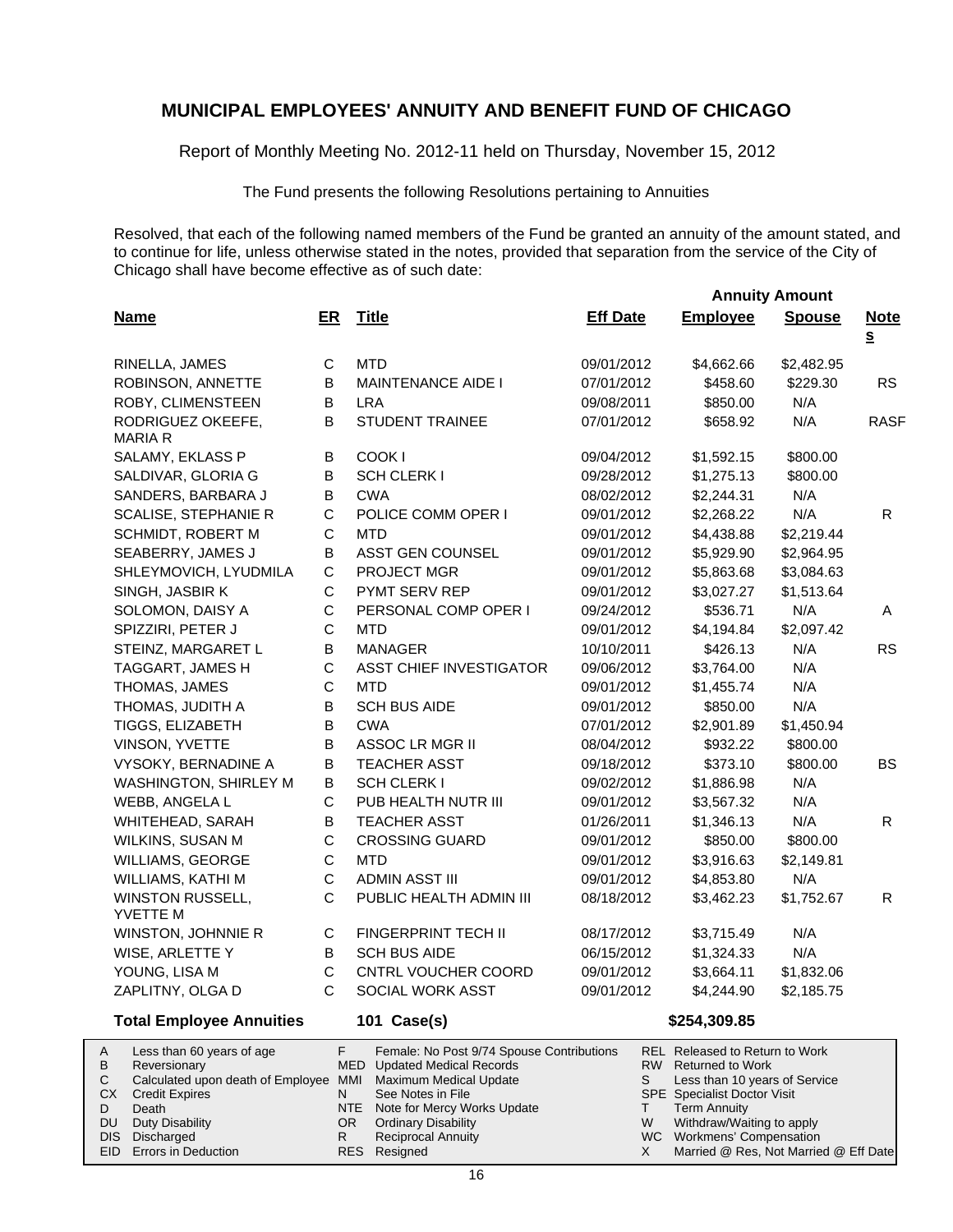Report of Monthly Meeting No. 2012-11 held on Thursday, November 15, 2012

The Fund presents the following Resolutions pertaining to Annuities

Resolved, that each of the following widows, widowers, minor children, and certain other relatives of former members of the Fund be granted annuities of the amounts stated, and to continue until the expiration date indicated.

#### **Spouse Annuities**

| <b>Former Employee Name</b>   | ER | <b>Title</b>              | <b>Eff Date</b> | <b>Monthly</b><br><b>Annuity</b> | <b>Annuity</b><br><b>Expires</b> | <b>Note</b>                          |
|-------------------------------|----|---------------------------|-----------------|----------------------------------|----------------------------------|--------------------------------------|
|                               |    |                           |                 |                                  |                                  | $\underline{\underline{\mathbf{s}}}$ |
| <b>GALECKI, CHESTER</b>       | B  | <b>CARPENTER</b>          | 08/08/2012      | \$33.68                          | Death                            | <b>RS</b>                            |
| <b>GUTEKANST, LYNN</b>        | C  | POLICE COMM OPER I        | 08/21/2012      | \$1,373.14                       | Death                            |                                      |
| HANCOCK, WILLIAM              | B  | <b>BURSAR</b>             | 08/31/2012      | \$2,444.67                       | Death                            |                                      |
| HARTT, PHYLLIS                | C  | <b>CENTER DIRECTOR</b>    | 08/22/2012      | \$2,689.27                       | Death                            |                                      |
| HENDRIX, BARBARA              | C  | <b>SR DATA ENTRY OPER</b> | 09/05/2012      | \$1,339.70                       | Death                            |                                      |
| HENNESSEY, WILLIAM            | C  | <b>LINEMAN</b>            | 08/07/2012      | \$800.00                         | Death                            |                                      |
| HERRING, JAMES                | C  | <b>WATCHMAN</b>           | 08/29/2012      | \$893.05                         | Death                            |                                      |
| HORODECKI, JOHN               | С  | PROJECT ADMIN             | 09/16/2012      | \$1,837.79                       | Death                            | R                                    |
| HOUSTON, WILLIAM              | В  | <b>CUST WKR</b>           | 09/13/2012      | \$1,354.66                       | Death                            |                                      |
| <b>JOSEPH, PHILLIP</b>        | В  | <b>ENGINEER CUST</b>      | 08/30/2012      | \$2,616.48                       | Death                            |                                      |
| JOYCE, MICHAEL                | C  | <b>HOISTING ENGR</b>      | 08/02/2012      | \$2,660.79                       | Death                            |                                      |
| KAVANAUGH, HERBERT            | В  | <b>WINDOW WASHER</b>      | 06/25/2012      | \$1,500.68                       | Death                            |                                      |
| MCDONALD, ROSELLA             | B  | <b>GUID CNSLR AIDE</b>    | 09/17/2012      | \$800.00                         | Death                            |                                      |
| MITTMAN, NORMAN               | В  | DATA PROC SYS ANALYST     | 08/28/2012      | \$399.76                         | Death                            | <b>RS</b>                            |
| SMITH, ROSCOE                 | B  | <b>ENG</b>                | 08/27/2012      | \$2,204.60                       | Death                            |                                      |
| SOJKA, LEONARD                | C  | <b>INVESTIGATOR</b>       | 09/05/2012      | \$800.00                         | Death                            | R                                    |
| TRAMMELL, HORACE              | C  | <b>SUPV ENG</b>           | 07/26/2012      | \$3,112.51                       | Death                            |                                      |
| <b>WALLACE, CLIFTON</b>       | C  | <b>LINEMAN</b>            | 09/01/2012      | \$1,495.94                       | Death                            |                                      |
| ZERLENTES, BESSIE             | B  | <b>TEACHER ASST</b>       | 08/18/2012      | \$800.00                         | Death                            |                                      |
| <b>Total Spouse Annuities</b> |    | 19 Case(s)                |                 | \$29,156.72                      |                                  |                                      |
| <b>Child(ren) Annuities</b>   |    |                           |                 |                                  |                                  |                                      |
|                               |    |                           |                 | <b>Monthly</b>                   | <b>Annuity</b>                   |                                      |
| <b>Former Employee Name</b>   | ER |                           | <b>Eff Date</b> | <b>Annuity</b>                   | <b>Expires</b>                   | <b>Note</b><br><u>s</u>              |
| <b>NONE</b>                   |    |                           |                 |                                  |                                  |                                      |

| Α  | Less than 60 years of age                                    |     | Female: No Post 9/74 Spouse Contributions |    | REL Released to Return to Work        |
|----|--------------------------------------------------------------|-----|-------------------------------------------|----|---------------------------------------|
| В  | Reversionary                                                 |     | MED Updated Medical Records               |    | RW Returned to Work                   |
|    | Calculated upon death of Employee MMI Maximum Medical Update |     |                                           | S. | Less than 10 years of Service         |
| CХ | <b>Credit Expires</b>                                        | N   | See Notes in File                         |    | <b>SPE</b> Specialist Doctor Visit    |
|    | Death                                                        |     | NTE Note for Mercy Works Update           |    | <b>Term Annuity</b>                   |
| DU | Duty Disability                                              | OR. | <b>Ordinary Disability</b>                | W  | Withdraw/Waiting to apply             |
|    | DIS Discharged                                               | R   | <b>Reciprocal Annuity</b>                 |    | WC Workmens' Compensation             |
|    | EID Errors in Deduction                                      |     | RES Resigned                              |    | Married @ Res, Not Married @ Eff Date |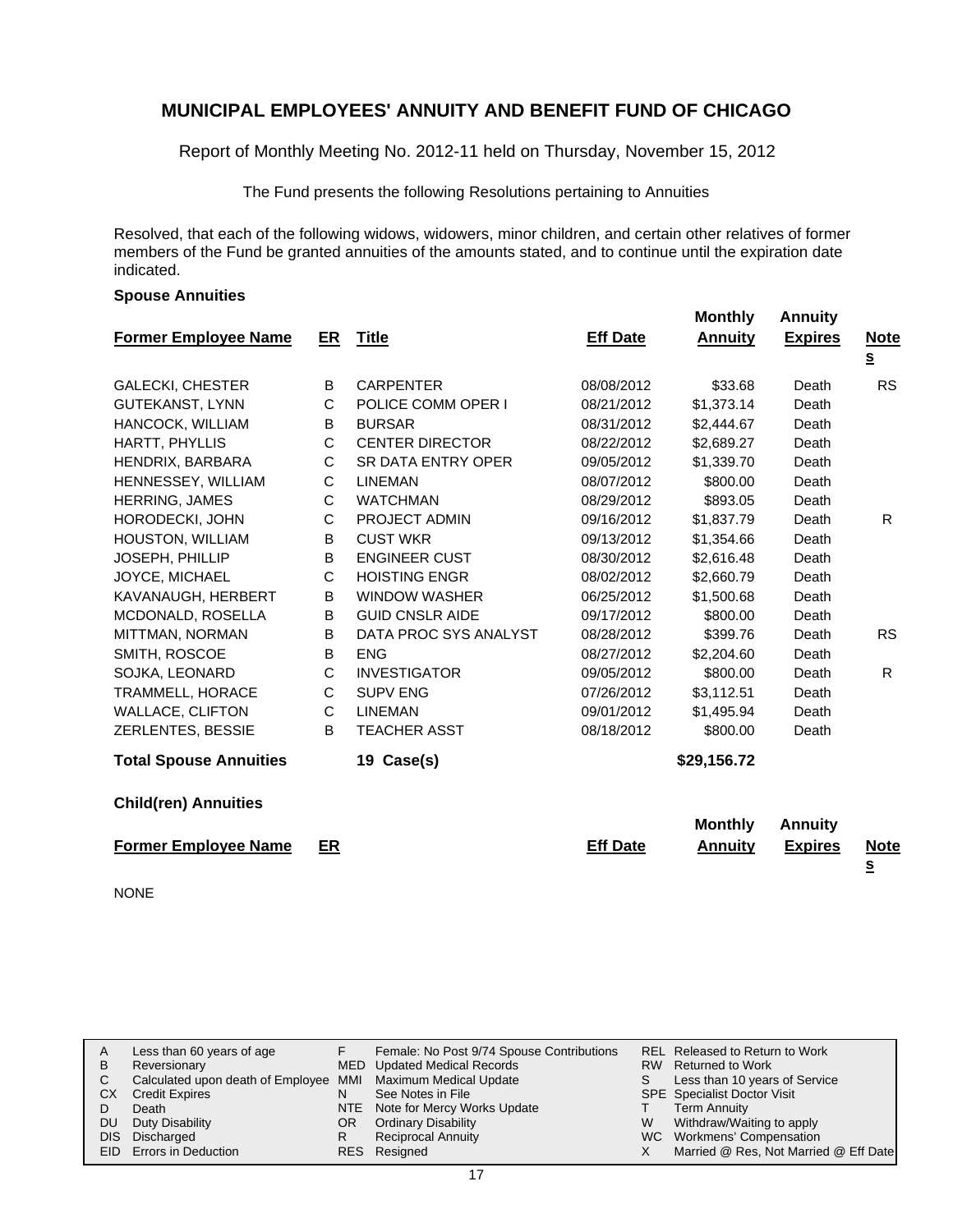Report of Monthly Meeting No. 2012-11 held on Thursday, November 15, 2012

The Fund presents the following Resolutions pertaining to Annuities

Resolved, that each of the following widows, widowers, minor children, and certain other relatives of former members of the Fund be granted annuities of the amounts stated, and to continue until the expiration date indicated.

#### **Reversionary Annuities in Accordance with Section 8-139 of the Law**

|                                |                 | <b>Monthly</b> | Annuity        |             |
|--------------------------------|-----------------|----------------|----------------|-------------|
| <b>Former Employee Name ER</b> | <b>Eff Date</b> | Annuitv        | <b>Expires</b> | <b>Note</b> |
|                                |                 |                |                |             |

NONE

| A  | Less than 60 years of age                                    |     | Female: No Post 9/74 Spouse Contributions |    | <b>REL Released to Return to Work</b> |
|----|--------------------------------------------------------------|-----|-------------------------------------------|----|---------------------------------------|
| в  | Reversionary                                                 |     | MED Updated Medical Records               |    | RW Returned to Work                   |
| C. | Calculated upon death of Employee MMI Maximum Medical Update |     |                                           | S. | Less than 10 years of Service         |
| CХ | <b>Credit Expires</b>                                        |     | See Notes in File                         |    | SPE Specialist Doctor Visit           |
|    | Death                                                        |     | NTE Note for Mercy Works Update           |    | <b>Term Annuity</b>                   |
| DU | Duty Disability                                              | OR. | <b>Ordinary Disability</b>                | W  | Withdraw/Waiting to apply             |
|    | DIS Discharged                                               |     | <b>Reciprocal Annuity</b>                 |    | WC Workmens' Compensation             |
|    | EID Errors in Deduction                                      |     | RES Resigned                              |    | Married @ Res, Not Married @ Eff Date |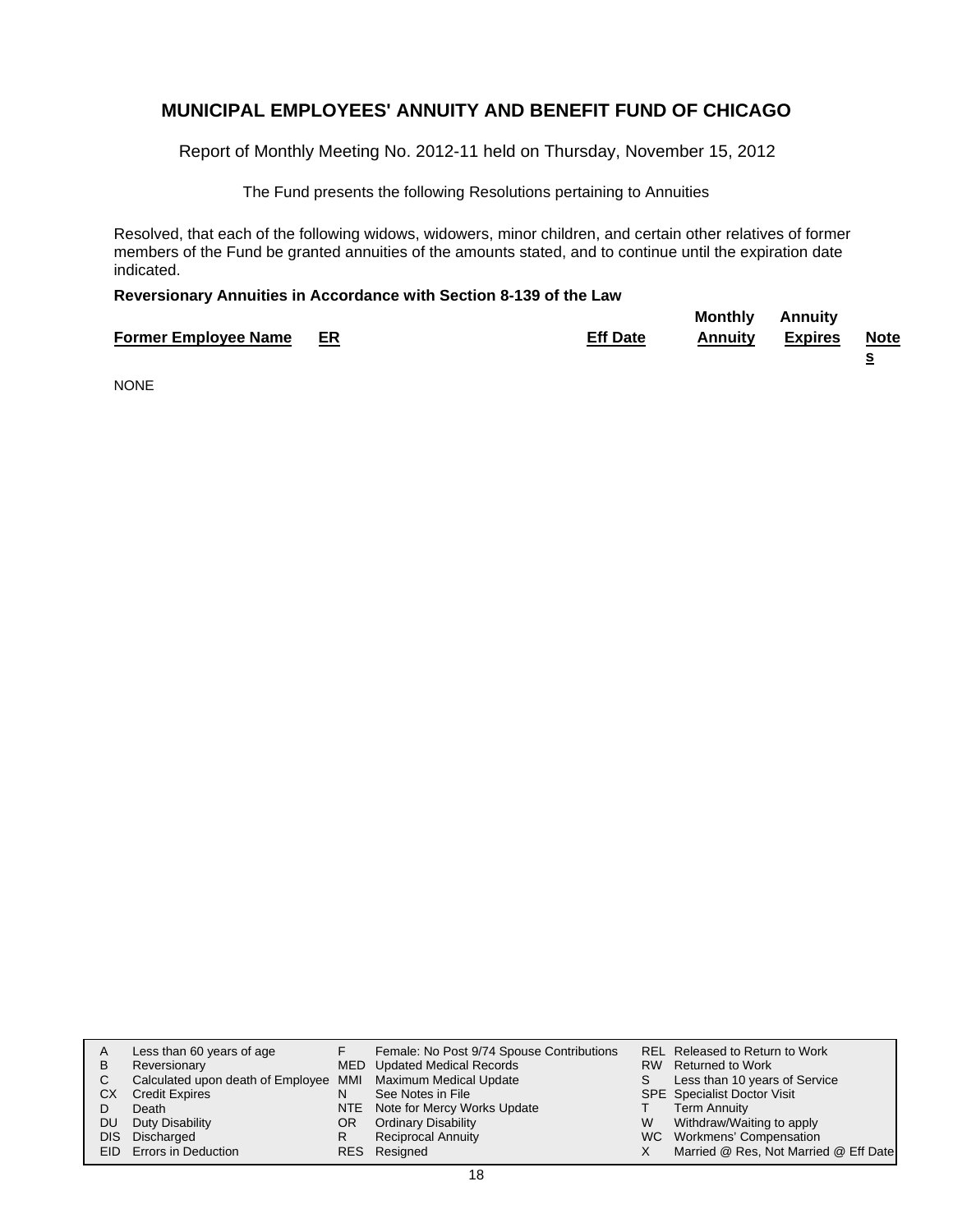Report of Monthly Meeting No. 2012-11 held on Thursday, November 15, 2012

The Fund presents the following Resolutions pertaining to Adjusted Annuities

Resolved, that each of the following named members of the Fund, or widows, widowers, or minor children of former members of the Fund be granted an adjusted annuity of the amount stated, and to continue for life, unless otherwise stated.

|                             |    |                              |                 |                          | <b>Annuity Amount</b>        |                          |
|-----------------------------|----|------------------------------|-----------------|--------------------------|------------------------------|--------------------------|
| <b>Name</b>                 | ER | Reason                       | <b>Eff Date</b> |                          | <b>Employee Spouse/Child</b> |                          |
| ALVAREZ, TERESA             | B  | Change in FAS                | 06/22/2011      | \$1,100.74<br>\$1.090.76 | \$550.37<br>\$545.38         | <b>ORG</b><br><b>ADJ</b> |
| FITZPATRICK, LUCY M         | B  | Change in Reciprocal Service | 07/01/2012      | \$480.96<br>\$890.08     | N/A<br>N/A                   | <b>ORG</b><br>ADJ        |
| LUKE, RAYFIELD              | B  | <b>Additional Service</b>    | 06/16/2012      | \$2,143.44<br>\$2,930.90 | \$1,111.67<br>\$1,465.45     | <b>ORG</b><br>ADJ        |
| <b>MADDEN, FLORENCE</b>     | B  | Excess Sp Rfd Repayment      | 07/15/2012      | N/A<br>N/A               | \$800.00<br>\$2,515.76       | <b>ORG</b><br>ADJ        |
| PEREZ-RIOS, GLORIA I        | B  | Reduction to Highest Max     | 08/28/2012      | \$538.41<br>\$534.00     | N/A<br>N/A                   | <b>ORG</b><br><b>ADJ</b> |
| RODRIGUEZ, MIGUEL A         | B  | Change in Reciprocal Service | 08/02/2011      | \$6,547.37<br>\$6,946.81 | N/A<br>N/A                   | <b>ORG</b><br>ADJ        |
| VALDES, ALFONSO             | B  | Change in FAS                | 06/19/2011      | \$1,161.29<br>\$1,513.29 | \$580.64<br>\$756.64         | <b>ORG</b><br><b>ADJ</b> |
| <b>VASICH, MARIA</b>        | C  | Increase to Highest Max      | 06/01/2012      | \$1.285.19<br>\$1,288.47 | \$642.60<br>\$644.24         | <b>ORG</b><br>ADJ        |
| <b>WILSON, JACQUELINE E</b> | C  | Change in Reciprocal Service | 07/01/2012      | \$2,153.72<br>\$2,201.84 | N/A<br>N/A                   | <b>ORG</b><br>ADJ        |

**Total Adjusted Annuities 9 Case(s)**

Ms. Neely moved that the resolutions be adopted and that the applicants be granted employee, widow(er), child, reversionary, or adjusted annuities for the period and at the rates stated opposite their respective names. Seconded Mr. Clancy. Carried: Ayes Messrs. Fine, Clancy, Durkan, Guest, Ms. Neely. Nays-None.

|    | Less than 60 years of age                                    |    | Female: No Post 9/74 Spouse Contributions |    | REL Released to Return to Work        |
|----|--------------------------------------------------------------|----|-------------------------------------------|----|---------------------------------------|
| B  | Reversionary                                                 |    | MED Updated Medical Records               |    | RW Returned to Work                   |
|    | Calculated upon death of Employee MMI Maximum Medical Update |    |                                           | S. | Less than 10 years of Service         |
| CХ | <b>Credit Expires</b>                                        |    | See Notes in File                         |    | <b>SPE</b> Specialist Doctor Visit    |
|    | Death                                                        |    | NTE Note for Mercy Works Update           |    | Term Annuity                          |
| DU | Duty Disability                                              | ΟR | Ordinary Disability                       | W  | Withdraw/Waiting to apply             |
|    | DIS Discharged                                               |    | <b>Reciprocal Annuity</b>                 |    | WC Workmens' Compensation             |
|    | EID Errors in Deduction                                      |    | RES Resigned                              |    | Married @ Res, Not Married @ Eff Date |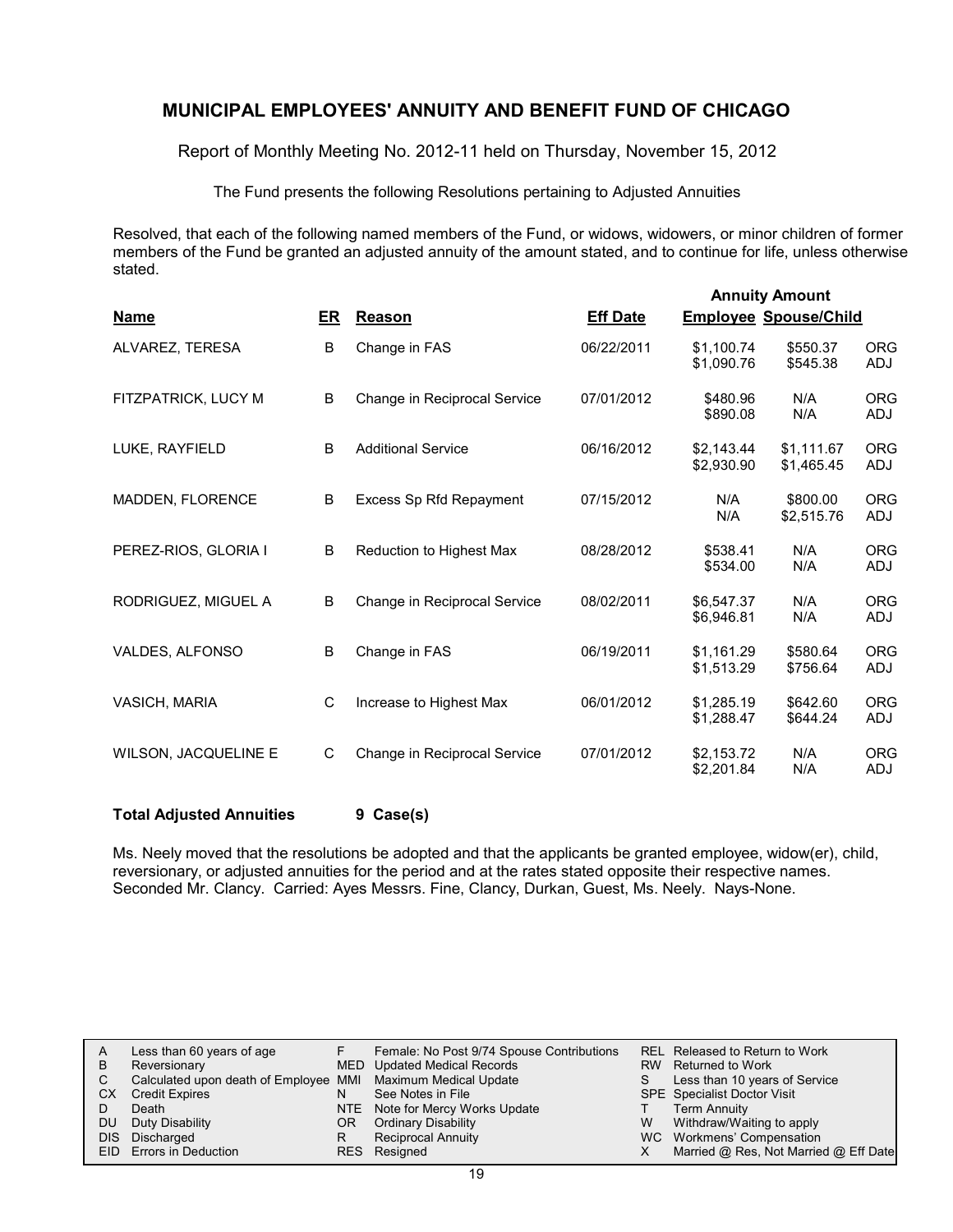Report of Monthly Meeting No. 2012-11 held on Thursday, November 15, 2012

The following employees have filed application for Duty Disability Benefits. The applications have been examined by the Medical Examiner for this Fund who recommended the following periods of disability.

| <b>Name</b>                | <u>Dept</u>                        |                | <b>Eff Date Fol-Up Date</b> | <b>Term Date</b> | Rate<br>Per Day | *No. of<br>Children |
|----------------------------|------------------------------------|----------------|-----------------------------|------------------|-----------------|---------------------|
| AGRESTO, JOSEPH F          | <b>FLEET</b>                       | 06/10/10       | 04/01/13                    |                  | \$84.45         |                     |
|                            |                                    | (Less 45 days) |                             |                  |                 |                     |
| BOYLE, RICHARD A           | <b>WATER</b>                       | 06/26/12       |                             | 07/01/12         | \$184.46        |                     |
| BRADY, LEE A               | <b>AVIATION</b>                    | 03/08/12       | 11/01/12                    |                  | \$144.67        |                     |
| <b>BRANTLEY, PATRICK J</b> | <b>FAMILY &amp;</b><br><b>SUPP</b> | 06/04/12       |                             | 07/05/12         | \$102.30        | 1                   |
| CARTER, NAROY              | STS & SAN                          | 08/04/12       |                             | 08/07/12         | \$140.14        |                     |
| CHOY, ROBERT F             | <b>WATER</b>                       | 08/22/12       | 12/01/12                    |                  | \$192.76        | $\overline{c}$      |
| CLARK, CLARENCE            | STS & SAN                          | 08/24/12       |                             | 08/26/12         | \$144.67        | $\mathbf{1}$        |
| COLON, MIGUEL A            | <b>WATER</b>                       | 06/26/12       | 11/01/12                    |                  | \$191.26        |                     |
| DAILY, PATRICK T           | <b>WATER</b>                       | 07/30/12       |                             | 09/13/12         | \$192.76        |                     |
| EVANS, LEONARD J           | <b>WATER</b>                       | 09/13/12       | 12/01/12                    |                  | \$192.76        |                     |
| FEDELE, DAVID              | <b>TRANS</b>                       | 07/23/12       |                             | 07/26/12         | \$170.96        |                     |
| FELSKE, JEROME M           | STS & SAN                          | 12/05/11       |                             | 01/30/12         | \$146.85        |                     |
| FELSKE, JEROME M           | STS & SAN                          | 07/29/12       |                             | 10/01/12         | \$146.85        |                     |
| <b>HOOKER, MATTHEW R</b>   | <b>TRANS</b>                       | 09/01/12       |                             | 09/30/12         | \$189.55        |                     |
| IZAGUIRRE, FERNANDO        | <b>HEALTH</b>                      | 07/24/12       | 03/01/13                    |                  | \$130.36        |                     |
| JURICH, DAVID E            | <b>GEN SERV</b>                    | 07/10/12       | 02/01/13                    |                  | \$57.91         | 1                   |
| LEWIS JR, AUBREY O         | <b>AVIATION</b>                    | 08/14/12       | 12/01/12                    |                  | \$192.54        |                     |
| MARTINEZ, ARMANDO          | <b>TRANS</b>                       | 08/20/12       | 02/01/13                    |                  | \$144.97        |                     |
| MINNICK, CHRISTOPHER E     | STS & SAN                          | 07/27/12       |                             | 08/06/12         | \$144.67        | $\overline{2}$      |
| NUNEZ, ANGEL D             | STS & SAN                          | 08/29/12       | 01/01/13                    |                  | \$144.67        |                     |
| PARNELL, TELLIS L          | STS & SAN                          | 08/17/12       | 01/01/13                    |                  | \$144.67        | 3                   |
| PATTERSON, ANDRE           | STS & SAN                          | 08/31/12       | 02/01/13                    |                  | \$144.67        |                     |
| PEARSON, MICHAEL E         | <b>WATER</b>                       | 08/02/12       |                             | 08/08/12         | \$144.67        |                     |
| PELLOM, VINCENT V          | <b>WATER</b>                       | 12/30/11       |                             | 01/08/12         | \$178.44        |                     |
| PELLOM, VINCENT V          | <b>WATER</b>                       | 01/20/12       |                             | 02/01/12         | \$178.44        |                     |
| PORTILLO, SOCORRO          | STS & SAN                          | 04/16/12       |                             | 06/29/12         | \$144.67        |                     |
| RIZZI, PASQUALE            | <b>TRANS</b>                       | 08/31/12       | 03/01/13                    |                  | \$192.76        |                     |
| ROGERS, RICHARD A          | <b>GEN SERV</b>                    | 06/04/12       |                             | 10/01/12         | \$172.67        |                     |
| RUFUS, JAMES W             | <b>AVIATION</b>                    | 11/15/11       |                             | 03/28/12         | \$53.00         |                     |
| SCOTT DONEGAN, CHERYL L    | <b>TRANS</b>                       | 09/01/12       |                             | 10/01/12         | \$151.54        |                     |
| SHORTINO, CATHY K          | STS & SAN                          | 09/12/12       | 02/01/13                    |                  | \$144.67        |                     |
| STEFANIK, MICHAEL E        | STS & SAN                          | 04/04/12       | 02/01/13                    |                  | \$144.67        |                     |

\* Based on 40 ILCS 5/8-160, the Employee shall also have a right to receive child's disability benefit of \$10.00 a month on account of each child less than 18 years of age. Rates will be prorated based on days of eligibility.

| A<br>в<br>СX<br>DU | Less than 60 years of age<br>Reversionary<br>Calculated upon death of Employee MMI Maximum Medical Update<br><b>Credit Expires</b><br>Death<br>Duty Disability<br>DIS Discharged<br>EID Errors in Deduction | N<br>OR<br>R | Female: No Post 9/74 Spouse Contributions<br>MED Updated Medical Records<br>See Notes in File<br>NTE Note for Mercy Works Update<br><b>Ordinary Disability</b><br><b>Reciprocal Annuity</b><br>RES Resigned | S.<br>W | REL Released to Return to Work<br>RW Returned to Work<br>Less than 10 years of Service<br><b>SPE</b> Specialist Doctor Visit<br><b>Term Annuity</b><br>Withdraw/Waiting to apply<br>WC Workmens' Compensation<br>Married @ Res, Not Married @ Eff Date |
|--------------------|-------------------------------------------------------------------------------------------------------------------------------------------------------------------------------------------------------------|--------------|-------------------------------------------------------------------------------------------------------------------------------------------------------------------------------------------------------------|---------|--------------------------------------------------------------------------------------------------------------------------------------------------------------------------------------------------------------------------------------------------------|
|--------------------|-------------------------------------------------------------------------------------------------------------------------------------------------------------------------------------------------------------|--------------|-------------------------------------------------------------------------------------------------------------------------------------------------------------------------------------------------------------|---------|--------------------------------------------------------------------------------------------------------------------------------------------------------------------------------------------------------------------------------------------------------|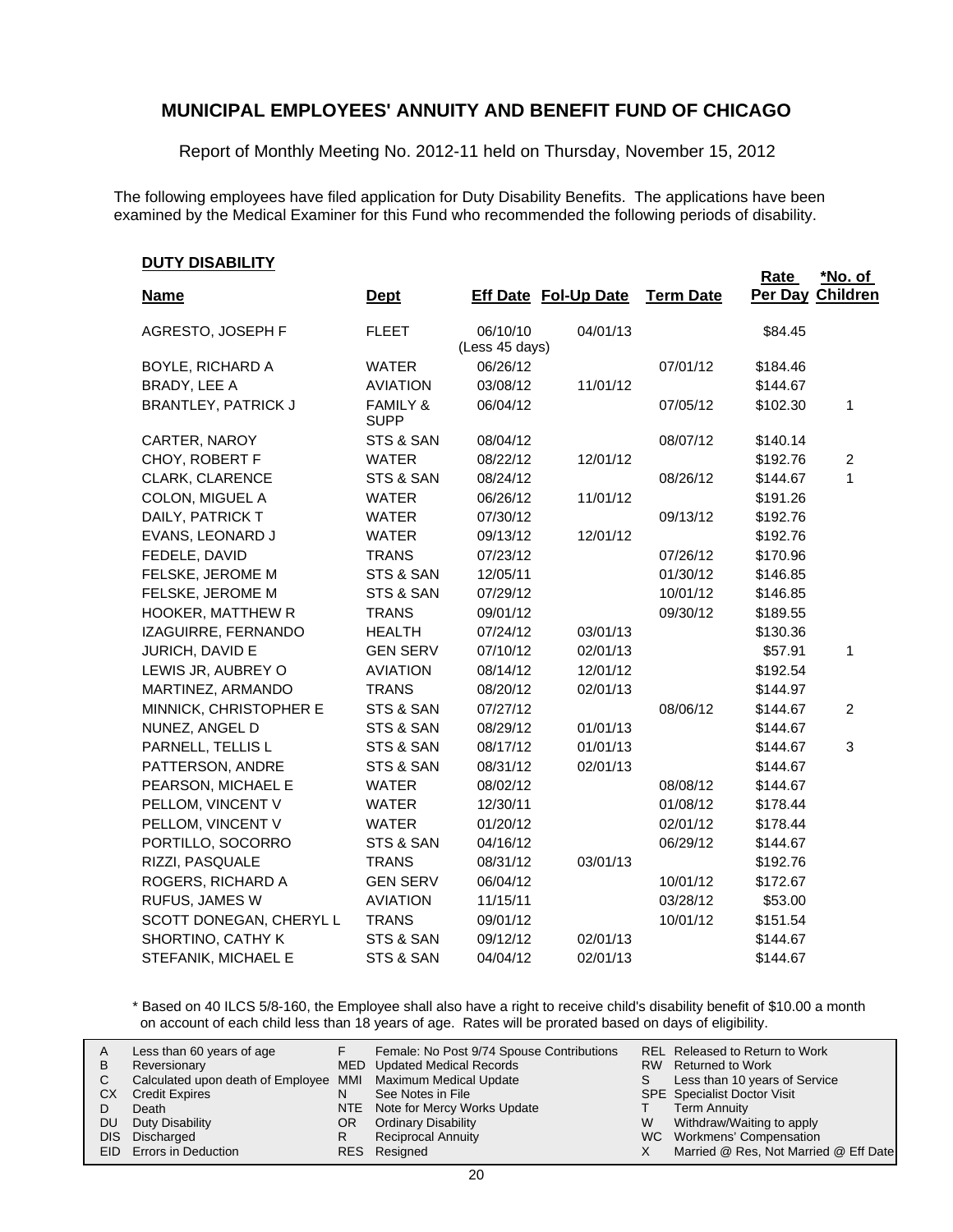Report of Monthly Meeting No. 2012-11 held on Thursday, November 15, 2012

The following employees have filed application for Duty Disability Benefits. The applications have been examined by the Medical Examiner for this Fund who recommended the following periods of disability.

#### **DUTY DISABILITY**

|                              |                 |                             |          |                  | Rate             | *No. of        |   |
|------------------------------|-----------------|-----------------------------|----------|------------------|------------------|----------------|---|
| <b>Name</b>                  | <u>Dept</u>     | <b>Eff Date Fol-Up Date</b> |          | <b>Term Date</b> | Per Day Children |                |   |
| STRONG, SAMMIE W             | <b>TRANS</b>    | 08/08/12                    | 01/01/13 |                  | \$173.35         | 1              |   |
| STRUM, DOROTHY J             | <b>POLICE</b>   | 08/07/11                    |          | 09/20/11         | \$23.40          |                |   |
| THOMAS, CORY D               | <b>TRANS</b>    | 05/09/12                    |          | 09/23/12         | \$105.31         |                |   |
|                              |                 | (Less 1 days)               |          |                  |                  |                |   |
| TOPPS, DAVID P               | <b>WATER</b>    | 09/06/12                    | 02/01/13 |                  | \$205.15         | 1              |   |
| UMBERGER, JACQUELINE         | <b>GEN SERV</b> | 07/02/12                    |          | 07/24/12         | \$178.74         |                |   |
| UMBERGER, JACQUELINE         | <b>GEN SERV</b> | 09/20/12                    | 05/01/13 |                  | \$178.74         |                |   |
| VALDEZ, DAVID H              | <b>AVIATION</b> | 04/25/12                    |          | 09/16/12         | \$162.41         | $\overline{2}$ |   |
| VARGAS, ELLIOT C             | <b>GEN SERV</b> | 05/01/12                    |          | 05/03/12         | \$90.22          |                |   |
| <b>WHITENHILL, NORMAN</b>    | STS & SAN       | 06/15/12                    | 10/01/12 |                  | \$144.67         |                |   |
| <b>Total DUTY DISABILITY</b> |                 | Case(s)<br>41               |          |                  | \$6,096.42       |                | 0 |

\* Based on 40 ILCS 5/8-160, the Employee shall also have a right to receive child's disability benefit of \$10.00 a month on account of each child less than 18 years of age. Rates will be prorated based on days of eligibility.

| A<br>В<br>СX<br>DU | Less than 60 years of age<br>Reversionary<br>Calculated upon death of Employee MMI Maximum Medical Update<br><b>Credit Expires</b><br>Death<br>Duty Disability<br>DIS Discharged<br>EID Errors in Deduction | N<br>OR<br>R | Female: No Post 9/74 Spouse Contributions<br>MED Updated Medical Records<br>See Notes in File<br>NTE Note for Mercy Works Update<br><b>Ordinary Disability</b><br><b>Reciprocal Annuity</b><br>RES Resigned | W | REL Released to Return to Work<br>RW Returned to Work<br>Less than 10 years of Service<br><b>SPE</b> Specialist Doctor Visit<br><b>Term Annuity</b><br>Withdraw/Waiting to apply<br>WC Workmens' Compensation<br>Married @ Res, Not Married @ Eff Date |
|--------------------|-------------------------------------------------------------------------------------------------------------------------------------------------------------------------------------------------------------|--------------|-------------------------------------------------------------------------------------------------------------------------------------------------------------------------------------------------------------|---|--------------------------------------------------------------------------------------------------------------------------------------------------------------------------------------------------------------------------------------------------------|
|--------------------|-------------------------------------------------------------------------------------------------------------------------------------------------------------------------------------------------------------|--------------|-------------------------------------------------------------------------------------------------------------------------------------------------------------------------------------------------------------|---|--------------------------------------------------------------------------------------------------------------------------------------------------------------------------------------------------------------------------------------------------------|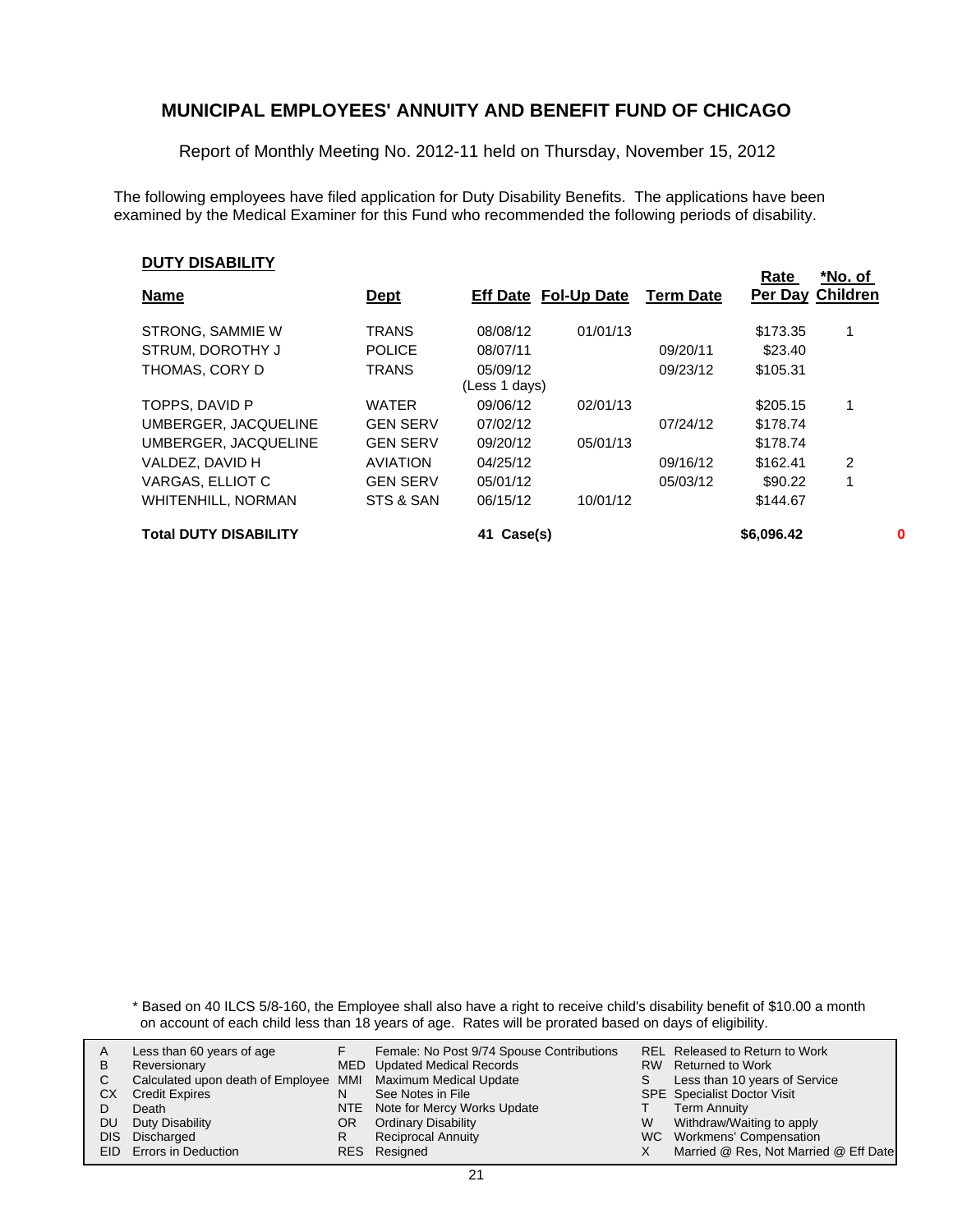Report of Monthly Meeting No. 2012-11 held on Thursday, November 15, 2012

The following employees have filed application for Ordinary Disability Benefits. The applications have been examined by the Medical Examiner for this Fund who recommended the following periods of disability.

#### **ORDINARY DISABILITY**

|                          |                                    |                             |          |                  | <b>Rate</b> |
|--------------------------|------------------------------------|-----------------------------|----------|------------------|-------------|
| <b>Name</b>              | <u>Dept</u>                        | <b>Eff Date Fol-Up Date</b> |          | <b>Term Date</b> | Per Day     |
| ACEVEDO, MIKE            | <b>AVIATION</b>                    | 08/31/12                    | 12/01/12 |                  | \$80.63     |
| ALLAN, ANTHONY           | <b>FAMILY &amp;</b><br><b>SUPP</b> | 09/08/12                    | 01/01/13 |                  | \$113.44    |
| <b>ANTON, FRANK</b>      | <b>WATER</b>                       | 04/08/12                    |          | 06/11/12         | \$96.45     |
| BLACKWELL, MARQUITA J    | <b>FINANCE</b>                     | 09/24/12                    |          | 11/20/12         | \$114.58    |
| BONET, OLGA E            | <b>BE</b>                          | 06/23/12                    |          | 09/24/12         | \$31.55     |
| CAHUE, PATRICIA          | <b>POLICE</b>                      | 02/02/12                    | 01/01/13 |                  | \$17.92     |
| CASTANEDA, MAGDA R       | <b>FAMILY &amp;</b><br><b>SUPP</b> | 07/08/12                    |          | 09/24/12         | \$91.08     |
| CHANEY, REBECCA A        | <b>AVIATION</b>                    | 09/19/12                    | 12/01/12 |                  | \$92.68     |
| CROSS-WOODS, KERON I     | <b>CPL</b>                         | 07/24/12                    |          | 10/12/12         | \$86.93     |
| DABNEY, KIMYATTA L       | BE                                 | 09/01/12<br>(Less 10 days)  |          | 10/05/12         | \$122.54    |
| DIEFENTHALER, CHARLES    | <b>BLDGS</b>                       | 09/16/12                    | 02/01/13 |                  | \$126.00    |
| FELICIANO, ELISA         | BE                                 | 04/10/12                    |          | 09/04/12         | \$20.03     |
| FELIX, HERIBERTO         | <b>GEN SERV</b>                    | 09/17/12                    | 11/01/12 |                  | \$98.13     |
| FONG, JASON P            | <b>AVIATION</b>                    | 04/09/12                    |          | 06/21/12         | \$70.16     |
| <b>GALARZA, DANIEL L</b> | STS & SAN                          | 09/17/12                    | 04/01/13 |                  | \$96.45     |
| GONZALEZ, KIMBERLY A     | <b>AVIATION</b>                    | 08/17/12                    |          | 08/29/12         | \$86.93     |
| HILL, WALTER L           | STS & SAN                          | 09/07/12                    | 01/01/13 |                  | \$96.45     |
| HOWARD, KENNETH A        | <b>TRANS</b>                       | 10/07/12                    | 02/01/13 |                  | \$123.52    |
| JOHNSON, BONNIE R        | <b>BE</b>                          | 09/10/12                    |          | 09/30/12         | \$66.80     |
| JOHNSON, MARLON G        | <b>BE</b>                          | 10/13/12                    |          | 10/21/12         | \$58.96     |
| <b>KEMP, HARRIETT T</b>  | STS & SAN                          | 08/26/12                    |          | 10/15/12         | \$96.45     |
| KRASOVSKIS, LINDA M      | <b>POLICE</b>                      | 10/12/12                    | 02/01/13 |                  | \$96.41     |
| LAURENCE, DOROTHY R      | <b>POLICE</b>                      | 05/20/12                    | 06/01/13 |                  | \$65.82     |
| MARTIN, MICHAEL J        | STS & SAN                          | 09/08/12                    |          | 02/07/13         | \$128.50    |
| MAXIE, JENNIFER L        | <b>BE</b>                          | 06/16/12                    |          | 08/05/12         | \$40.38     |
| MCCRONE, ERIC J          | BE                                 | 06/12/12<br>(Less 1 days)   |          | 05/25/13         | \$40.85     |
| MEEKS, BERNARD E         | <b>TRANS</b>                       | 09/17/12                    | 12/01/12 |                  | \$123.52    |
| MUNOZ, DANIEL            | BE                                 | 06/29/12                    | 12/01/12 |                  | \$50.20     |
| MUNOZ, GERARDO L         | <b>BE</b>                          | 05/31/12                    |          | 08/05/12         | \$47.71     |
| OLLIE, BRENDA P          | <b>BE</b>                          | 09/16/12                    | 06/01/13 |                  | \$60.54     |
| PUDLO, CHRISTINE M       | CPL                                | 09/14/12                    | 03/01/13 |                  | \$49.79     |

|     | Less than 60 years of age                                    |    | Female: No Post 9/74 Spouse Contributions |   | REL Released to Return to Work        |
|-----|--------------------------------------------------------------|----|-------------------------------------------|---|---------------------------------------|
| В   | Reversionary                                                 |    | MED Updated Medical Records               |   | RW Returned to Work                   |
|     | Calculated upon death of Employee MMI Maximum Medical Update |    |                                           |   | Less than 10 years of Service         |
| CХ  | <b>Credit Expires</b>                                        | N  | See Notes in File                         |   | <b>SPE</b> Specialist Doctor Visit    |
|     | Death                                                        |    | NTE Note for Mercy Works Update           |   | <b>Term Annuity</b>                   |
| DU. | Duty Disability                                              | OR | <b>Ordinary Disability</b>                | W | Withdraw/Waiting to apply             |
|     | DIS Discharged                                               | R  | <b>Reciprocal Annuity</b>                 |   | WC Workmens' Compensation             |
|     | <b>EID</b> Errors in Deduction                               |    | RES Resigned                              |   | Married @ Res, Not Married @ Eff Date |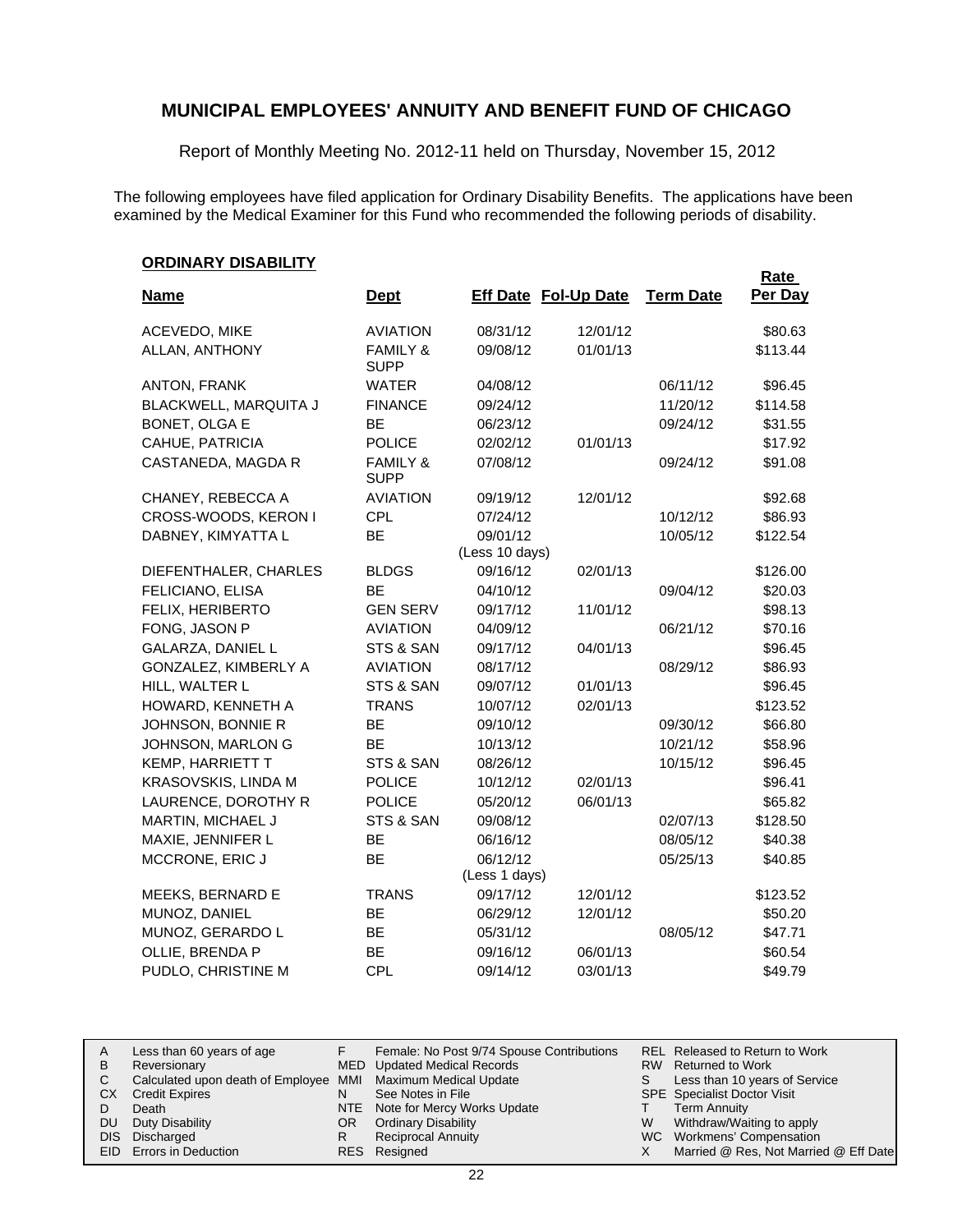Report of Monthly Meeting No. 2012-11 held on Thursday, November 15, 2012

The following employees have filed application for Ordinary Disability Benefits. The applications have been examined by the Medical Examiner for this Fund who recommended the following periods of disability.

#### **ORDINARY DISABILITY**

|                                  |               |                            |           | <b>Rate</b> |   |
|----------------------------------|---------------|----------------------------|-----------|-------------|---|
| <b>Name</b>                      | <u>Dept</u>   | Eff Date Fol-Up Date       | Term Date | Per Day     |   |
| RANKIN, LESTER                   | STS & SAN     | 08/31/12                   | 11/15/12  | \$96.45     |   |
| ROBERTS, KAROLYN D               | <b>HEALTH</b> | 08/18/12                   | 10/23/12  | \$83.01     |   |
| STOVALL, MONIQUE D               | ВE            | 09/22/12                   | 09/30/12  | \$19.81     |   |
| <b>WILLIAMSON, MCVERNON L</b>    | <b>BE</b>     | 08/31/12<br>(Less 11 days) | 09/30/12  | \$27.12     |   |
| <b>Total ORDINARY DISABILITY</b> |               | 35 Case(s)                 |           | \$2,717.79  | 0 |

Ms. Neely moved that the applicants for Ordinary and Duty disability benefits be granted such benefits for the period and at the rate shown opposite their respective names. Seconded Mr. Clancy. Carried: Ayes Messrs. Fine, Clancy, Durkan, Guest, Ms. Neely. Nays-None.

|     | Less than 60 years of age                                    |    | Female: No Post 9/74 Spouse Contributions |    | REL Released to Return to Work        |
|-----|--------------------------------------------------------------|----|-------------------------------------------|----|---------------------------------------|
| B   | Reversionary                                                 |    | MED Updated Medical Records               |    | RW Returned to Work                   |
|     | Calculated upon death of Employee MMI Maximum Medical Update |    |                                           | S. | Less than 10 years of Service         |
| CХ  | <b>Credit Expires</b>                                        | N  | See Notes in File                         |    | <b>SPE</b> Specialist Doctor Visit    |
|     | Death                                                        |    | NTE Note for Mercy Works Update           |    | <b>Term Annuity</b>                   |
| DU. | Duty Disability                                              | OR | <b>Ordinary Disability</b>                | W  | Withdraw/Waiting to apply             |
|     | DIS Discharged                                               | R  | <b>Reciprocal Annuity</b>                 |    | WC Workmens' Compensation             |
|     | <b>EID</b> Errors in Deduction                               |    | RES Resigned                              |    | Married @ Res, Not Married @ Eff Date |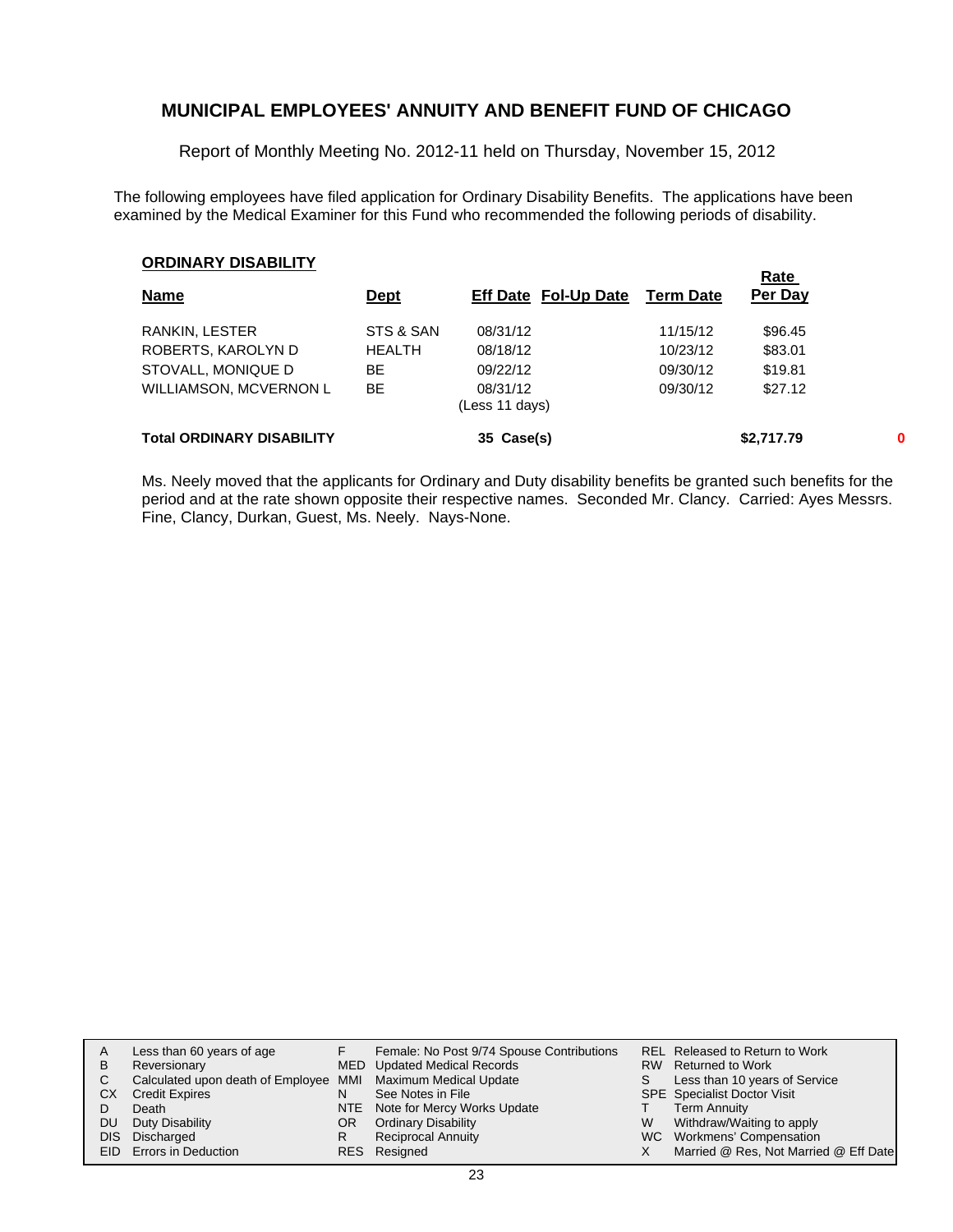Report of Monthly Meeting No. 2012-11 held on Thursday, November 15, 2012

The following employees receiving Duty Disability Benefits have applied for extension of such benefits. The applications have been examined by the Medical Examiner for this Fund who recommended the following extensions.

#### **DUTY-EXTENSION OF**

|                                |                 |                   |               |                | Rate       | *No. of          |
|--------------------------------|-----------------|-------------------|---------------|----------------|------------|------------------|
| <b>Name</b>                    | <b>Dept</b>     | <b>Start Date</b> | <b>Period</b> | <b>Ext Reg</b> |            | Per Day Children |
| ARNONE, PAUL S                 | <b>AVIATION</b> | 12/19/10          | 04/01/13      | MED            | \$144.67   | 2                |
| <b>BOLLACKER, RAYMOND D</b>    | STS & SAN       | 08/02/11          | 06/01/13      | MED            | \$91.46    | 1                |
| <b>BROKOP, SAMUEL</b>          | <b>WATER</b>    | 01/20/11          | 10/22/12      | MED            | \$188.05   |                  |
| CERNIGLIA, LEONARD J           | STS & SAN       | 01/31/08          | 01/30/13      | CX.            | \$110.69   |                  |
| <b>CHARLESTON, RENEE E</b>     | STS & SAN       | 12/01/11          | 02/01/13      | MED            | \$144.67   |                  |
| <b>CRIEL, MICHAEL S</b>        | <b>WATER</b>    | 07/19/11          | 11/01/12      | MED            | \$192.76   | 1                |
| DAVENPORT, CYNTHIA A           | <b>SEWERS</b>   | 11/04/04          | 06/01/13      | MED            | \$136.98   |                  |
| DAVENPORT, DONALD L            | <b>WATER</b>    | 05/09/12          | 12/01/12      | <b>SPE</b>     | \$150.44   | 3                |
| ENVERGA, ALEXANDER N           | WATER           | 05/18/12          | 04/01/13      | MED            | \$206.60   |                  |
| <b>FRANKLIN, TIMOTHY</b>       | <b>WATER</b>    | 03/30/12          | 10/01/12      | MED            | \$150.44   | 1                |
| <b>FRAZIER, JEANNINE L</b>     | STS & SAN       | 07/16/12          | 04/01/13      | MED            | \$140.14   | 2                |
| <b>GRUJICIC, MIRJANA E</b>     | STS & SAN       | 01/04/11          | 06/01/13      | MED            | \$144.67   |                  |
| <b>Total DUTY-EXTENSION OF</b> |                 | 12 Case(s)        |               |                | \$1,801.57 | 0                |

\* Based on 40 ILCS 5/8-160, the Employee shall also have a right to receive child's disability benefit of \$10.00 a month on account of each child less than 18 years of age. Rates will be prorated based on days of eligibility.

| A<br>B<br>СX | Less than 60 years of age<br>Reversionary<br>Calculated upon death of Employee MMI Maximum Medical Update<br><b>Credit Expires</b><br>Death | N   | Female: No Post 9/74 Spouse Contributions<br>MED Updated Medical Records<br>See Notes in File<br>NTE Note for Mercy Works Update | S. | REL Released to Return to Work<br>RW Returned to Work<br>Less than 10 years of Service<br><b>SPE</b> Specialist Doctor Visit<br><b>Term Annuity</b> |
|--------------|---------------------------------------------------------------------------------------------------------------------------------------------|-----|----------------------------------------------------------------------------------------------------------------------------------|----|-----------------------------------------------------------------------------------------------------------------------------------------------------|
| DU.          | Duty Disability                                                                                                                             | OR. | <b>Ordinary Disability</b>                                                                                                       | W  | Withdraw/Waiting to apply                                                                                                                           |
|              | DIS Discharged                                                                                                                              | R   | <b>Reciprocal Annuity</b>                                                                                                        |    | WC Workmens' Compensation                                                                                                                           |
|              | EID Errors in Deduction                                                                                                                     |     | RES Resigned                                                                                                                     |    | Married @ Res, Not Married @ Eff Date                                                                                                               |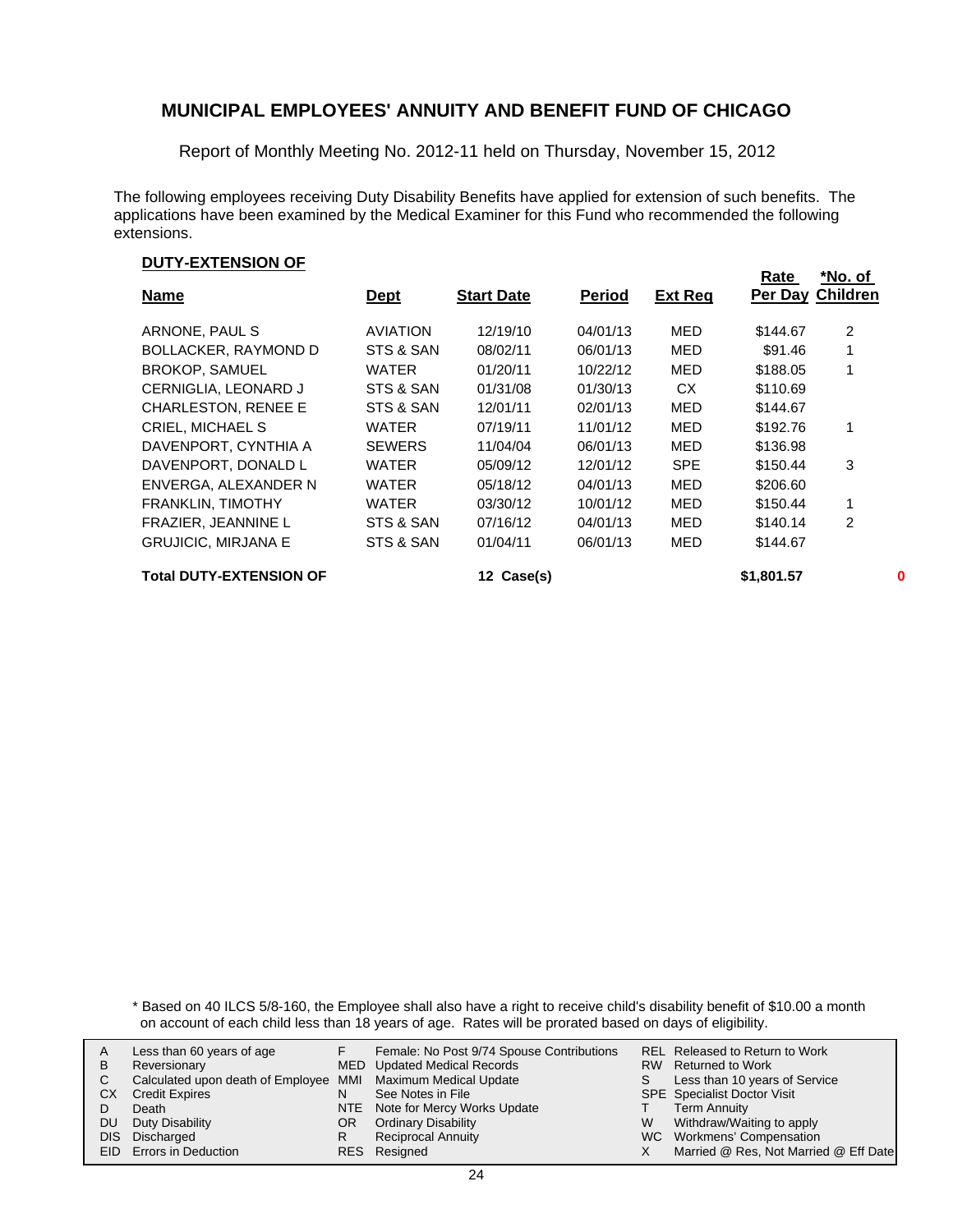Report of Monthly Meeting No. 2012-11 held on Thursday, November 15, 2012

The following employees receiving Ordinary Disability Benefits have applied for extension of such benefits. The applications have been examined by the Medical Examiner for this Fund who recommended the following extensions.

**Rate** 

#### **ORDINARY-EXTENSION OF**

| <u>Name</u>                        | <u>Dept</u>        | <b>Start Date</b> | <b>Period</b> | <b>Ext Req</b> | <u>naic</u><br>Per Day |   |
|------------------------------------|--------------------|-------------------|---------------|----------------|------------------------|---|
| ALEXANDER, PATRICIA L              | <b>REVENUE</b>     | 03/20/11          | 01/04/13      | CX             | \$58.24                |   |
| ALLEN, RODMAN A                    | <b>BLDGS</b>       | 04/05/10          | 10/09/13      | <b>CX</b>      | \$112.62               |   |
| BAEZ, SONIA                        | <b>BE</b>          | 11/05/11          | 10/01/13      | <b>MED</b>     | \$46.64                |   |
| <b>BENHAM, SHERIL</b>              | <b>FLEET</b>       | 10/10/11          | 04/01/13      | MED            | \$86.68                |   |
| <b>BLAKE, ANNETTE</b>              | <b>AVIATION</b>    | 07/21/11          | 10/07/12      | <b>FINAL</b>   | \$52.85                |   |
| BROWN, JEFFREY D                   | <b>BUS AFFAIRS</b> | 03/30/11          | 09/01/13      | <b>MED</b>     | \$129.40               |   |
| CARDENAS, RACHEL A                 | <b>OEMC</b>        | 05/13/12          | 11/01/12      | <b>REL</b>     | \$97.10                |   |
| CAUSBY, YOLANDA                    | <b>WATER</b>       | 08/10/12          | 10/04/12      | <b>FINAL</b>   | \$104.83               |   |
| CHERRY, ADRIENNE W                 | <b>BE</b>          | 11/13/10          | 08/01/13      | MED            | \$77.38                |   |
| CODY, CHER                         | <b>GEN SERV</b>    | 07/06/12          | 09/01/13      | MED            | \$72.25                |   |
| DARLING, BESSIE M                  | BE                 | 12/12/09          | 08/01/13      | MED            | \$49.99                |   |
| DOW, MILBY                         | STS & SAN          | 07/30/12          | 12/01/12      | <b>MED</b>     | \$96.45                |   |
| HEARD, DEBRA A                     | <b>BE</b>          | 02/11/09          | 01/01/13      | <b>MED</b>     | \$64.86                |   |
| JACKSON, LAWANDA                   | <b>AVIATION</b>    | 07/13/12          | 11/01/12      | MED            | \$62.54                |   |
| KELLEY, DIANE D                    | <b>BE</b>          | 04/09/11          | 09/01/13      | <b>MED</b>     | \$70.15                |   |
| KELLY, MARVA G                     | <b>REVENUE</b>     | 09/24/10          | 09/01/13      | <b>MED</b>     | \$77.68                |   |
| KILROY, ANTOINETTE S               | <b>OEMC</b>        | 11/17/09          | 09/01/13      | MED            | \$94.28                |   |
| MAXWELL-GANT, EUNICE N             | <b>REVENUE</b>     | 04/01/11          | 03/28/13      | CX             | \$61.05                |   |
| MC NULTY, JOHN M                   | <b>FLEET</b>       | 08/14/10          | 09/01/13      | <b>MED</b>     | \$93.89                |   |
| <b>MCQUEEN, PATRICK E</b>          | <b>AVIATION</b>    | 07/25/11          | 10/11/12      | CX             | \$70.16                |   |
| MILA, MURADIJA M                   | <b>AVIATION</b>    | 06/09/09          | 06/01/13      | MED            | \$48.27                |   |
| <b>NELSON, PATRICK F</b>           | STS & SAN          | 09/25/11          | 06/01/13      | MED            | \$96.45                |   |
| PRANKUS, RONALD B                  | <b>GEN SERV</b>    | 06/18/12          | 12/01/12      | MED            | \$122.98               |   |
| REYNOLDS, SHAUNTELLE               | LAW                | 04/07/11          | 09/30/12      | <b>FINAL</b>   | \$83.98                |   |
| VERCILLO, JOSEPH G                 | <b>AVIATION</b>    | 01/04/08          | 01/03/13      | <b>CX</b>      | \$87.33                |   |
| VILLANUEVA, CARMEN A               | <b>GEN SERV</b>    | 01/28/12          | 08/01/13      | MED            | \$58.13                |   |
| <b>WASHINGTON, BRENDA A</b>        | ВE                 | 12/22/11          | 09/01/13      | MED            | \$53.74                |   |
| WILLIS, GLORIA E                   | BE                 | 09/17/09          | 06/19/13      | CX             | \$43.12                |   |
| <b>Total ORDINARY-EXTENSION OF</b> |                    | 28 Case(s)        |               |                | \$2,173.04             | 0 |

Mr. Guest moved that the applicants for extension of Ordinary and Duty disability benefits shown hereinbefore be granted such extension for the period and at the rate shown opposite their respective names. Seconded Mr. Clancy. Carried: Ayes Messrs. Fine, Clancy, Durkan, Guest, Ms. Neely. Nays-None.

| A         | Less than 60 years of age                                    |     | Female: No Post 9/74 Spouse Contributions |   | REL Released to Return to Work        |
|-----------|--------------------------------------------------------------|-----|-------------------------------------------|---|---------------------------------------|
| B         | Reversionary                                                 |     | MED Updated Medical Records               |   | RW Returned to Work                   |
|           | Calculated upon death of Employee MMI Maximum Medical Update |     |                                           |   | Less than 10 years of Service         |
| СX        | <b>Credit Expires</b>                                        | N   | See Notes in File                         |   | <b>SPE</b> Specialist Doctor Visit    |
|           | Death                                                        |     | NTE Note for Mercy Works Update           |   | <b>Term Annuity</b>                   |
| <b>DU</b> | Duty Disability                                              | OR. | <b>Ordinary Disability</b>                | W | Withdraw/Waiting to apply             |
| DIS.      | Discharged                                                   |     | <b>Reciprocal Annuity</b>                 |   | WC Workmens' Compensation             |
|           | EID Errors in Deduction                                      |     | RES Resigned                              |   | Married @ Res, Not Married @ Eff Date |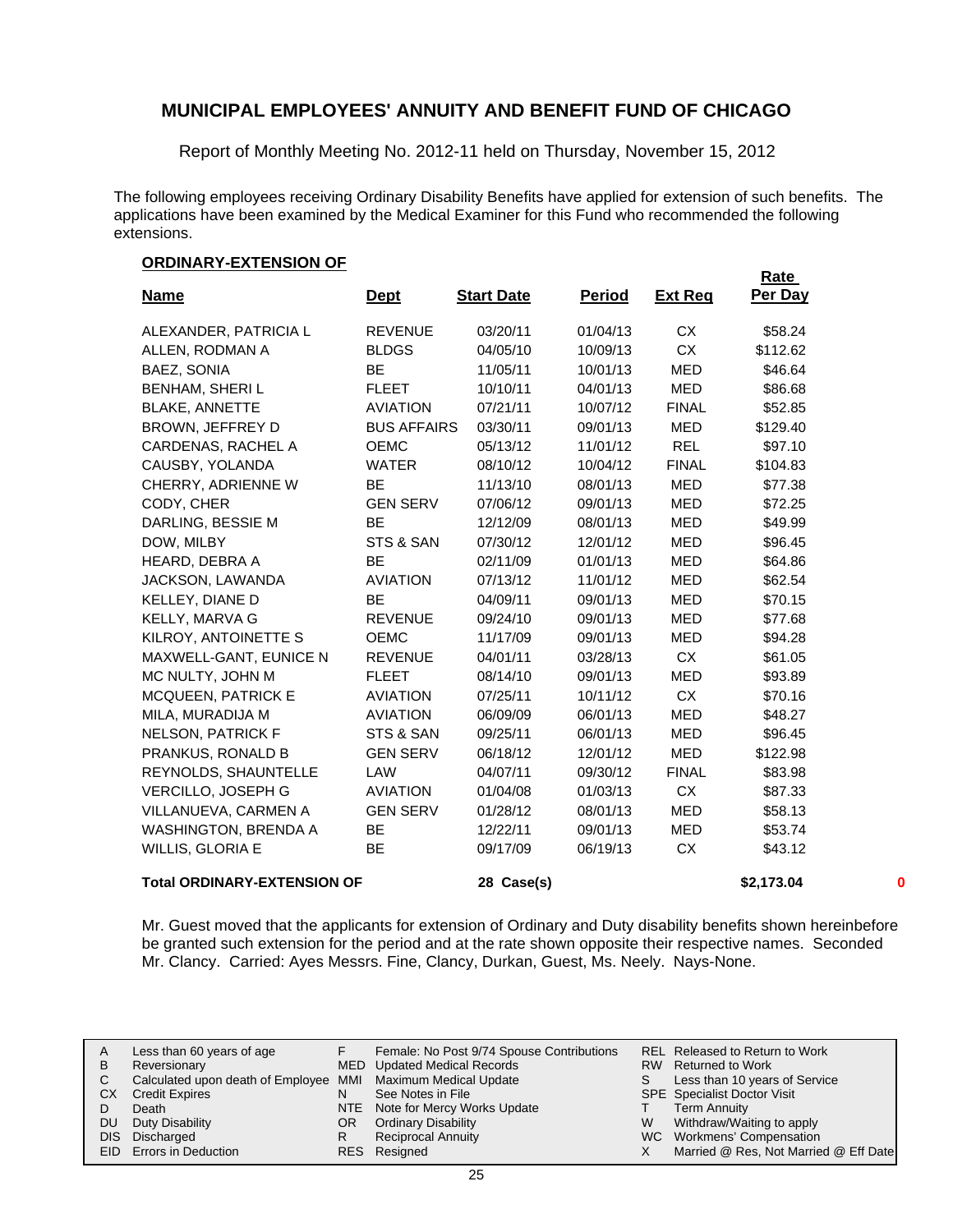Report of Monthly Meeting No. 2012-11 held on Thursday, November 15, 2012

## **ADJUSTED DUTY DISABILITY**

|                                       |           |                      |                      | <u>Rate</u>                     |   |
|---------------------------------------|-----------|----------------------|----------------------|---------------------------------|---|
| <b>Name</b>                           | Reason    | <b>Start Date</b>    | <b>To Date</b>       | Per Day                         |   |
| COOK, LARRY                           | Rate Adj. | 09/19/07<br>09/19/07 | 11/01/12<br>11/01/12 | \$154.08 ORG<br>\$159.42<br>ADJ |   |
| <b>Total ADJUSTED DUTY DISABILITY</b> |           | 1 Case(s)            |                      |                                 | 0 |

|            | Less than 60 years of age                                    |     | Female: No Post 9/74 Spouse Contributions |   | REL Released to Return to Work        |
|------------|--------------------------------------------------------------|-----|-------------------------------------------|---|---------------------------------------|
| в          | Reversionary                                                 |     | <b>MED</b> Updated Medical Records        |   | RW Returned to Work                   |
| С          | Calculated upon death of Employee MMI Maximum Medical Update |     |                                           | S | Less than 10 years of Service         |
| CХ         | <b>Credit Expires</b>                                        | N   | See Notes in File                         |   | <b>SPE</b> Specialist Doctor Visit    |
|            | Death                                                        |     | NTE Note for Mercy Works Update           |   | <b>Term Annuity</b>                   |
| DU         | Duty Disability                                              | OR. | <b>Ordinary Disability</b>                | W | Withdraw/Waiting to apply             |
| <b>DIS</b> | Discharged                                                   | R   | <b>Reciprocal Annuity</b>                 |   | WC Workmens' Compensation             |
|            | <b>EID</b> Errors in Deduction                               | RES | Resigned                                  |   | Married @ Res, Not Married @ Eff Date |
|            |                                                              |     |                                           |   |                                       |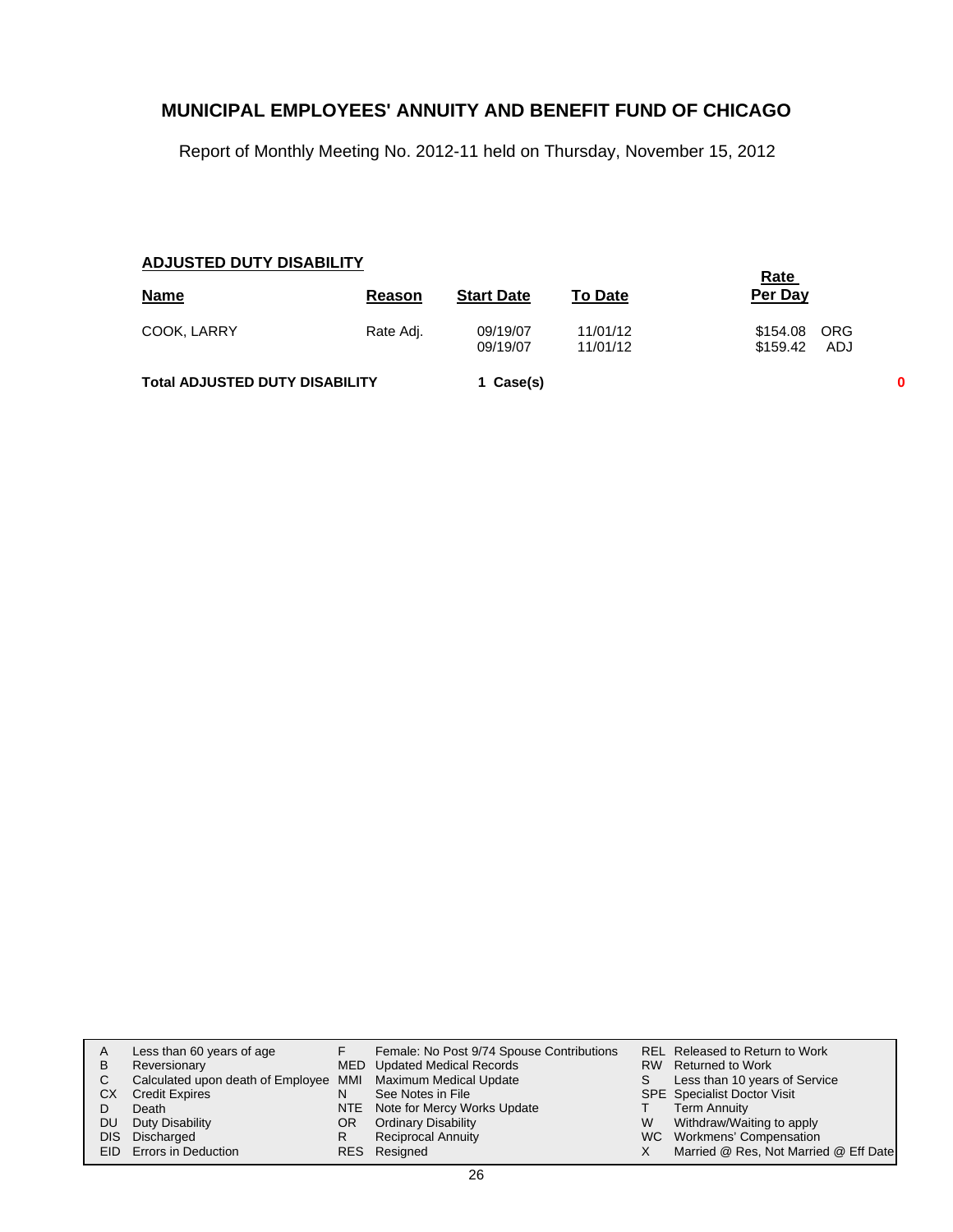Report of Monthly Meeting No. 2012-11 held on Thursday, November 15, 2012

#### **ADJUSTED ORDINARY DISABILITY**

| Reason | <b>Start Date</b> | <b>To Date</b> | <b>Rate</b><br>Per Day |
|--------|-------------------|----------------|------------------------|
|        |                   |                | <b>ORG</b><br>ADJ      |
|        |                   |                |                        |

Mr. Guest moved that the adjusted Ordinary and Duty disability benefits shown hereinbefore be approved for payment for the period and at the rate shown opposite their respective names. Seconded Ms. Neely. Carried: Ayes Messrs. Fine, Clancy, Durkan, Guest, Ms. Neely. Nays-None.

**0**

| A   | Less than 60 years of age                                    |    | Female: No Post 9/74 Spouse Contributions |   | REL Released to Return to Work        |
|-----|--------------------------------------------------------------|----|-------------------------------------------|---|---------------------------------------|
| в   | Reversionary                                                 |    | <b>MED</b> Updated Medical Records        |   | RW Returned to Work                   |
|     | Calculated upon death of Employee MMI Maximum Medical Update |    |                                           |   | Less than 10 years of Service         |
| CХ  | <b>Credit Expires</b>                                        | N  | See Notes in File                         |   | <b>SPE</b> Specialist Doctor Visit    |
|     | Death                                                        |    | NTE Note for Mercy Works Update           |   | <b>Term Annuity</b>                   |
| DU. | Duty Disability                                              | OR | <b>Ordinary Disability</b>                | W | Withdraw/Waiting to apply             |
|     | DIS Discharged                                               | R  | <b>Reciprocal Annuity</b>                 |   | WC Workmens' Compensation             |
|     | EID Errors in Deduction                                      |    | RES Resigned                              |   | Married @ Res, Not Married @ Eff Date |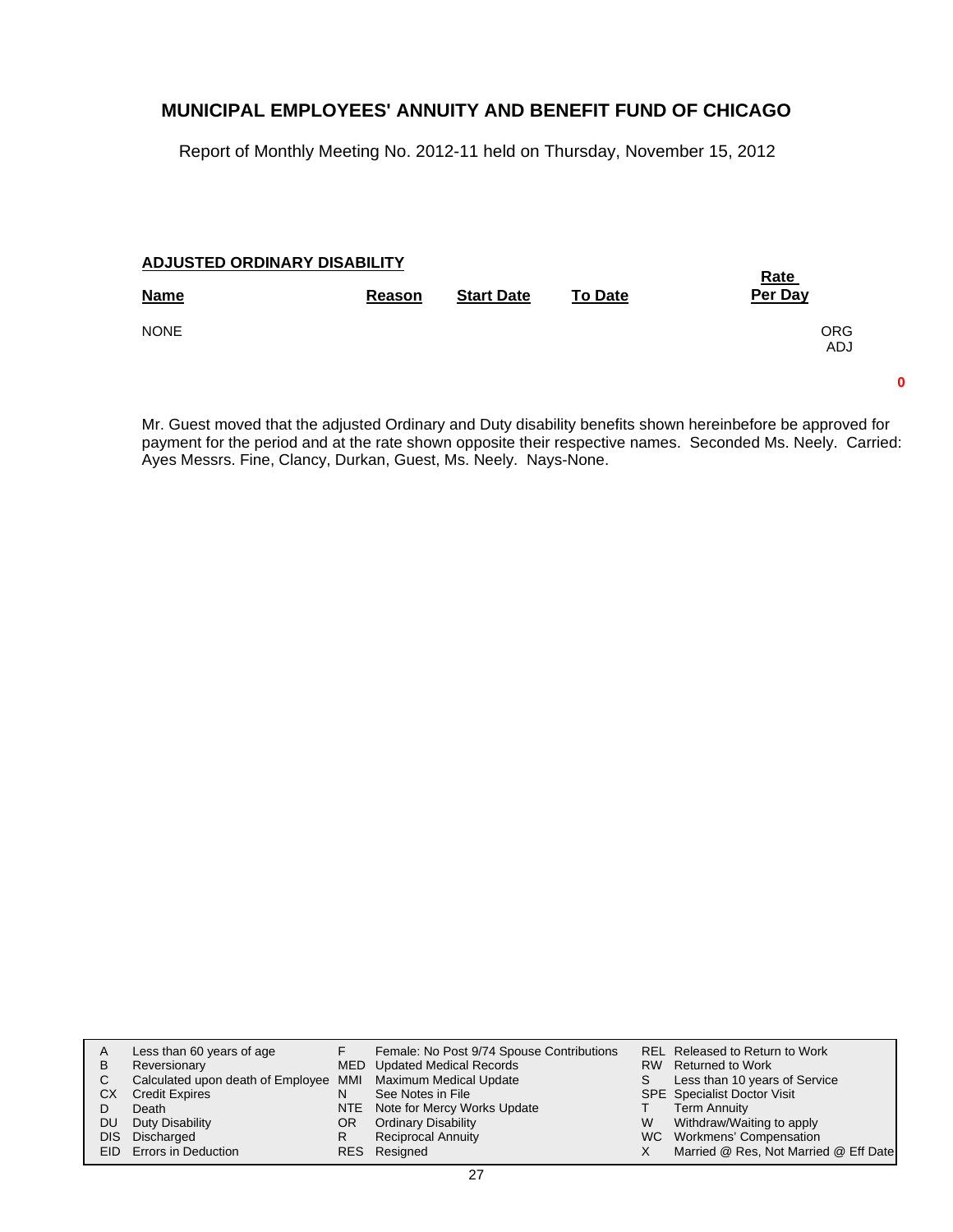Report of Monthly Meeting No. 2012-11 held on Thursday, November 15, 2012

#### **APPLICATION FOR MEMBERSHIP**

The following named employees, officers, or officials, required to file written application for membership in the Fund, have filed such application, and the records indicate they qualify for membership by reason of having the necessary service or other requirements.

**Name**

**Title Department**

NONE

#### **CHANGE OF BIRTHS**

The following named employees have submitted documentation showing a date of birth different from the Fund's records and have requested that the Fund correct its records in accordance with the supporting documentation provided.

| <b>Name</b>   | Date of Birth | <b>Supporting Document</b> |
|---------------|---------------|----------------------------|
| YOUNG, LISA M | From<br>To    | <b>Birth Certificate</b>   |

Mr. Guest moved that the records of the Fund shown hereinbefore be corrected to show that each individual was born on the date indicated on the document submitted by the member as proof to this Board. Seconded Ms. Neely. Carried: Ayes Messrs. Fine, Clancy, Durkan, Guest, Ms. Neely. Nays-None.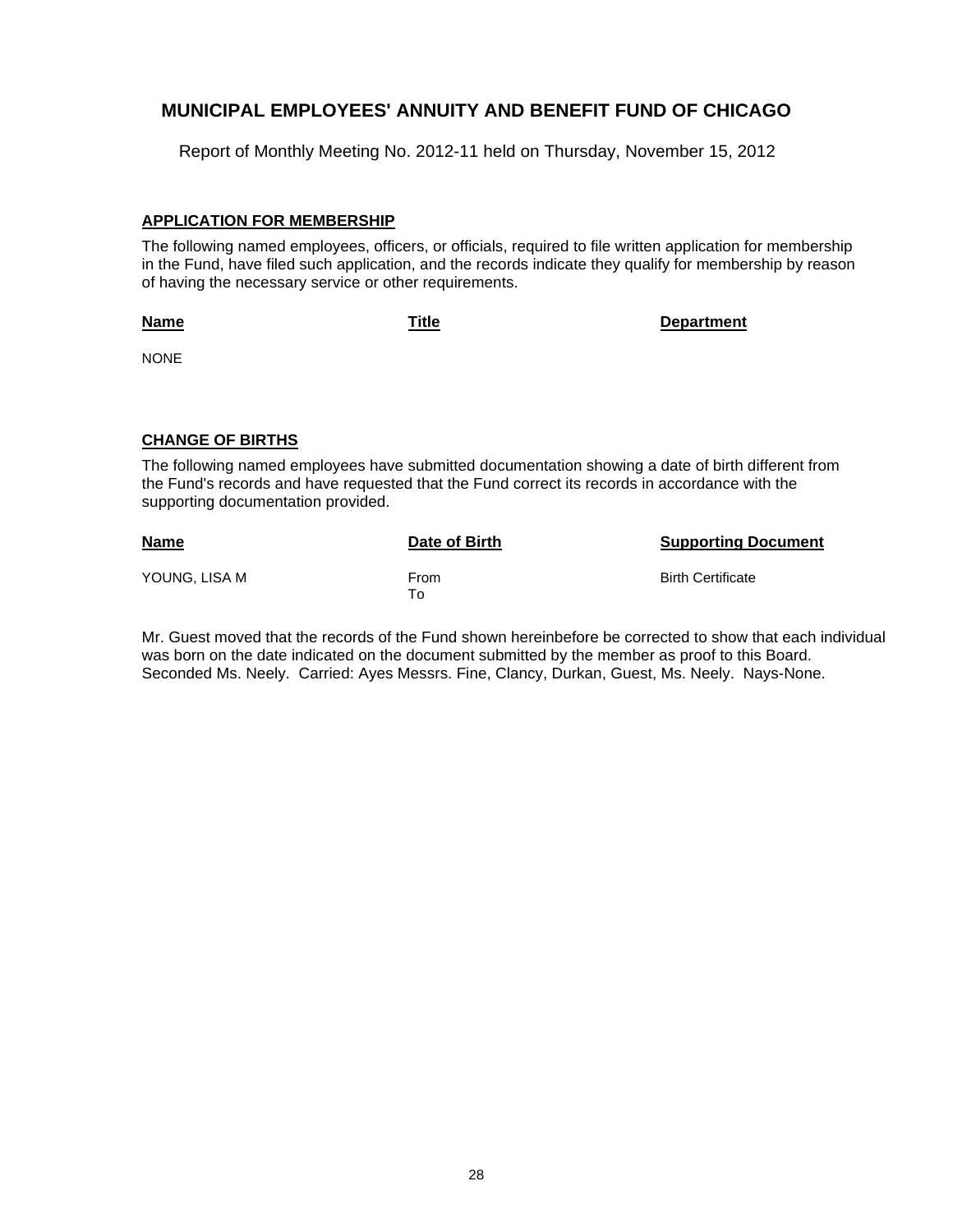Report of Monthly Meeting No. 2012-11 held on Thursday, November 15, 2012

**City Treasurer's Statement of Account as of 10/31/2012**

| City Treasurer's Office, 10/31/2012<br>Northern Trust, 10/31/2012 - Unaudited<br><b>Total Investments</b> | \$488,678.34<br>\$5,011,373,826.00                                                                                                                                                            | \$5,011,862,504.34 |
|-----------------------------------------------------------------------------------------------------------|-----------------------------------------------------------------------------------------------------------------------------------------------------------------------------------------------|--------------------|
|                                                                                                           |                                                                                                                                                                                               |                    |
|                                                                                                           |                                                                                                                                                                                               |                    |
|                                                                                                           |                                                                                                                                                                                               |                    |
| <b>Investments at Market:</b>                                                                             |                                                                                                                                                                                               |                    |
|                                                                                                           |                                                                                                                                                                                               | \$400.00           |
|                                                                                                           |                                                                                                                                                                                               | \$38,838.55        |
|                                                                                                           | \$0.00                                                                                                                                                                                        |                    |
|                                                                                                           | \$38,838.55                                                                                                                                                                                   |                    |
|                                                                                                           | \$0.00                                                                                                                                                                                        |                    |
|                                                                                                           | \$0.00                                                                                                                                                                                        |                    |
|                                                                                                           | \$38,838.55                                                                                                                                                                                   |                    |
|                                                                                                           | <b>Cash Balance, City Treasury Account:</b><br>Opening balance, 09/30/2012<br>Receipts to 10/31/2012<br>Disbursements to 10/31/2012<br>Closing balance, 10/31/2012<br><b>Petty Cash Fund:</b> |                    |

Mr. Guest moved that the Treasurer's Report be received and placed on file. Seconded Mr. Clancy. Carried: Ayes Messrs. Fine, Clancy, Durkan, Guest, Ms. Neely votes present. Nays-None.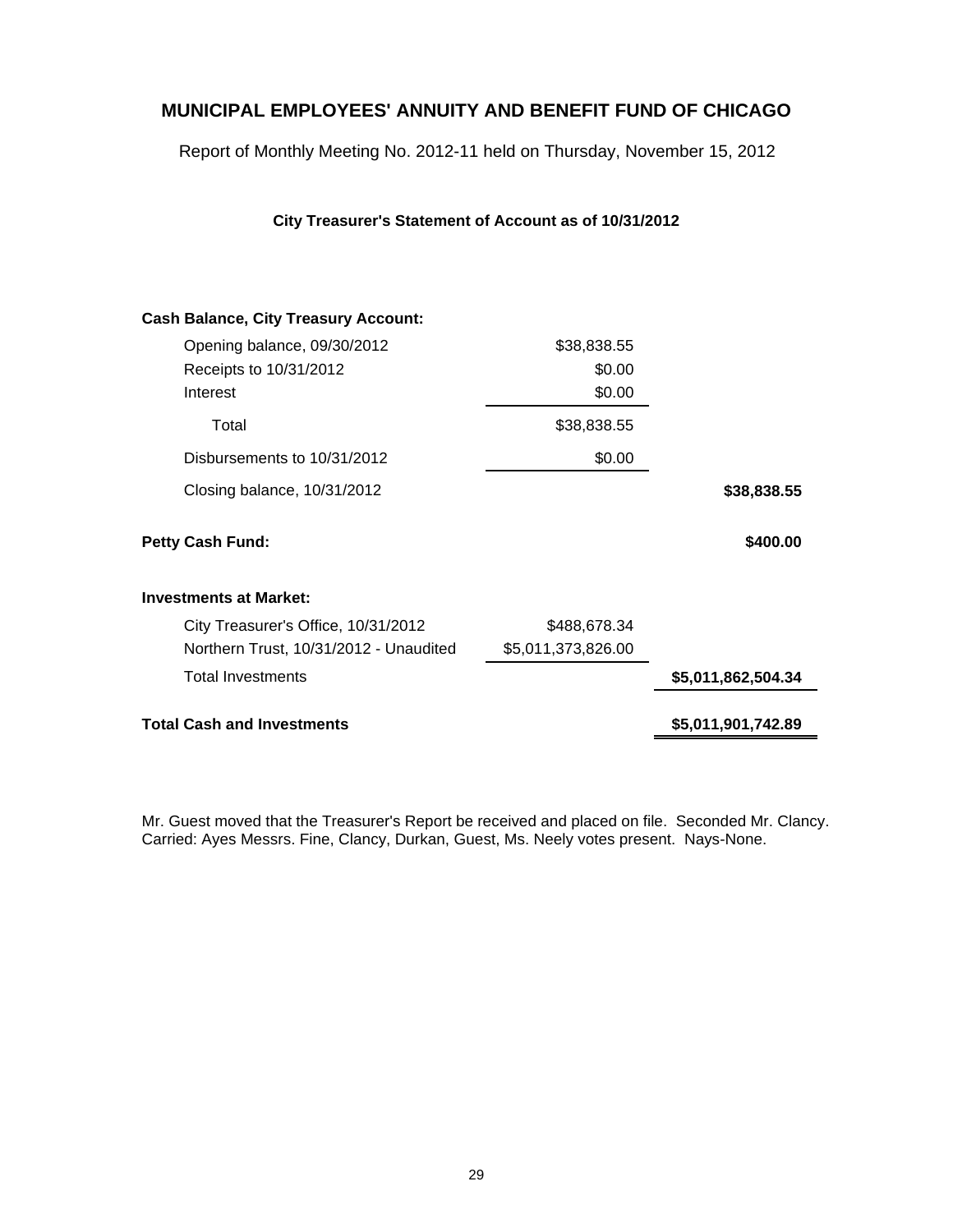Report of Monthly Meeting No. 2012-11 held on Thursday, November 15, 2012

#### **PUBLIC COMMENT**

There were no requests to address the Board.

#### **HEARINGS**

There were no scheduled Hearings.

#### **LEGISLATION**

Legislative Update

This matter was taken out of order. Ms. Schanding and Mr. Mohler updated the Board on proposed legislation that may affect the Fund. No actions taken.

#### **INVESTMENTS**

#### Watchlist

Mr. Walsh reviewed the Watchlist. Based on his review, the following motions were made:

Ms. Neely made a motion to remove RCP from the Watchlist. Second by Mr. Clancy.

Carried: Ayes – Messrs. Fine, Clancy, Durkan, Guest, Ms. Neely. Nays – None.

Mr. Clancy made a motion to remove UBS from the Watchlist Second by Mr. Guest.

Carried: Ayes – Messrs. Fine, Clancy, Durkan, Guest, Ms. Neely. Nays – None.

Ms. Neely made a motion to remove K2 from watch for performance reasons, but noted that they will remain on watch for ownership changes. Second by Mr. Guest.

Carried: Ayes – Messrs. Fine, Clancy, Durkan, Guest, Ms. Neely. Nays – None.

#### Flash Report

Mr. Walsh reviewed the Flash report. Based on this review, the Board directed staff to review and report back on the following:

•What is the effect of lowering the Fund's assumed rate of return and,

•Review and report back on comparibles to the Fund's corporate governance policy with respect to proxy voting.

#### Liquidity Needs

Mr. Walsh informed the Board he would continue to liquidate up to \$50 million through the end of 2012 in order to assist benefits payments. These actions are in keeping with approved motions for liquidation in the October 2012 Board meeting.

#### Real Estate Partnership Presentation

This matter was taken out of order and discussed in closed session during the Legal Update.

#### Investment Policy Discussion

Mr. Wrubel reviewed the 3Q Marquette Report and discussed potential investment strategies for 2013.